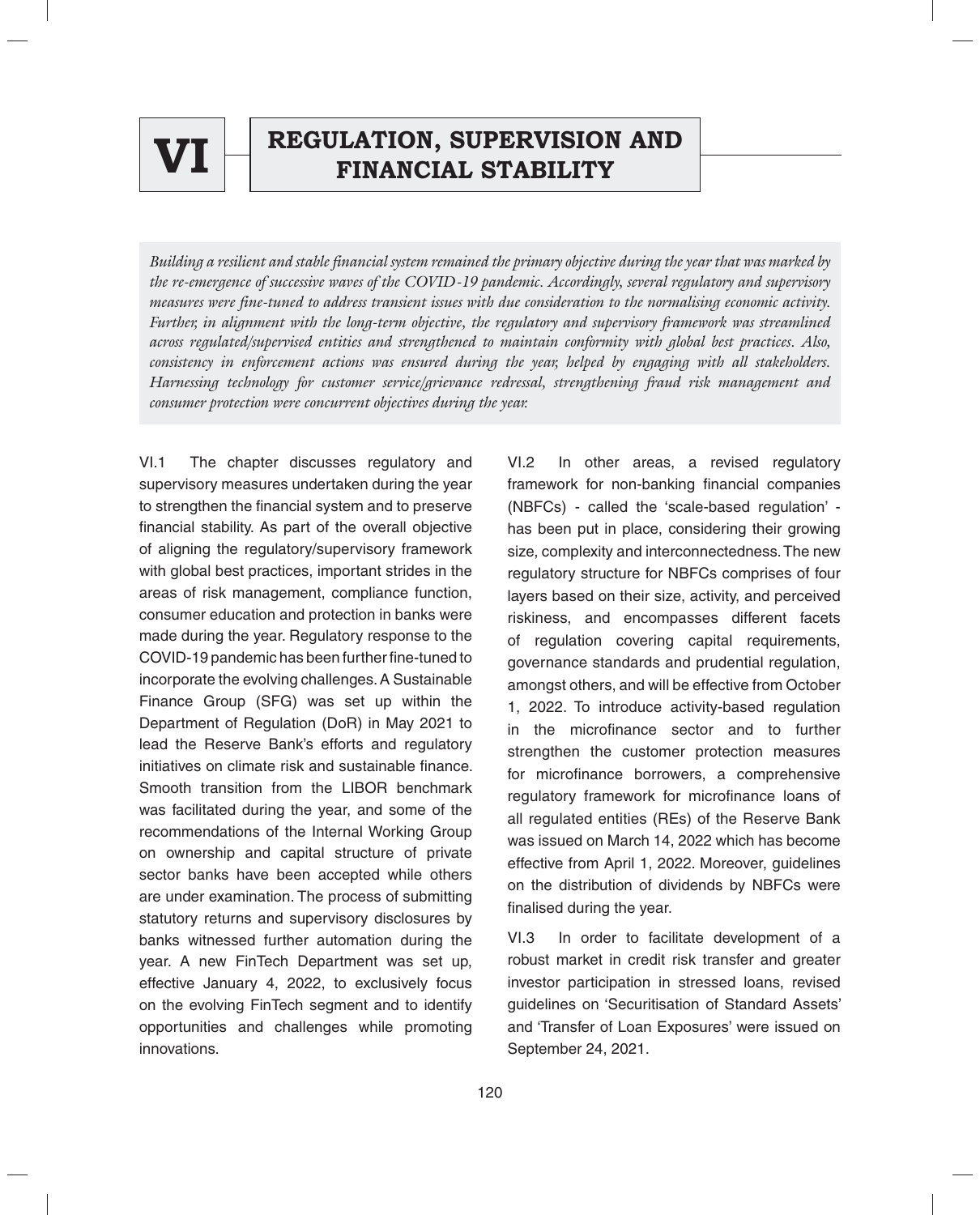VI.4 In the supervisory sphere, the Reserve Bank continued with its endeavour of strengthening the existing frameworks under a unified Department of Supervision (DoS) in which the supervision of banks, urban cooperative banks (UCBs), and NBFCs is being undertaken in a holistic manner. Technology has been effectively leveraged in several aspects across off-site surveillance, on-site assessment, development of Early Warning Signals (EWS) and fraud risk management. Additionally, a technology vision document for UCBs was released, laying out a five-pillared strategic approach. For NBFCs, the supervisory reporting system has been rationalised and redesigned. The data capabilities of the Reserve Bank will be further upgraded through the revamped data warehouse, *viz.,* Centralised Information Management System (CIMS). On the other hand, the College of Supervisors (CoS) organised a wide range of programmes to enhance the skill sets of supervisory and regulatory resources during the year.

VI.5 The process of setting up an Umbrella Organisation (UO) for the UCBs is crystallising in the cooperative banking space. Other initiatives taken during the year, such as the adoption of 'One Nation - One Ombudsman' system under the "Reserve Bank – Integrated Ombudsman Scheme" (RB-IOS), 2021 and the amendment to the Deposit Insurance and Credit Guarantee Corporation (DICGC) Act, 1961, are expected to enhance customer protection and also facilitate maintaining financial stability.

VI.6 The rest of this chapter is divided into five sections. Section 2 deals with the mandate and functions of the Financial Stability Unit (FSU). Section 3 addresses various regulatory measures undertaken by the DoR along with activities of the newly created FinTech Department during the year. Section 4 covers several supervisory measures undertaken by the DoS and enforcement actions carried out by the Enforcement Department (EFD) during the year. Section 5 highlights the role played by the Consumer Education and Protection Department (CEPD) and the Deposit Insurance and Credit Guarantee Corporation (DICGC) in protecting consumer interests, spreading awareness and upholding consumer confidence. These departments have also set out agenda for 2022-23 in their respective sections. Concluding observations are set out in the last section.

## **2. FINANCIAL STABILITY UNIT (FSU)**

VI.7 The mandate of the Financial Stability Unit (FSU) is to monitor the stability and soundness of the financial system by examining risks to financial stability, undertaking macro-prudential surveillance through systemic stress tests, financial network analysis and by disseminating early warning information and analysis through the Financial Stability Report (FSR). It also functions as the secretariat to the Sub-Committee of the Financial Stability and Development Council (FSDC), an institutional mechanism of regulators for maintaining financial stability and monitoring macro-prudential regulation in the country.

#### **Agenda for 2021-22**

VI.8 The Department had set out the following goals for 2021-22:

- Strengthening the stress testing framework/methodology by incorporating evolving best practices (*Utkarsh*) [Paragraph VI.9];
- Conducting macro-prudential surveillance (Paragraph VI.10);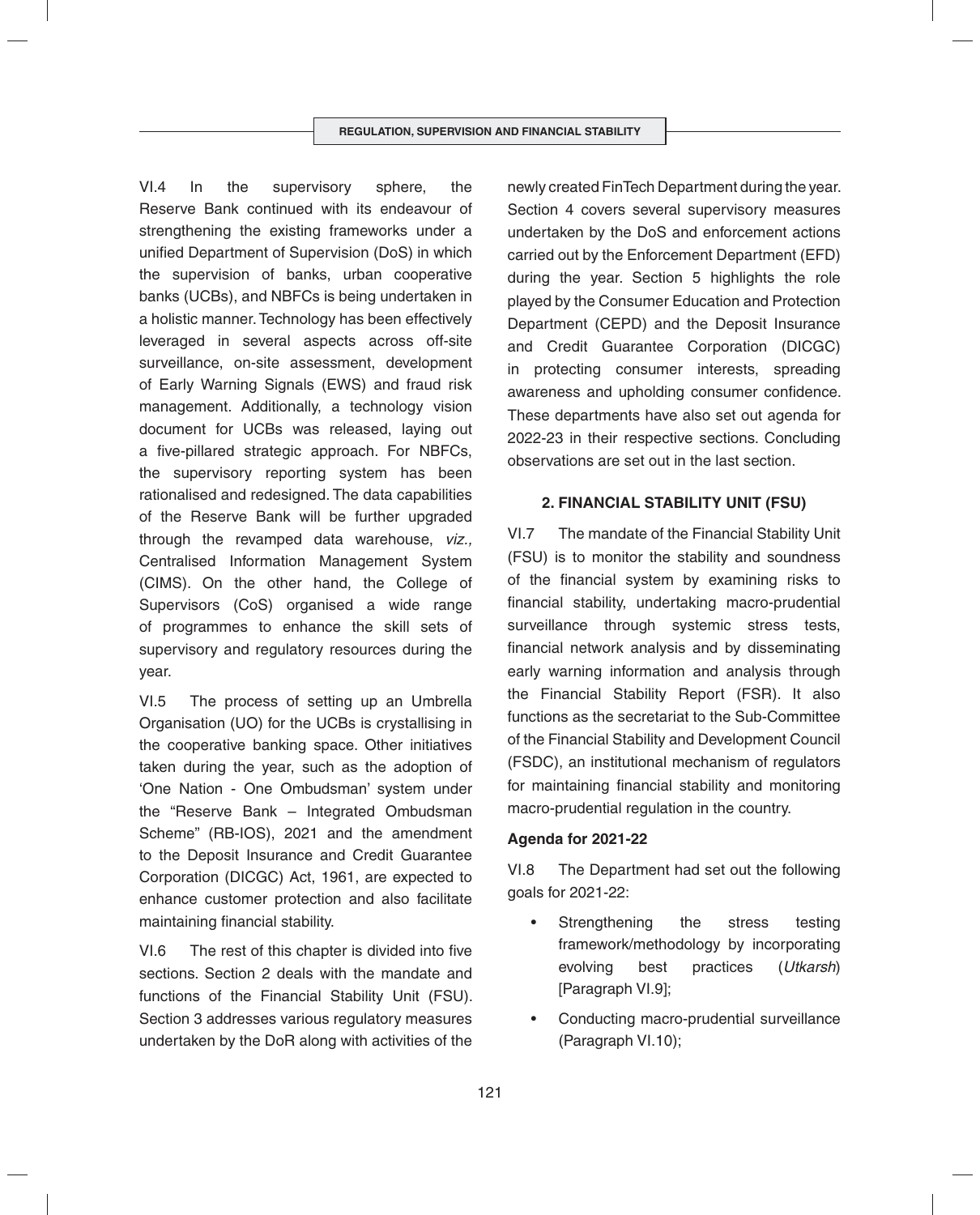- Publishing the FSR on a timely and updated basis (Paragraph VI.10); and
- Conducting meetings of the FSDC Sub-Committee (FSDC-SC) [Paragraph VI.11].

## *Implementation Status*

VI.9 As part of strengthening the current stress testing framework, a revised framework for multi factor macro prudential stress test was developed. This involved modifying and testing the satellite models for projection of gross non-performing assets (GNPA) ratios, components of profit after tax and sectoral probability of default. Refining the stress testing framework with real-time data is in progress.

VI.10 Two editions of the FSR, reflecting the collective assessment of the Sub-Committee of the FSDC on the balance of risks around financial stability, were released during the year. The 23<sup>rd</sup> issue of the FSR, brought out on July 1, 2021 highlighted global policy responses of regulators and governments to contain the severity of the pandemic's toll on financial markets and institutions. It emphasised the need for augmenting capital in the domestic banking sector to support investment demand in the economy, going forward. The  $24<sup>th</sup>$  edition of the FSR was released on December 29, 2021. It drew attention to persistent inflationary pressures and shifts in monetary policy stances globally. Noting the relatively improved health of the domestic banking sector, it pointed to emerging signs of stress in the micro, small and medium enterprises (MSMEs) and microfinance segments. The macro stress test results in both editions of the FSR indicated that scheduled commercial banks (SCBs) have sufficient capital buffers, at the aggregate as well as individual level, even in severe stress scenarios.

VI.11 The FSDC-Sub Committee held two meetings in 2021-22, both in the virtual format owing to the second and third waves of the COVID-19 pandemic. In the meeting held in April 2021, the Sub-Committee discussed major developments in the domestic and global economy against the backdrop of the second wave of COVID-19 pandemic. It also deliberated on various inter-regulatory issues, reviewed the activities of the technical groups under its purview and evaluated the functioning of the State Level Coordination Committees (SLCCs) in various states/union territories (UTs). The members committed to remain watchful and proactive in the face of evolving challenges brought on by the resurgence of the pandemic. The Sub-Committee, in its meeting held in January 2022, reviewed major developments in global and domestic economy as well as in various segments of the financial system and discussed the assessments of members about the scenario emerging from the third wave of the COVID-19 pandemic. The Sub-Committee also discussed the use of *Aadhaar* based e-KYC and *Aadhaar* Enabled Payment System by REs.

## **Agenda for 2022-23**

VI.12 In the year ahead, FSU will focus on the following:

- Implementation of the revised stress testing framework and publication of the results in FSR (*Utkarsh)*;
- Carrying out sensitivity analyses, covering the impact of housing price movements on bank capital;
- Conduct of macro-prudential surveillance;
- Publication of half-yearly FSRs; and
- Conduct of meetings of the FSDC-SC.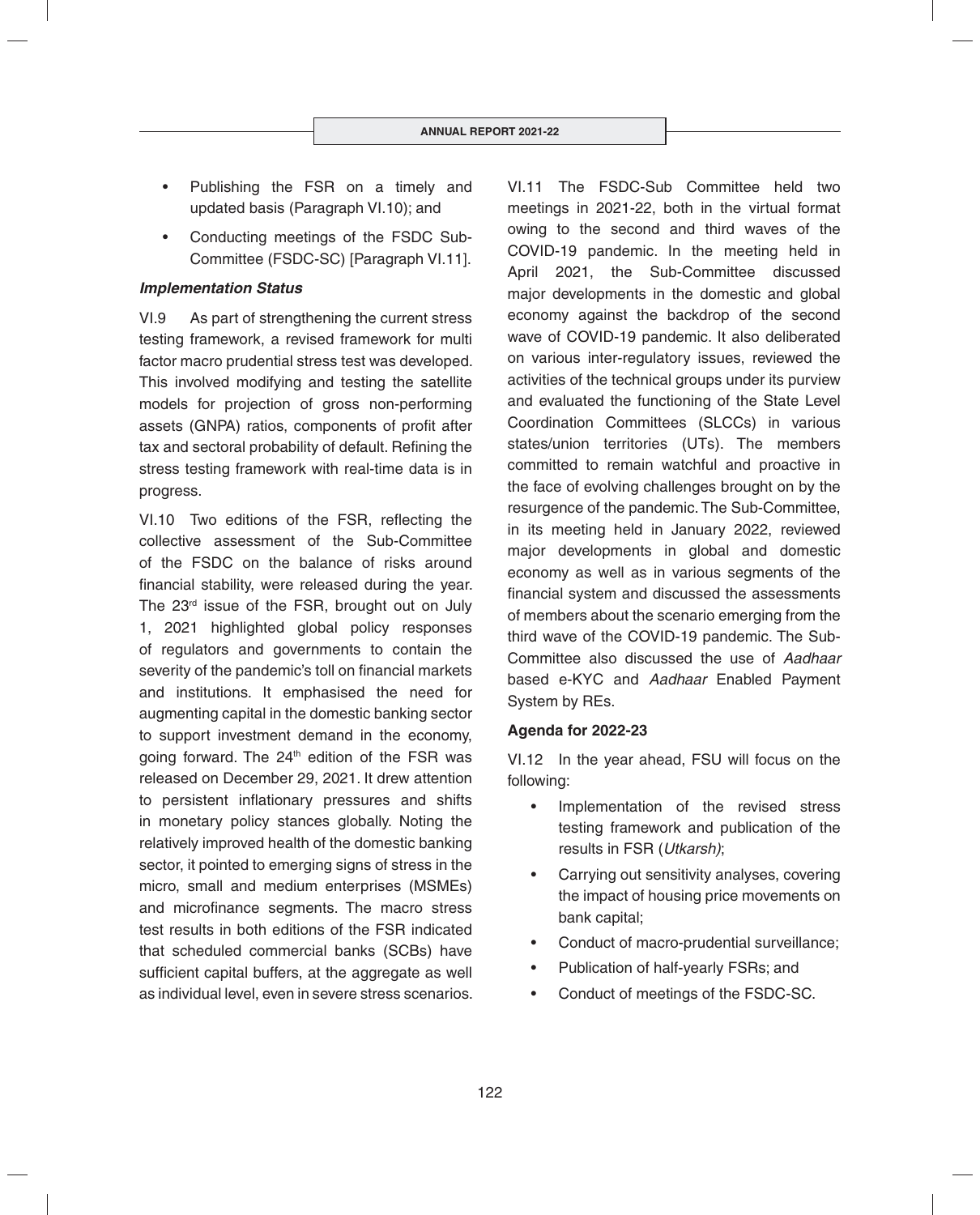# **3. REGULATION OF FINANCIAL INTERMEDIARIES**

## **Department of Regulation (DoR)**

VI.13 The Department of Regulation (DoR) is the nodal Department for regulation of commercial banks, cooperative banks, NBFCs, Credit Information Companies (CICs) and All India Financial Institutions (AIFIs), for ensuring a healthy and competitive financial system, which provides cost effective and inclusive financial services. The regulatory framework is fine-tuned as per the requirements of the Indian economy, while adapting to international best practices.

## **Agenda for 2021-22**

VI.14 The Department had set out the following goals in 2021-22:

- Issuing draft guidelines on capital charge for credit risk (standardised approach), market risk, operational risk and output floor, as part of convergence of the Reserve Bank's regulations with Basel III standards (Paragraph VI.15);
- Issue of final quidelines on securitisation of standard assets and issue of final guidelines on transfer of loan exposures (Paragraph VI.16);
- *Setting up of an Umbrella Organisation (UO) for UCBs*: The Reserve Bank had advised National Federation of Urban Cooperative Banks and Credit Societies Limited (NAFCUB) to establish UO for UCBs. Accordingly, a company named National Cooperative Finance and Development Corporation Limited (NCFDC) was incorporated on April 18, 2020 as a non-government public limited company under the Companies Act 2013, having its registered office in New Delhi to

act as UO. The UO is required to apply to the Reserve Bank for obtaining certificate of registration as NBFC *(Utkarsh)*  [Paragraph VI.17];

- *Discussion Paper on Consolidation of UCB Sector*: An expert committee on UCBs, set up in February 2021, is examining*, inter alia*, the prospects of consolidation in the UCB sector as one of its terms of reference. Further action in the matter will be taken based on the recommendations of the committee *(Utkarsh)* [Paragraph VI.18];
- Finalise scale-based regulatory framework for NBFCs given the increasing significance of NBFCs in the financial system (Paragraph VI.19);
- Review of regulatory framework applicable to Non-Banking Financial Company-Microfinance Institutions (NBFC-MFIs) and harmonising the regulatory frameworks for various regulated lenders in the microfinance space (Paragraph VI.20); and
- Comprehensive review of the regulatory and legal framework of Asset Reconstruction Companies (ARCs) so as to realise their potential in resolving stressed assets of the financial sector (Paragraph VI.21).

## *Implementation Status*

VI.15 As part of convergence of its regulations with Basel III standards, the Reserve Bank issued the draft 'Master Direction on Minimum Capital Requirements for Operational Risk' for public comments on December 15, 2021. Further, draft guidelines on the other risk categories and output floor are expected to be issued by June 2022, followed by final quidelines in September 2022.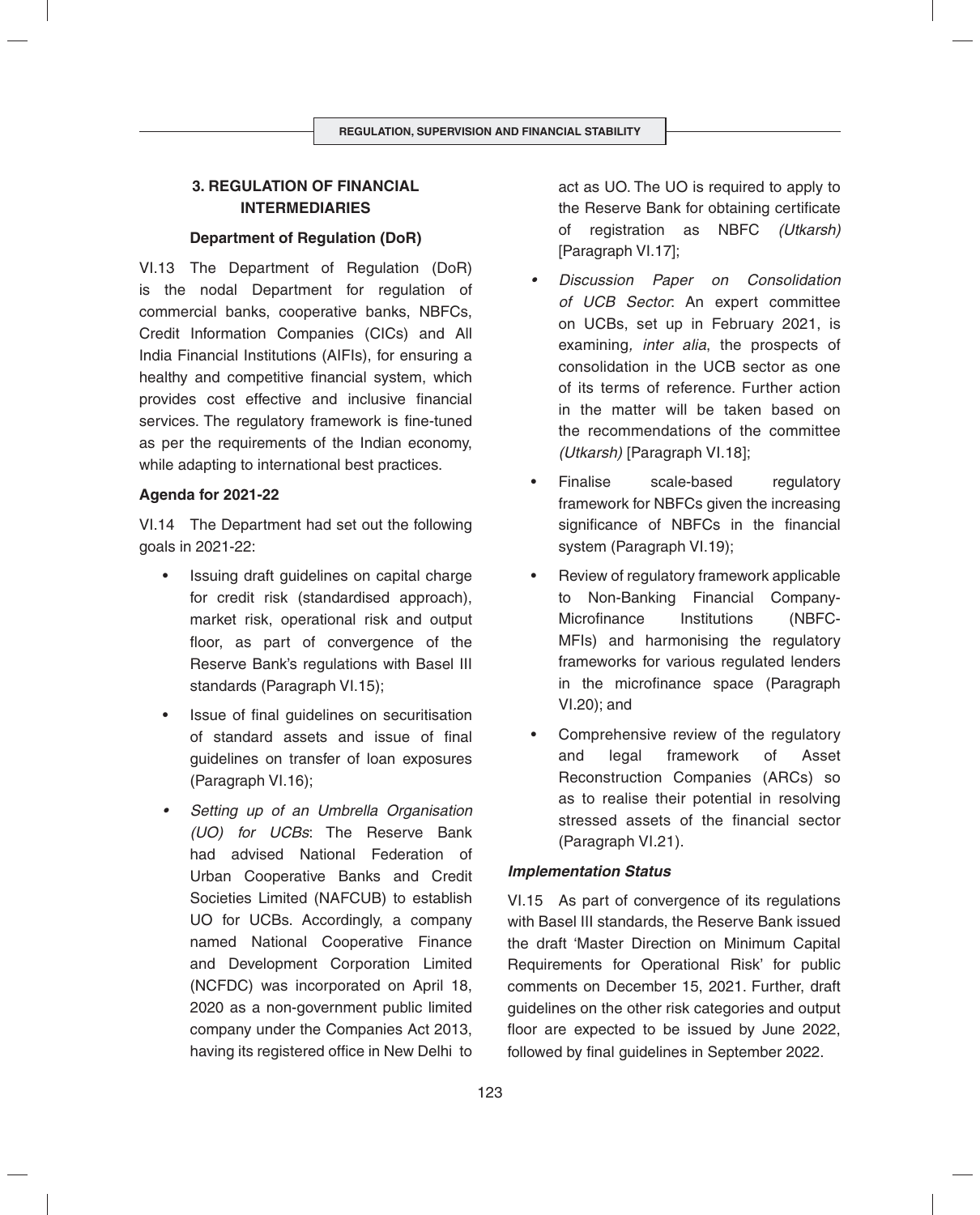VI.16 Master Direction - Reserve Bank of India (Transfer of Loan Exposures) Directions, 2021 and Master Direction - Reserve Bank of India (Securitisation of Standard Assets) Directions, 2021 were issued on September 24, 2021.

# *Setting up of an Umbrella Organisation (UO) for UCBs*

VI.17 National Cooperative Finance and Development Corporation Limited (NCFDC) has been advised to resubmit its application for registration as NBFC along with details of the capital raising plan.

## *Discussion Paper on Consolidation of UCB Sector*

VI.18 The issue of consolidation in the UCB sector was one of the terms of the reference of the Expert Committee on UCBs. The Committee has, however, recommended consolidation of UCBs to be primarily voluntary. The Committee has further recommended that scale in the UCB sector may be achieved by networking of the smaller UCBs through the UO, for which the Reserve Bank has already given 'in principle' regulatory approval to the NAFCUB. The work of setting up the UO by the NAFCUB is in progress.

VI.19 An integrated circular was issued on October 22, 2021 regarding "Scale Based Regulation (SBR): A Revised Regulatory Framework for NBFCs". This circular contains regulatory instructions on matters relating to capital requirements, governance standards, prudential regulation, and disclosures applicable to NBFCs in different layers.

VI.20 A comprehensive regulatory framework for microfinance loans was issued on March 14, 2022 which has been made applicable to all regulated entities lending in the microfinance sector.

VI.21 A Committee under the chairmanship of Shri Sudarshan Sen, former Executive Director, Reserve Bank of India was constituted to undertake a comprehensive review of the regulatory and legal framework of ARCs. The Committee's report was released for public comments on November 2, 2021. Recommendations of the Committee are being examined.

## **Major Developments**

## *Regulatory Response to the COVID-19 Pandemic*

VI.22 *Resolution Framework 2.0* : In order to address the financial difficulties arising from the second wave of COVID-19 in the first quarter of 2021-22 on small borrowers, the Reserve Bank had announced the Resolution Framework 2.0 dated May 5, 2021, subsequently revised on June 4, 2021, which permitted lending institutions to restructure personal loans as well as loans to individuals for business purposes, MSMEs, and other small businesses with aggregate exposure up to  $\overline{50}$  crore, without a downgrade in the asset classification, subject to certain conditions. The facility, available to eligible borrowers who did not restructure their accounts under earlier restructuring schemes, was to be invoked up to September 30, 2021.

VI.23 *Resolution Framework for COVID-19-related Stress – Financial Parameters – Revised Timelines for Compliance:* In view of the resurgence of the COVID-19 pandemic in 2021 and recognising the difficulties it may pose for the borrowers in meeting the operational parameters, it was decided to defer the target date to October 1, 2022 for meeting the specified thresholds in respect of the four operational parameters, *viz.,* total debt/earnings before interest, taxes, depreciation and amortisation (EBITDA), current ratio, debt service coverage ratio (DSCR), and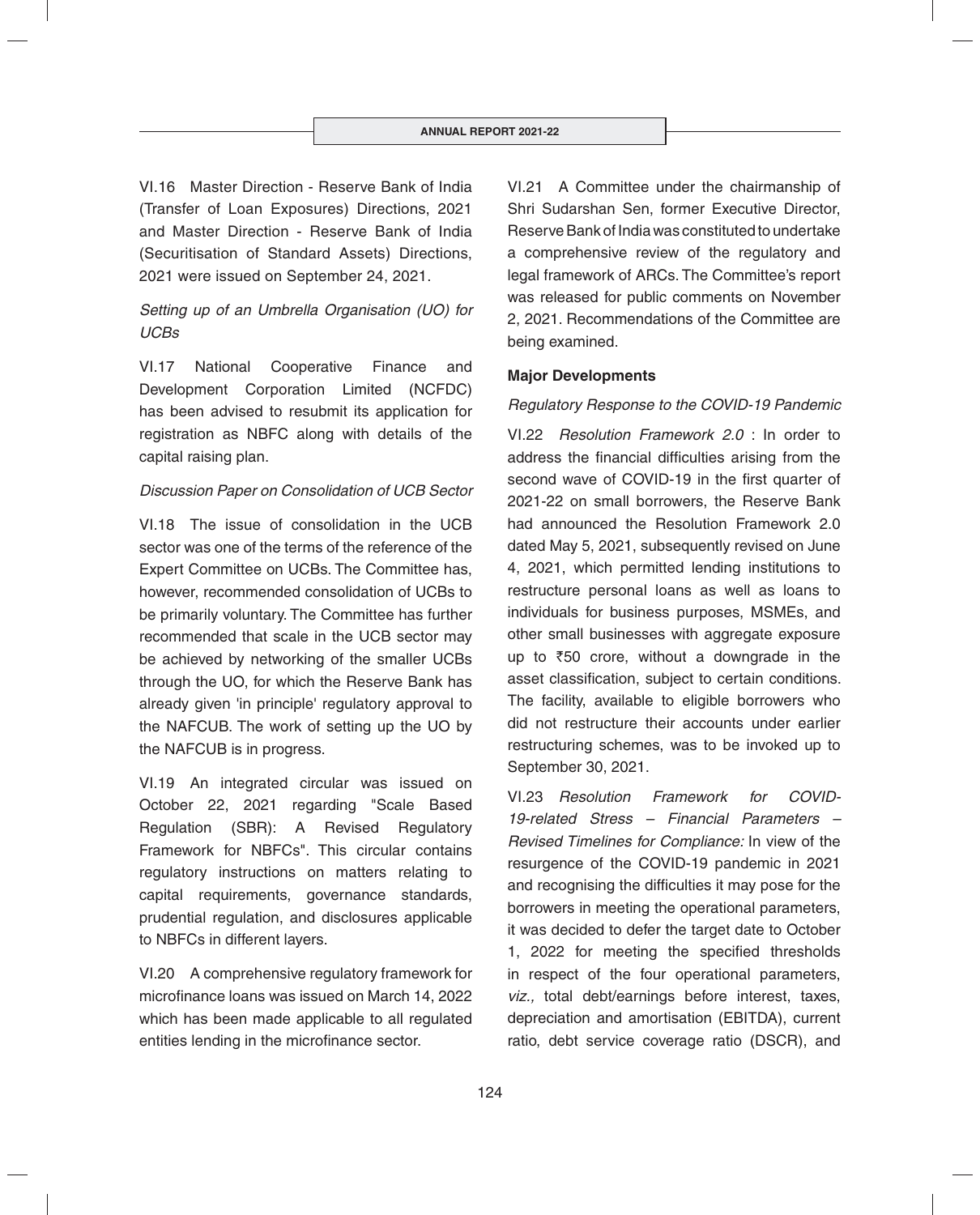average DSCR (ADSCR), as part of resolution plan in respect of eligible borrowers under the Resolution Framework for COVID-19 related stress issued on August 6, 2020. However, the target date for achieving the total outside liabilities to adjusted tangible net worth (TOL/ATNW) ratio, as crystallised in terms of the resolution plan, remained unchanged as on March 31, 2022.

# *Prudential Norms on Income Recognition, Asset Classifi cation and Provisioning (IRACP) Pertaining to Advances*

VI.24 In order to ensure uniformity in the implementation of IRACP norms across all lending institutions, certain aspects of the extant regulatory quidelines were clarified and/or harmonised *vide* circular dated November 12, 2021. The circular elucidated the following: specification of due date/repayment date; operational aspect of classification of an account as special mention account (SMA) and non-performing asset (NPA); definition of 'out of order'; aligning 90 days delinquency norm for NPA classification in case of interest payments; upgradation of accounts classified as NPAs; and income recognition policy for loans with moratorium on payment of interest. Subsequently, *vide* circular dated February 15, 2022, NBFCs were allowed time up to September 30, 2022 to put in place the necessary systems to implement the provision relating to upgrade of NPA accounts. Also, clarifications on certain queries received from various stakeholders regarding applicability of 'out of order' definition to overdraft (OD) accounts given for non-business purposes, upgradation of NPAs in case of borrowers having multiple credit facilities from a lending institution, impact of November 12, 2021 circular on reporting of credit information to Central Repository of Information on Large Credits (CRILC) and on the implementation of Indian Accounting Standards

(Ind-AS) by NBFCs, have also been provided therein.

VI.25 Further, in order to increase awareness amongst the borrowers on the concept of asset classification of loan accounts, the circular dated November 12, 2021 also required lending institutions to put in place consumer education literature on their websites, explaining with examples, the concepts of date of overdue, SMA and NPA classification and upgradation, with a specific reference to day-end process. Lending institutions were also advised to consider displaying such consumer education literature in their branches by means of posters and/or other appropriate media. Additionally, they were also advised to ensure that their front-line officers educate borrowers about all these concepts, with respect to loans availed by them at the time of sanction/disbursal/renewal of loans. These instructions shall be complied with at the earliest, but not later than March 31, 2022.

#### *Guidelines on Securitisation of Standard Assets*

VI.26 The directions on 'Securitisation of Standard Assets' issued on September 24, 2021, focusing on traditional securitisation structures, have rationalised the regulatory framework. The requirements on minimum holding period and minimum retention requirement have been considerably simplified, while the capital requirements for securitisation exposures have been converged with the Basel III requirements, including the concessional capital regime in case of simple, transparent, and comparable (STC) securitisations. The guidelines also stipulate requirements for various facility providers to provide a robust support ecosystem for securitisation.

#### *Guidelines on Transfer of Loan Exposures*

VI.27 A robust secondary market in loans can be an important mechanism for management of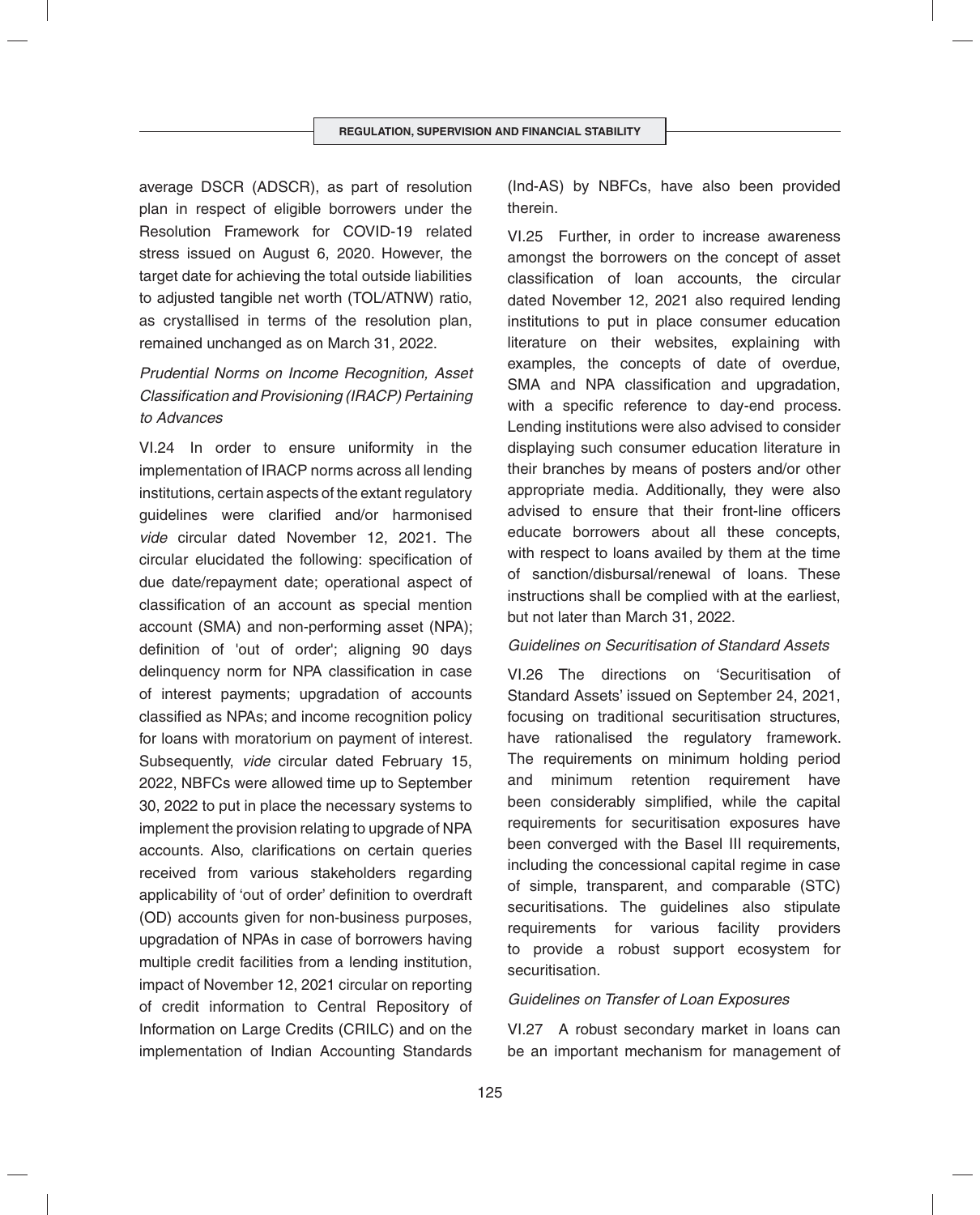credit exposures by lending institutions. It also creates additional avenues for raising liquidity. The Master Directions on Transfer of Loan Exposures issued on September 24, 2021 lay down the comprehensive regulatory framework for transfer of loan exposures by banks, NBFCs and AIFIs. In particular, an enabling framework has been put in place for transfer of stressed loan exposures to a wider set of market participants, subject to specified conditions.

## *Scale Based Regulation - A Revised Regulatory Framework for NBFCs*

VI.28 The contribution of NBFCs towards supporting real economic activity and acting as a supplemental channel of credit intermediation alongside banks is well recognised. Higher risk appetite of NBFCs has, however, contributed over time to their size, complexity, and interconnectedness, thus, making some of the entities systemically significant that pose potential threat to financial stability. Pursuant to the announcement made in the Statement on Developmental and Regulatory Policies dated December 4, 2020 on the issue, a discussion paper titled 'Revised Regulatory Framework for NBFCs – A Scale-based Approach' was issued for public comments on January 22, 2021. Based on the inputs received from various stakeholders, a revised regulatory framework for NBFCs was put in place on October 22, 2021. The revised regulatory framework provides for a layered structure for NBFCs based upon their size, activity, and perceived riskiness, and will be applicable from October 1, 2022.

# *Large Exposure Framework (LEF) - Credit Risk Mitigation (CRM)*

VI.29 In the absence of a formal cross-border resolution regime, there was a need to ringfence the operations of branches of a foreign bank in India. Against this background, Large Exposure Framework (LEF) was made applicable to exposures of foreign bank branches on their Head Office (HO). In order to address the issue of additional capital burden on such banks due to the introduction of LEF, instructions on a Credit Risk Mitigation (CRM) mechanism for the foreign bank branches were issued on September 9, 2021, which allowed the gross exposure of foreign bank branches to HO (including overseas branches) to be offset with the CRM, while reckoning LEF limits, subject to certain conditions. The CRM can comprise cash/unencumbered approved securities held under Section 11(2)(b)(i) of the Banking Regulation Act,1949, the sources of which should be interest-free funds from HO or remittable surplus retained in the Indian books (reserves). Foreign bank branches were permitted to exclude all derivative contracts executed prior to April 1, 2019 (grandfathering), while computing derivative exposure on the HO.

# *Opening of Current Accounts by Banks - Need for Discipline*

VI.30 In order to enforce credit discipline amongst the borrowers as well as to facilitate better monitoring by the lenders, instructions on the manner of opening of cash credit/overdraft (CC/OD) and current/collection accounts by banks were issued on August 6, 2020. The guidelines were revised on October 29, 2021, thereby allowing borrowers, to whom the exposure of the banking system is less than  $\overline{5}$  crore, to open current accounts and CC/OD accounts without any restrictions. Further, a borrower with CC/OD facility is permitted to maintain current accounts with any one of the banks with which it has CC/ OD facility. Other lending banks were permitted to open collection accounts for such customers.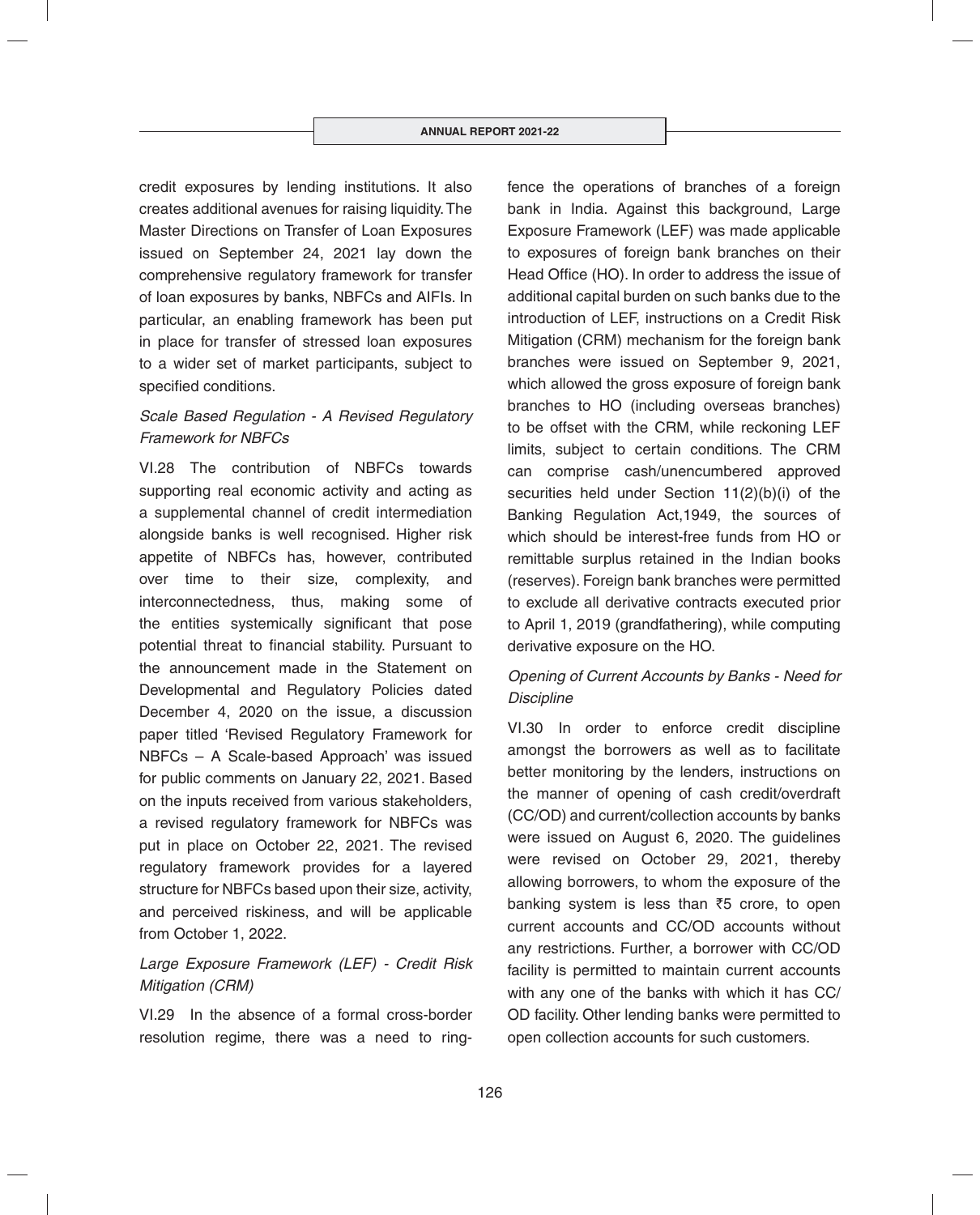VI.31 The Report of the Working Group (WG) on 'Digital Lending including Lending through Online Platforms and Mobile Applications' was placed in public domain on November 18, 2021. It offers a holistic roadmap for development of digital lending ecosystem, based on the principles of technology neutrality, principle-backed regulation while addressing regulatory arbitrage. The key recommendations of the report include (i) restricting balance sheet lending by Digital Lending Apps (DLAs) only to REs of the Reserve Bank or entities registered under any other law for specifically undertaking lending business; (ii) enacting a separate legislation to prevent illegal digital lending activities; (iii) treating Buy Now Pay Later (BNPL) as part of balance sheet lending and prohibition on unregulated entities from offering First Loss Default Guarantee (FLDG); (iv) setting up of a Self-Regulatory Organisation (SRO) for the digital lending ecosystem; (v) setting up of a Digital India Trust Agency (DIGITA) to verify the DLAs and maintain a public register of all the verified apps; (vi) loan servicing and re-payments mandatorily through bank account/fully KYC compliant pre-paid instrument (PPI) account; (vii) prescription of baseline technology standards for DLAs; (viii) use of explainable and ethical artificial intelligence (AI); (ix) informed and explicit consent for data collection; (x) key fact statement for loan in standardised format; (xi) anti-predatory lending policy; and (xii) code of conduct for recovery. The report has elicited feedback from a range of stakeholders. The implementation framework would require close inter-agency coordination, including the government.

VI.32 Gold (Metal) Loans (GML) are extended by nominated/designated banks to exporters or domestic manufacturers of gold jewellery. So far, borrowers had no option to use physical gold to repay the outstanding loan as they were required to repay the amount only in INR representing the value of the borrowed gold. The guidelines in this regard were reviewed and banks are now required to provide an option to borrowers to repay a part of the GML in physical gold in lots of one kilogram (kg) or more, provided the GML was extended out of locally sourced/gold monetisation scheme (GMS)-linked gold and the gold used for repayment conforms to the prescribed standards, and is delivered on behalf of the borrower to the lending bank directly by a refiner or a central agency acceptable to the bank, without the borrower's involvement. Banks were also advised to suitably incorporate the above aspects into their lending policy and continue to monitor the enduse of funds lent under GML.

*Review of Instructions on Gold Metal Loan* 

## *Foreign Currency (Non-Resident) Accounts (Banks) Scheme [FCNR (B)] – LIBOR Transition*

VI.33 The Financial Conduct Authority (FCA), UK had announced the cessation of LIBOR benchmark effective December 31, 2021. Globally, financial markets are moving towards the adoption of Alternative Reference Rates (ARRs) like SOFR (USD), SONIA (GBP), TONAR (JPY), ESTR (Euro) and SONAR (CHF)*,* as the new benchmark in place of LIBOR. These ARRs are administered/supported by the central banks of the respective countries. In view of the imminent cessation of LIBOR benchmark, the extant instructions were amended to permit banks to offer interest rates on FCNR (B) deposits using widely accepted 'Overnight ARR for the

# *Report of the Working Group on Digital Lending including Lending through Online Platforms and Mobile Apps*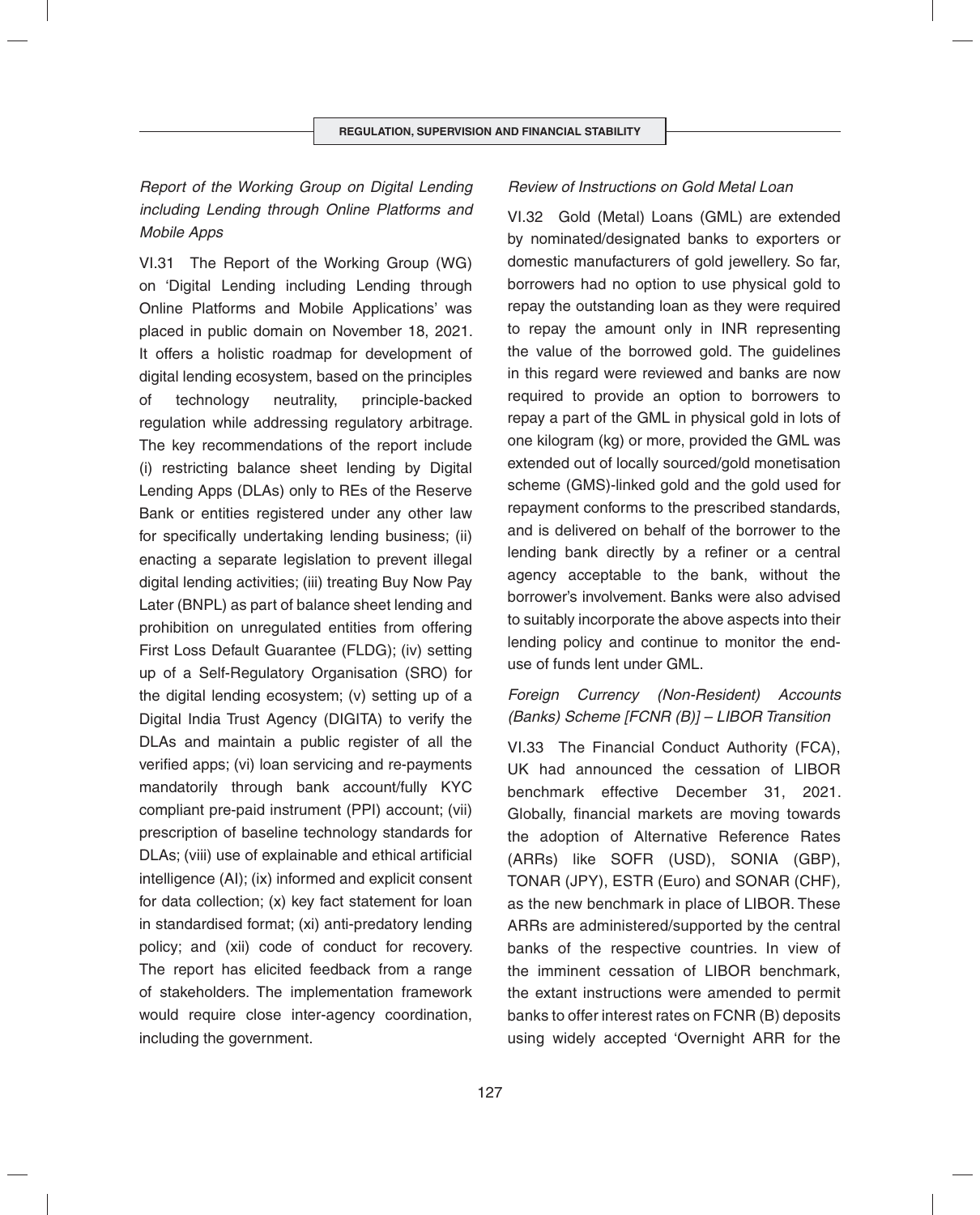respective currency' with upward revision in the interest rates' ceiling by 50 bps.

## *Export Credit in Foreign Currency - Benchmark Rate*

VI.34 In view of the impending discontinuance of LIBOR as a benchmark rate after December 2021, banks were permitted to extend export credit using any other widely accepted ARR in the currency concerned.

# *Restructuring of Derivative Contracts – LIBOR Transition*

VI.35 For derivative contracts, as per extant instructions, a change in any of the parameters of the original contract is treated as restructuring and the resultant change in the mark-to-market value of the contract on the date of restructuring is required to be cash settled. Since the change in reference rate from LIBOR is a *"force majeure"* event, banks were advised that change in reference rate from LIBOR/LIBOR-related benchmarks to an ARR would not be treated as restructuring.

# *Report of the Committee to Review the Working of Asset Reconstruction Companies (ARCs)*

VI.36 Against the backdrop of a significant build-up of non-performing assets in the financial system and concerns over the performance of ARCs, the Reserve Bank had set up an external Committee (Chairman: Shri Sudarshan Sen, former Executive Director, RBI) to review, *inter alia*, the existing legal and regulatory framework applicable to ARCs and recommend measures to enhance their efficacy and to improve liquidity in and trading of security receipts. The Committee after extensive deliberations with stakeholders, submitted its report, which was released on the Reserve Bank's website on November 2, 2021 for public comments. The recommendations of the Committee are being examined.

*Notifi cation of Housing Finance Companies (HFCs) as 'Financial Institution' under Securitisation and Reconstruction of Financial Assets and Enforcement of Security Interest (SARFAESI) Act, 2002*

VL37 Farlier, for notification as 'Financial Institution' under Section 2(1)(m)(iv) of SARFAESI Act, 2002 for the purpose of enforcement of security interest in secured debts, HFCs complying with certain prescribed norms such as compliance with minimum supervisory rating, no adverse report from other authorities, *etc.,* were required to apply on an individual entity basis. Post simplification of the procedure of notification of HFCs as 'Financial Institution' under SARFAESI Act, 2002 by the Government of India (GoI) *vide* Gazette Notification No. S.O. 2405(E) dated June 17, 2021, all HFCs, having assets worth  $\bar{\tau}$ 100 crore and above, were notified as 'Financial Institution' under SARFAESI Act, 2002. Hence, the previously prescribed criteria for such notification of HFCs were withdrawn.

# *Notifi cations on Registration of Factors and Registration of Assignment of Receivables for Factoring Transactions on TReDS Platform*

VI.38 Subsequent to amendment to Factoring Regulation Act, 2011, the Reserve Bank has issued requisite regulations pertaining to the manner of granting the certificate of registration (CoR) to companies which propose to undertake factoring business. In addition to NBFC-Factors, all non-deposit taking NBFC-investment and credit companies (NBFC-ICCs) with asset size of 1,000 crore and above have been allowed to undertake factoring business, subject to satisfaction of certain conditions; and other NBFCs can undertake factoring business by seeking registration as NBFC-Factors. Further, the Reserve Bank has issued regulations on registration of assignment of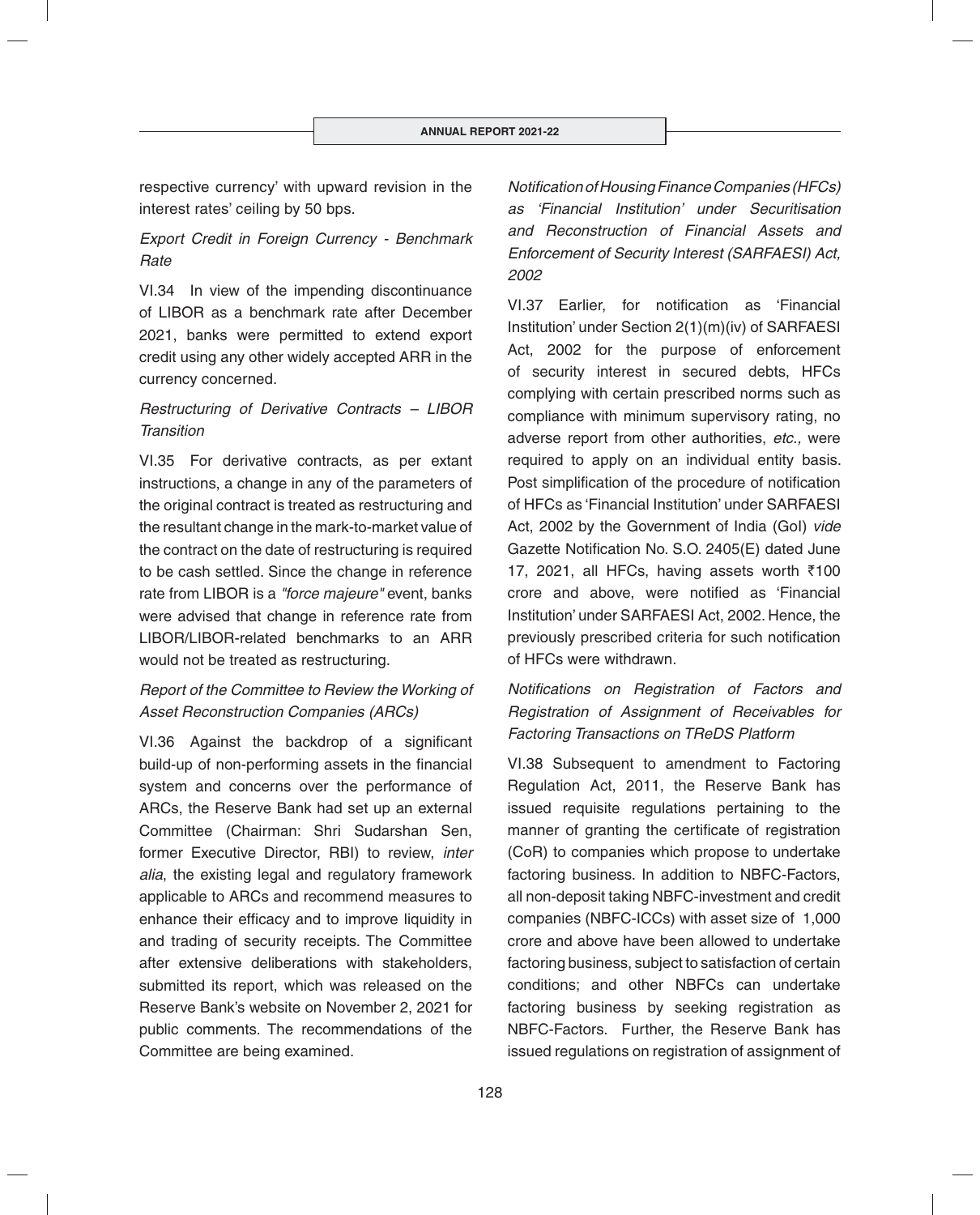receivables with central registry by TReDS entities, in case of factoring transactions undertaken on TReDS platform. These steps are expected to enhance the scope of entities eligible to undertake factoring transactions and would also help in increased flow of credit to MSMEs.

# *Discussion Paper on Review of Prudential Norms for Investment Portfolio of Banks*

VI.39 Extant regulatory instructions on classification and valuation of investment portfolio by SCBs are largely based on a framework introduced in October 2000, drawing upon the then prevailing global standards and best practices. In view of the subsequent significant developments in global standards on classification, measurement, and valuation of investments, the linkages with the capital adequacy framework as well as progress in the domestic financial markets, there is a need to review and update these norms. Accordingly, a discussion paper covering all the relevant aspects was placed in the public domain for comments on January 14, 2022. The discussion paper proposes investment portfolio to be characterised in three categories, *viz.,* Held to Maturity (HTM), Available for Sale (AFS) and Fair Value through Profit and Loss Account (FVPTL), within which the Held for Trading (HFT) will be a sub-category. It proposes, *inter alia*, symmetric recognition of unrealised gains and losses, with concerns on such recognition addressed through prudential filters on regulatory capital and dividend distribution supplemented by enhanced disclosures.

#### *Declaration of Dividend by NBFCs*

VI.40 Unlike banks, there are currently no guidelines in place with regard to the distribution of dividend by NBFCs. Keeping in view the increasing significance of NBFCs in the financial system and their inter-linkages with other segments of the financial market, it was decided to formulate guidelines on dividend distribution by NBFCs. Accordingly, a draft circular on 'Declaration of Dividends by NBFCs' was issued on December 9, 2020, for public comments. Based on the feedback received, final quidelines were issued *vide* circular dated June 24, 2021.

# *Implementation of Net Stable Funding Ratio (NSFR) Guidelines*

VI.41 The final quidelines regarding 'Basel III Framework on Liquidity Standards – Net Stable Funding Ratio (NSFR)' were issued on May 17, 2018 and were scheduled to come into effect from April 1, 2020. However, due to uncertainty on account of COVID-19, the implementation of these guidelines was deferred progressively till October 1, 2021. Accordingly, the guidelines on NSFR have come into effect from October 1, 2021.

# *Review of the Threshold Limit for Small Business Customers under Liquidity Standards*

VI.42 With the objective to better align the Reserve Bank's guidelines with the Basel Committee on Banking Supervision (BCBS) standard and enable banks to manage liquidity risk more effectively, the threshold limit for deposits and other extensions of funds made by non-financial small business customers were increased from  $\overline{5}$  crore to  $\overline{5}$ 7.5 crore for the purpose of maintenance of Liquidity Coverage Ratio (LCR) and NSFR.

# *Investment in Umbrella Organisation (UO) by Primary (Urban) Cooperative Banks*

VI.43 In order to facilitate investment in capital of UO of UCB Sector by primary (urban) cooperative banks, it has been clarified that investment in UO by UCBs shall be exempted from prudential limits prescribed for investment in non-SLR securities and unlisted securities.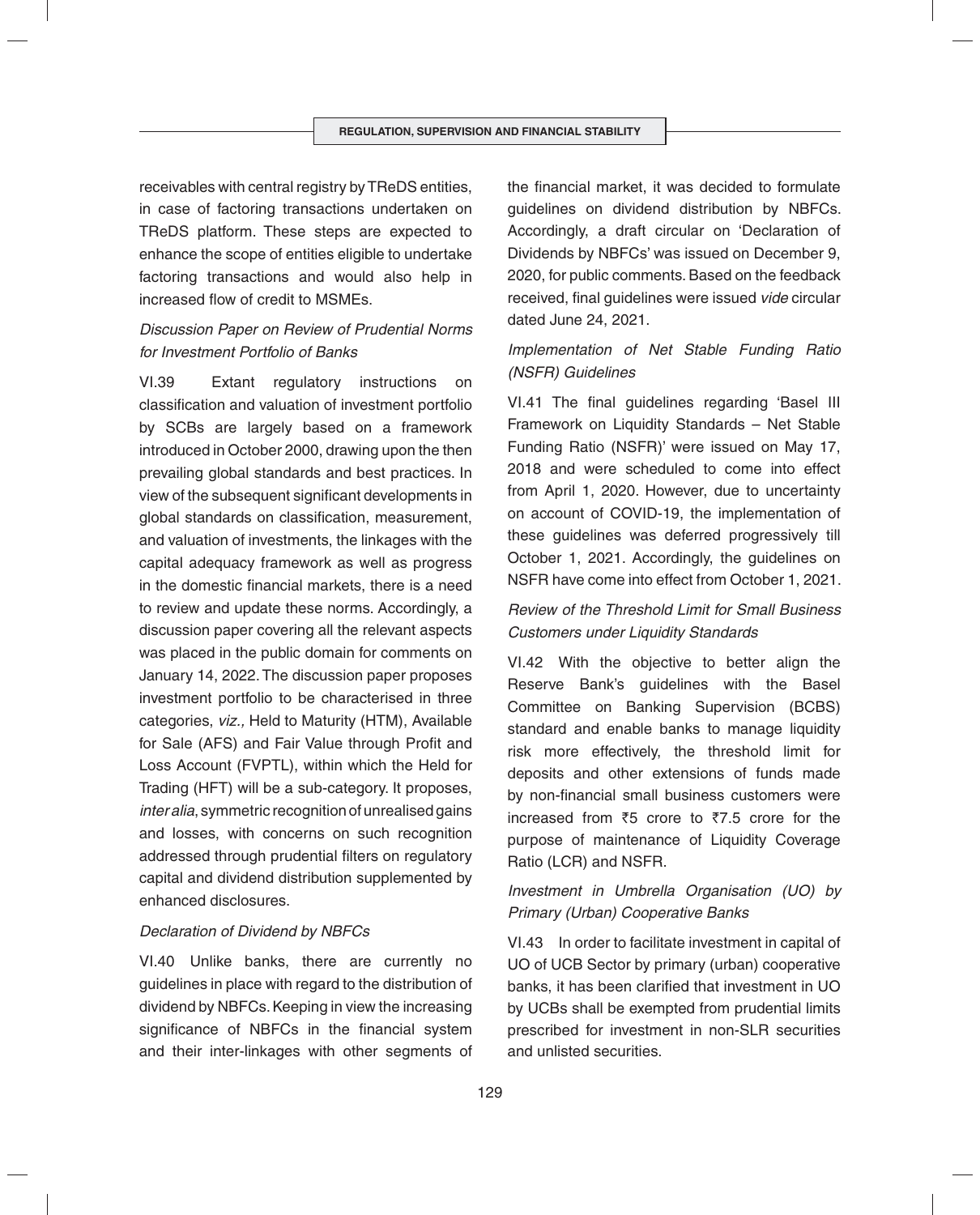# *Developments Related to the Sustainable Finance Group*

VI.44 In May 2021, the Reserve Bank set up a Sustainable Finance Group (SFG) within DoR, tasked with spearheading its efforts and regulatory initiatives in the area of climate risk and sustainable finance. The SFG would coordinate with other national and international agencies on issues relating to climate change. Moreover, the group would be instrumental in suggesting strategies and evolving a regulatory framework, including appropriate disclosures, which could be prescribed for banks and other regulated entities (REs) to propagate sustainable practices and mitigate climate related risks in the Indian context.

VI.45 The SFG represents the Reserve Bank in the bilateral India-UK Sustainable Finance Forum which was set up in 2020 to drive forward a deeper cooperation between India and the UK on sustainable finance. It also represents the Reserve Bank on the G20 Sustainable Finance Working Group, International Platform on Sustainable Finance, the Financial Stability Board's (FSB's) Working Group on Climate Risk and the Work Stream on Climate-related Disclosures. The Reserve Bank is also a member of the Task Force on Climate-related Financial Risks set up by the BCBS.

VI.46 The Reserve Bank was featured in the first Sustainable Regulation Annual Report published by the World-Wide Fund for Nature (WWF) on October 28, 2021. According to the report, with growing awareness about the financial impact of climate change, central banks are increasingly taking steps to create a more sustainable financial system.

VI.47 To assess the progress of the REs in managing climate risk and also to sensitise them to incorporate climate-related and environmental risks in their business strategies as also in their governance and risk management frameworks, the Reserve Bank is preparing a consultative discussion paper. In line with the international best practices, banks will be guided to adopt a forwardlooking, comprehensive and strategic approach to climate-related risks. During January 2022, the SFG has also undertaken a survey on climate risk and sustainable finance among public sector banks, private sector banks and leading foreign banks in India. The feedback from the survey would help inform the regulatory and supervisory approach of the Reserve Bank to climate risk and sustainable finance as also help fine-tune its capacity building and awareness measures in this regard.

## Simplification of the 'Periodic Updation of KYC' *Process*

VI.48 The periodic updation of the Know Your Customer (KYC) information is to be carried out by REs at least once in 2 years, 8 years and 10 years for high-risk, medium-risk and low-risk customers, respectively. This process has been simplified to a significant extent *vide* amendment dated May 10, 2021 to the Master Direction on KYC dated February 25, 2016. For instance, in case of nochange in KYC details, a self-declaration can be furnished by the customer. Self-declaration can be provided using various channels, including digital channels such as customer's email, mobile, ATMs, online banking/internet banking and mobile application of REs. The self-declaration provision in case of no-change in KYC details has also been introduced for Legal Entities (LEs) similar to that for individual customers. Further, in case of a change only in the address details of the individual customer, a self-declaration of the new address has been allowed. The declared address shall have to be verified by REs through positive confirmation within two months, by means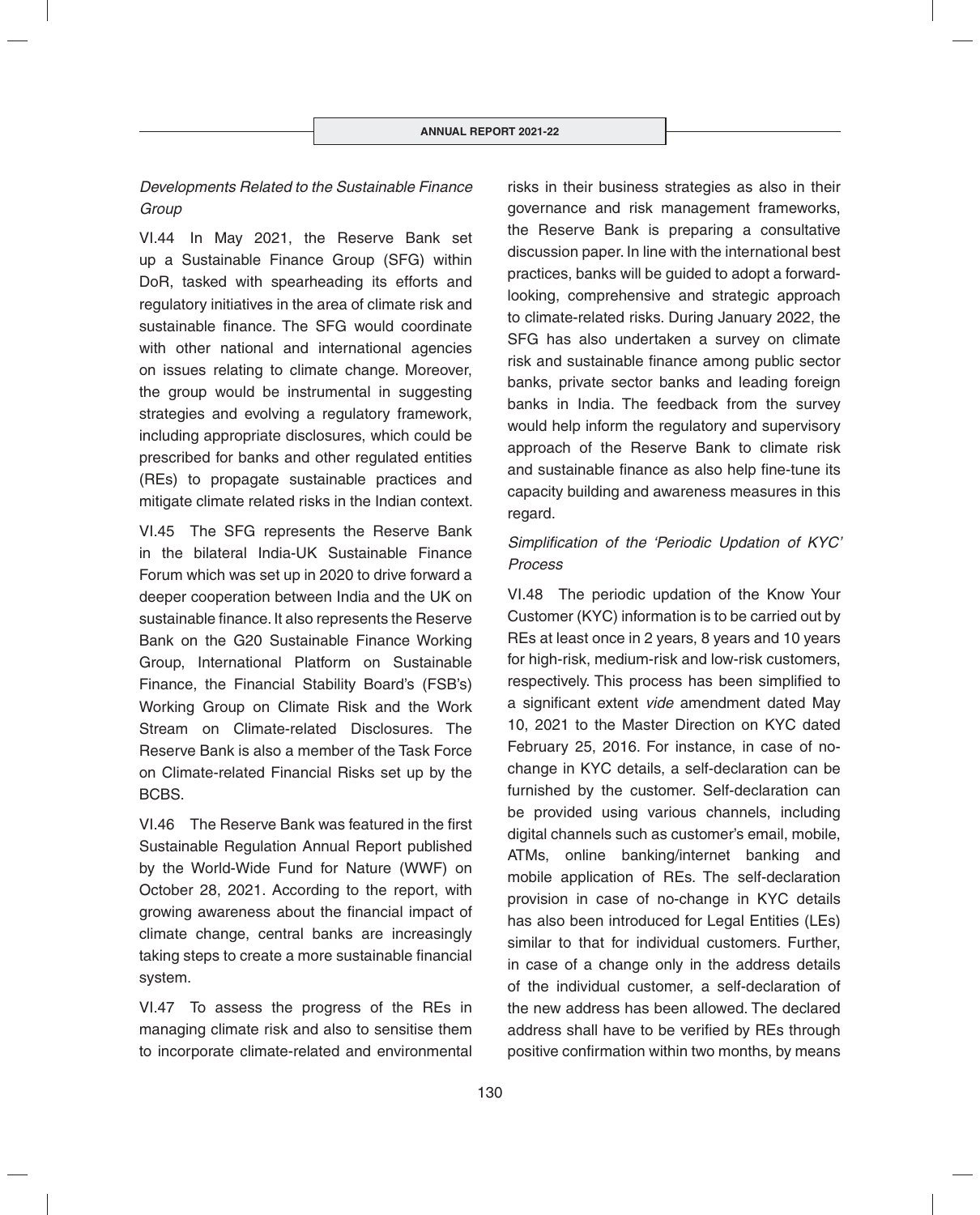such as address verification letter, contact point verification, *etc*. Certain additional measures have been introduced such as (i) verification of existing PAN number at the time of periodic updation on KYC; (ii) migration of legacy accounts opened on the basis of old documents to current norms, as per extant Prevention of Money Laundering (PML) rules; (iii) REs to provide acknowledgement to customers both at the time of submission of KYC documents (or self-declaration) and after updation of KYC documents in their record; and (iv) REs have been instructed to consider making available the facility of periodic updation of KYC at any branch. Risk-based approach for periodic updation of KYC has been mandated for REs. Therefore, any additional measures apart from the above shall have to be clearly specified by REs in their internal KYC policy, duly approved by the Board of Directors or any committee of the Board to which such power has been delegated. In addition to the above, Video based Customer Identification Process (V-CIP) has been extended for periodic updation of KYC.

VI.49 These simplified measures will not only provide convenience to the customers to comply with the requirements of periodic updation of KYC but will also enable REs to update the KYC records on time.

# *Aadhaar e-KYC Authentication Licence for Nonbank Entities*

VI.50 In terms of Section 11A of the PML Act, 2002, entities other than banking companies may, by notification of the central government, be permitted to carry out authentication of client's *Aadhaar* number using e-KYC facility provided by the Unique Identification Authority of India (UIDAI). Such notification shall be issued only after consultation with UIDAI and the appropriate regulator.

VI.51 Accordingly, *vide* circular dated September 13, 2021, the Reserve Bank enabled all the NBFCs, payment system providers and payment system participants desirous of obtaining *Aadhaar* Authentication Licence - KYC User Agency (KUA) Licence or sub-KUA Licence (to perform authentication through a KUA), issued by the UIDAI, to submit their application to the DoR for onward submission to UIDAI after due diligence.

*Recommendations of the Internal Working Group to Review Extant Ownership Guidelines and Corporate Structure for Indian Private Sector Banks*

VI.52 An Internal Working Group constituted on June 12, 2020 to review extant ownership guidelines and corporate structure for Indian private sector banks has made 33 recommendations. The Reserve Bank has accepted 21 recommendations (some with partial modifications) including the recommendations on increasing the promoter holding to 26 per cent of paid-up voting equity share capital, reporting of pledge of shares by promoters, increasing minimum initial capital requirement for licensing new banks, and relaxation of listing norms for small finance banks (SFBs) to be set up in future. The remaining 12 recommendations are under examination. A press release in this regard was issued on November 26, 2021.

# *Corporate Governance in Banks - Appointment of Directors and Constitution of Committees of the Board dated April 26, 2021*

VI.53 A discussion paper on 'Governance in Commercial Banks in India' was issued by the Reserve Bank on June 11, 2020 to review the framework for governance in the commercial banks. Based on the feedback received, a comprehensive review of the framework has been carried out, and a Master Direction on Governance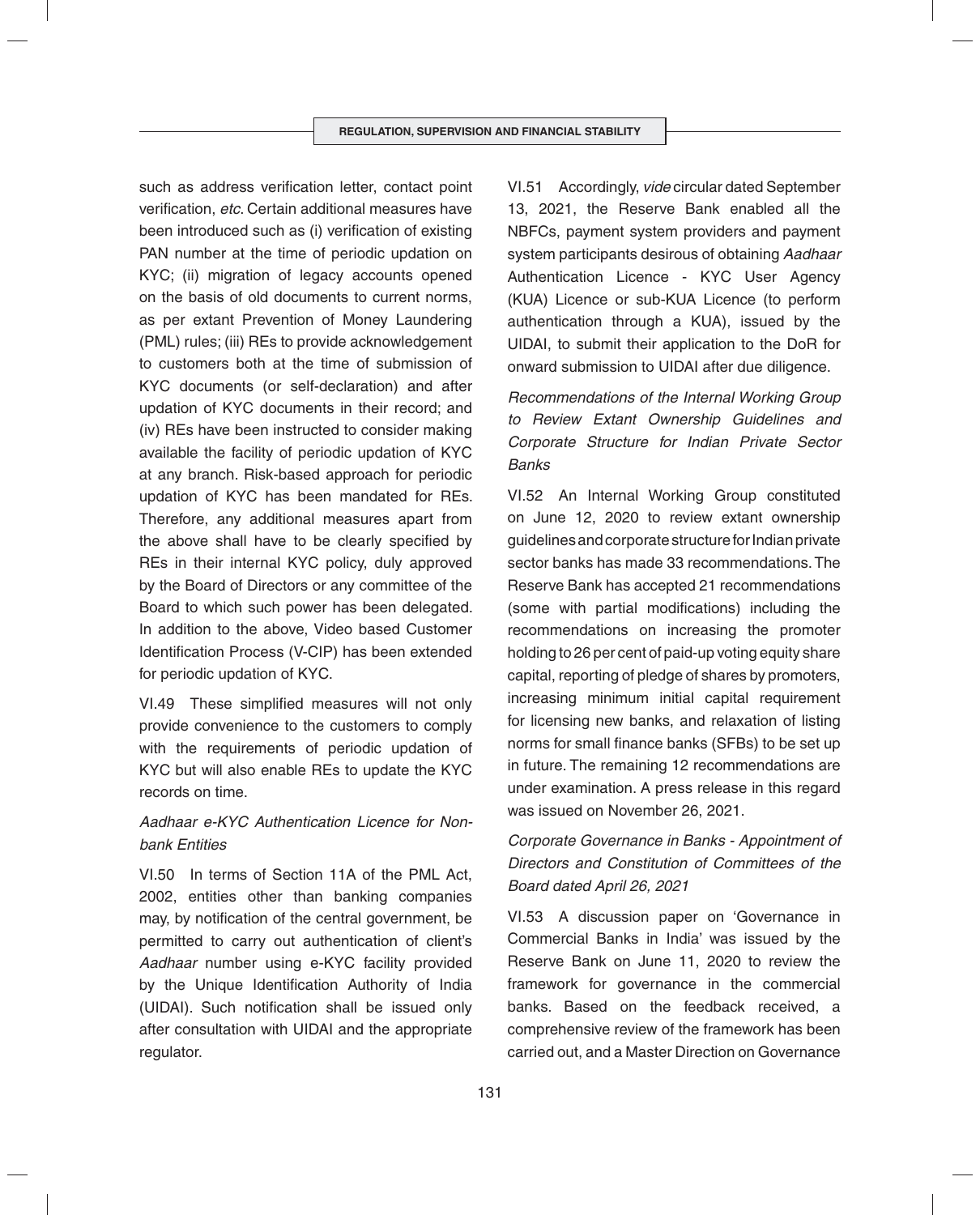will be issued in due course. In the interim, to address a few operative aspects received through such feedback, instructions regarding the chair and meetings of the board, composition of certain committees of the board, age, tenure and remuneration of directors, and appointment of the whole-time directors (WTDs) have been issued on April 26, 2021.

*Guidelines on Compensation of Whole Time*  **Directors/Chief Executive Officers/ Material Risk** *Takers and Control Function Staff – Clarification dated August 30, 2021*

VI.54 On August 30, 2021 a clarification was issued, in respect of the share-linked instruments including employee stock ownership plans (ESOPs), granted after the accounting period ending March 31, 2021, advising that the fair value of such instruments should be recognised as an expense, beginning with the accounting period for which the approval has been granted.

# *Amendments in Gold Monetisation Scheme (GMS), 2015*

VI.55 The Master Directions on Gold Monetisation Scheme, 2015 dated October 22, 2015 did not contain specific instructions to designated banks for calculation of interest in case of premature closure of Medium- and Long-Term Government Deposit (MLTGD) under GMS before/after lockin period in case of death of the depositor and also in case of default of loan taken against MLTGD certificate. The requisite amendments in the Master Directions were carried out *vide* circular dated October 28, 2021 to include details of applicable interest rates, based on the actual period for which the deposit has run (divided into various time buckets). Being premature closure in nature, the applicable interest rates are lower than those applicable to MLTGD deposits in normal course. Nonetheless, in case of premature closure

due to death, applicable interest rate is 0.125 per cent higher than those for premature closure due to loan default.

# *Submission of Form IX on eXtensible Business Reporting Language (XBRL) Live Site*

VI.56 In order to improve the efficiency of Form IX return (on unclaimed deposits) submission, the hard copy/paper submission of Form IX return has been dispensed with, effective from December 31, 2021. Accordingly, all commercial banks have been advised to submit the captioned return in electronic form on XBRL live site, using digital signature of one authorised official of the bank.

# *Revised Instructions on Safe Deposits Locker/ Safe Custody Article Facility Provided by Banks*

VI.57 The instructions on providing safe deposit locker/safe custody article facility by banks have been revised on August 18, 2021, in public interest. The revisions mainly relate to enhancement of safety/security aspects, need for a model locker agreement and disclosure of terms and conditions on the websites of banks. The revised instructions have come into force from January 1, 2022 (except where otherwise specified) and are applicable to both new and existing safe deposit lockers and safe custody articles facility with the banks. Banks have been given time till January 1, 2023 to renew their locker agreements with the existing customers.

# Appointment of Chief Risk Officer in Primary *(Urban) Cooperative Banks*

VI.58 With the growing complexities in the cooperative sector and the increase in their size and scope of business, primary (urban) cooperative banks (UCBs) face diverse and greater degree of risks in their operations. Accordingly, UCBs having asset size of  $\overline{5,000}$  crore or above have been advised *vide* circular dated June 25, 2021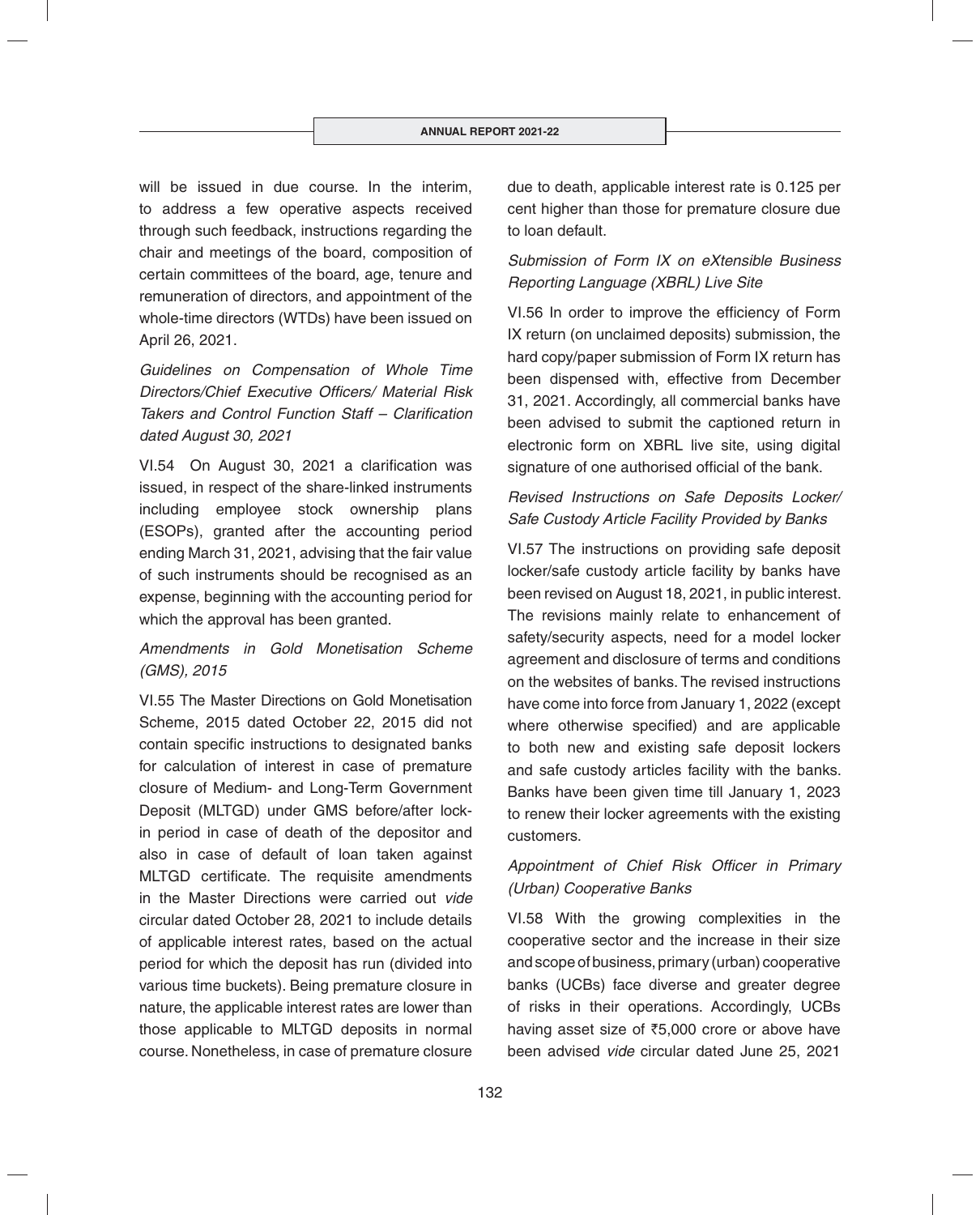to appoint a chief risk officer. They have also been advised to set up a risk management committee of the Board in order to provide the required level of attention on various aspects of risk management.

*Amalgamation of District Central Cooperative Banks (DCCBs) with State Cooperative Bank (StCB)*

VI.59 On May 24, 2021, the Reserve Bank issued a circular on voluntary amalgamation of DCCBs with StCB under the provisions of Section 44A, read with Section 56 of the Banking Regulation (BR) Act, 1949 as amended *vide* BR (Amendment) Act, 2020 (39 of 2020). The circular was issued for dissemination of the amended statutory provisions and consequent changes in the procedure/ indicative benchmarks for amalgamation of DCCBs with StCB.

*Appointment of Managing Director (MD)/ Whole-Time Director (WTD) in Primary (Urban) Cooperative Banks*

VI.60 A circular on the appointment of MD/WTD in UCBs was issued by the Reserve Bank on June 25, 2021. The circular prescribes eligibility, 'fit and proper' criteria, *etc.,* for the post of MD/WTD in UCBs. It also advises UCBs to seek the Reserve Bank's prior approval (and process thereof) for appointment/re-appointment/termination of MD/ WTD. This circular was issued to enhance the governance standards in UCBs and to give effect to the provisions of the BR (Amendment) Act, 2020.

*Submission of Returns under Section 31 of the Banking Regulation Act, 1949 (AACS) – Extension of Time*

VI.61 Considering the difficulties faced by cooperative banks (*i.e.,* UCBs, state cooperative banks and central cooperative banks) due to the

COVID-19 pandemic, the timeline for submission of returns under Section 31 of Banking Regulation Act 1949 [As Applicable to Cooperative Societies (AACS)] for the financial year ended March 31, 2021, was extended by three months, *i.e.,* till September 30, 2021.

# *Caution Notice to Public on the Use of the Word "Bank/Banker/Banking" by Cooperative Societies*

VI.62 Members of public were cautioned through a press release dated November 22, 2021 that some of the cooperative societies are using the word "Bank" which is in violation of Section 7 of Banking Regulation (BR) Act and are also accepting deposits from non-members/nominal members/associate members which tantamount to conducting banking business in violation of the provisions of the BR Act, 1949. The BR Act, 1949 was amended by the BR (Amendment) Act, 2020 making cooperative societies ineligible to use the words "bank", "banker", or "banking" as part of their names, except as permitted under the provisions of BR Act, 1949 or by the Reserve Bank. Accordingly, it was notified that such societies have neither been issued any licence under the BR Act, 1949 nor have they been authorised by the Reserve Bank for doing banking business. The insurance cover from the Deposit Insurance and Credit Guarantee Corporation (DICGC) is also not available for deposits placed with these societies. It was advised to exercise caution and carry out due diligence of such cooperative societies if they claim to be a bank and to look for banking licence issued by the Reserve Bank before dealing with them.

VI.63 State governments were also informed about the provisions under the BR Act, 1949 and were requested to take necessary steps/actions to refrain/stop such entities within the State from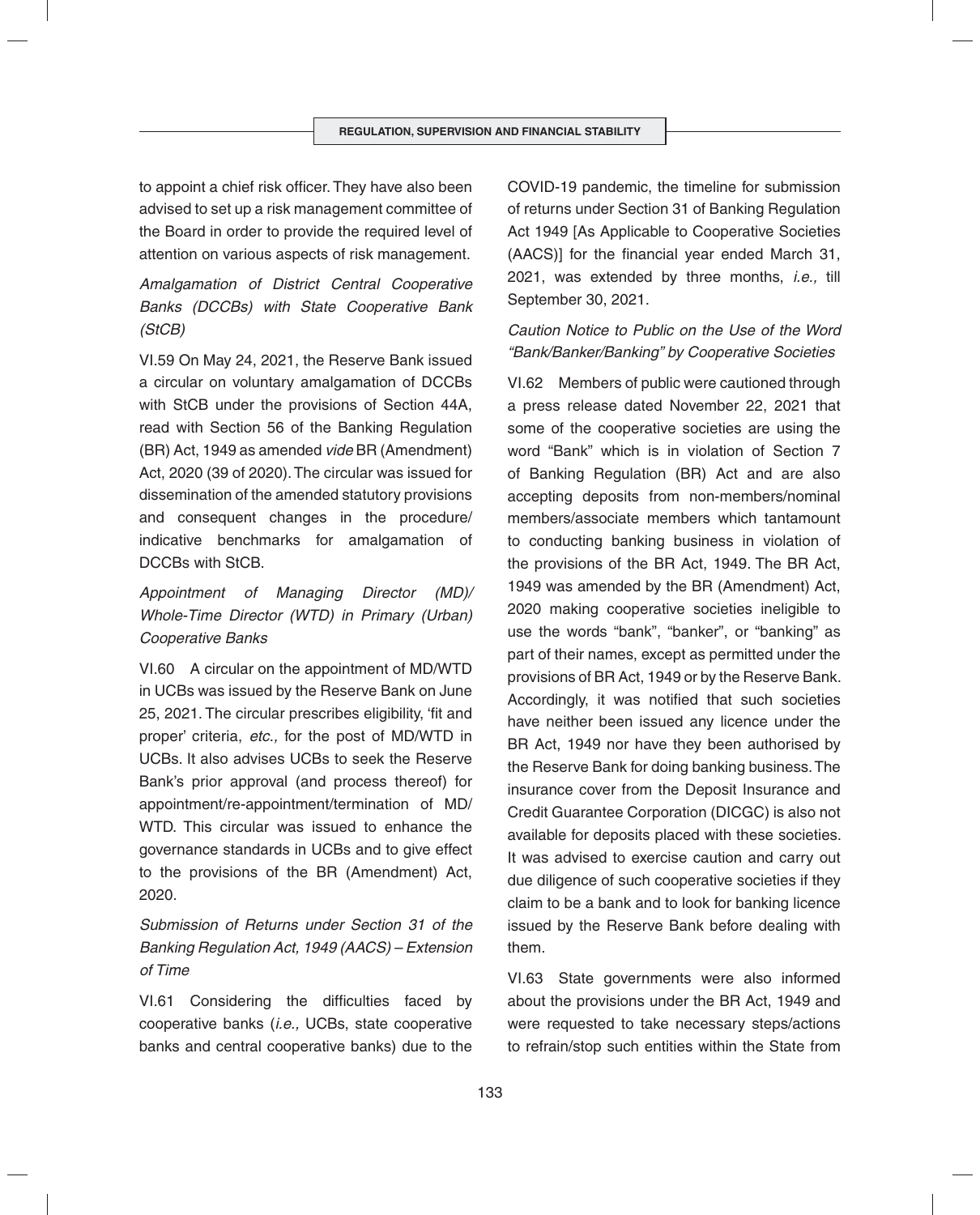using the word "bank", "banker", or "banking" as part of their names or in connection with their business and to ensure that deposits from nonmembers/nominal members/associate members are not accepted by them.

# *Resolution of NBFCs under the Insolvency and Bankruptcy Code (IBC), 2016*

VI.64 *Completion of Resolution of Dewan Housing Finance Corporation Limited (DHFL):*  Post supersession of the Board of Directors of DHFL and appointment of Administrator in November 2019, the Reserve Bank had initiated Corporate Insolvency Resolution Process (CIRP) under the IBC against DHFL in December 2019. With the approval of resolution plan of Piramal Group by the National Company Law Tribunal (NCLT), Mumbai in June 2021, the resolution process has been formally completed.

VI.65 *Initiation of Resolution Process of Two SREI Group NBFCs [SREI Infrastructure Finance Limited (SIFL) and SREI Equipment Finance Limited (SEFL)]:* Due to serious supervisory concerns and default to creditors, the Reserve Bank superseded the Board of Directors of SIFL and SEFL. Post supersession and appointment of Administrator on October 4, 2021, applications for initiation of CIRP under IBC, 2016 and Insolvency and Bankruptcy (Insolvency and Liquidation Proceedings of Financial Service Providers and Application to Adjudication Authority) Rules, 2019 have been admitted by NCLT, Kolkata on October 8, 2021. Subsequently, the Administrator has moved an application for group insolvency with NCLT under the integrated Committee of Creditors (CoC). NCLT, Kolkata has approved the said application in February 2022. Presently, the CIRP is progressing as per the provisions of IBC, 2016 and related laws.

VI.66 *Initiation of Resolution Process of Reliance Capital Ltd (RCL):* Due to defaults in meeting payment obligations and supervisory concerns, in exercise of powers conferred by Section 45-IE of the Reserve Bank of India Act, 1934, in public interest, the Reserve Bank superseded the Board of Directors of RCL on November 29, 2021 and appointed an Administrator. Subsequently, the application filed by the Reserve Bank to initiate CIRP against RCL under IBC, 2016 and Insolvency and Bankruptcy (Insolvency and Liquidation Proceedings of Financial Service Providers and Application to Adjudication Authority) Rules, 2019 was admitted by NCLT, Mumbai on December 6, 2021. Presently, the CIRP is undergoing as per provisions of IBC, 2016 and related laws.

#### *Amendment in DICGC Act*

VI.67 Gol has notified the DICGC (Amendment) Act, 2021 on August 13, 2021. As per the timeline prescribed in the amended Act, DICGC is liable to pay an amount equivalent to the deposits outstanding (up to a maximum of  $\bar{z}5$  lakh) within 90 days of placing the bank under restrictions. The Act also provides that in case the Reserve Bank is in the process of finalising a scheme of amalgamation of the insured bank with another banking institution or a scheme of compromise or arrangement or reconstruction and the same is communicated to DICGC, then the date of repayment can be extended by a period not exceeding 90 days (also refer to Box VI.5).

# *Resolution of Punjab and Maharashtra Cooperative Bank Limited, Mumbai (PMC Bank Ltd.)*

VI.68 The PMC Bank Ltd. had received binding offers from investors for its reconstruction, in response to the Expression of Interest (EOI) dated November 3, 2020. After careful consideration, the proposal from Centrum Financial Services Limited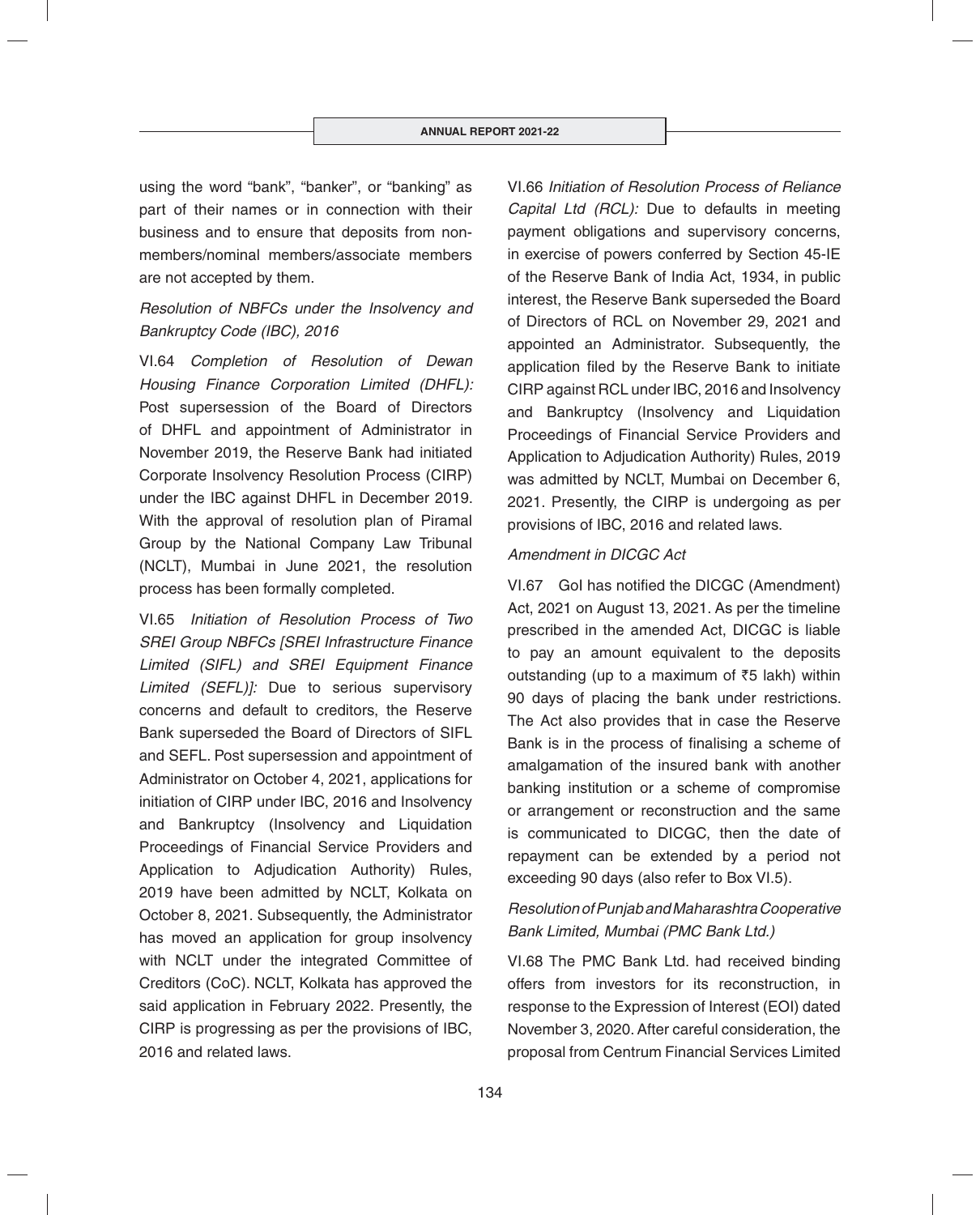(CFSL) along with Resilient Innovation Private Limited was found to be *prima facie* feasible. Accordingly, in specific pursuance to their offer dated February 1, 2021 in response to the EOI, the Reserve Bank, on June 18, 2021, granted "inprinciple" approval, valid for 120 days, to CFSL to set up a SFB under its general guidelines dated December 5, 2019 for 'on tap' licensing of SFBs in the private sector. Subsequently, Unity Small Finance Bank Limited (USFB), with CFSL as the promoter, was granted banking licence on October 12, 2021, which commenced its operations effective November 1, 2021. The Reserve Bank, on November 22, 2021, placed in public domain, a draft scheme of amalgamation of the PMC Bank Ltd. with USFB, inviting suggestions from members, depositors, and other creditors of transferor bank (PMC Bank Ltd.) and transferee

bank (USFB). The scheme was sanctioned and notified by the GoI under Section 45 of BR Act. effective date of amalgamation being January 25, 2022.

#### **Regulatory Framework for Microfinance Loans**

VI.69 A comprehensive regulatory framework for microfinance loans was issued on March 14, 2022 wherein uniform guidelines have been put in place for microfinance loans provided by all REs of the Reserve Bank. This framework introduces activitybased regulation in the microfinance sector and is intended to address the concerns regarding over-indebtedness of small borrowers, enhance the customer protection measures, and enable the competitive forces to bring down the interest rates by empowering the borrowers to make an informed decision (Box VI.1).

## **Box VI.1 Regulatory Framework for Microfinance Loans**

Based on the recommendations of the Malegam Committee1 , a comprehensive regulatory framework for NBFC-MFIs was issued in 2011. This framework, *inter alia*, included certain customer protection measures for microfinance borrowers, *viz.,* limits on maximum loan amount and number of lenders, loans without collateral, no pre-payment penalty, flexibility of repayment periodicity, regulatory ceiling on interest rates, etc. Over the years, the landscape of microfinance sector has changed significantly due to conversion/merger of some of the large NBFC-MFIs to/with banks. Consequently, the share of NBFC-MFIs in the overall microfinance sector has now come down to 35 per cent. However, the customer protection measures as applicable to NBFC-MFIs are not applicable to other lenders extending microfinance loans to the same borrowers.

In this context, the Reserve Bank had released a consultative document on 'Regulation of Microfinance' on June 14,

2021 for feedback from all the stakeholders. Based on the feedback received, a comprehensive regulatory framework for microfinance loans applicable to all REs was issued on March 14, 2022. Besides introducing activity-based regulation in the microfinance sector, this framework is intended to deleverage the microfinance borrowers, enhance the customer protection measures, enable the competitive forces to bring down the interest rates and provide flexibility to the REs to meet the credit needs of the microfinance borrower comprehensively.

#### **Deleveraging of Microfinance Borrowers**

To address the concerns of over-indebtedness of microfinance borrowers, a common definition of 'microfinance loans' for all REs, *viz.*, collateral-free loan given to a household having annual household income up to  $\bar{z}3,00,000$  has been introduced to identify the target set of borrowers with certainty. Further, loan repayments *(Contd.)*

 $1$  In the wake of Andhra Pradesh microfinance crisis, a sub-committee of the Central Board of Directors of the Reserve Bank was constituted in October 2010 to study issues and concerns in the microfinance sector under the Chairmanship of Shri Y.H. Malegam. The report was submitted to the Reserve Bank on January 19, 2011.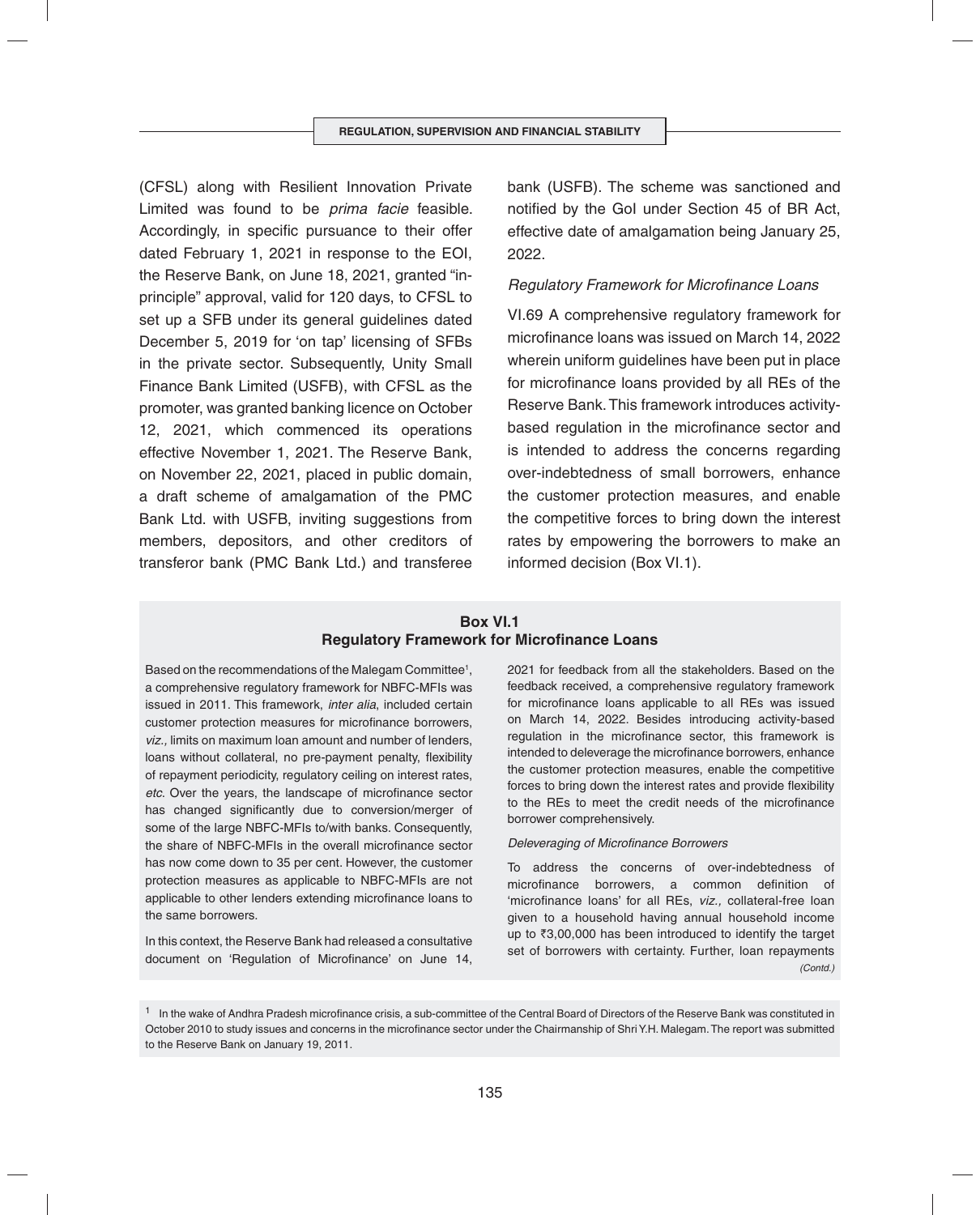of the household have been capped at 50 per cent of the household income, thus linking the eligible loan amount to the borrowers' repayment capacity. Besides protecting the small borrowers from the perils of overleveraging, these measures are also expected to further financial inclusion by requiring the lenders to venture into new geographies to expand their business.

#### *Enhancement of Customer Protection Measures*

To ensure borrowers' protection from coercive recovery practices, this framework, *inter alia*, requires a mechanism by REs for engaging with borrowers facing repayment related difficulties, prohibition on harsh recovery practices, recovery at a designated/central designated place to be decided mutually by the borrower and the RE, due diligence process for engagement of recovery agents and a dedicated mechanism for redressal of recovery related grievances. Besides, certain customer protection measures applicable only to NBFC-MFIs, *viz.,* no pre-payment penalty, no requirement of collateral and flexibility of repayment periodicity for microfinance loans have been extended to all REs.

#### **Pricing of Microfinance Loans**

A standardised and simplified factsheet on pricing of microfinance loans has been introduced to enhance the borrowers' price-sensitivity, thus empowering them to make informed decisions. A uniform methodology for calculation of effective annualised interest rate has also been prescribed to maintain comparability across lenders. Besides, all REs are required to display minimum, maximum, and average

# *Fair Valuation of Banks' Investment in Recapitalisation Bonds*

VI.70 At present, the investments classified under HTM portfolio are valued at acquisition cost. It is expected that the acquisition of such instruments shall be at the fair value of the security at the time of its acquisition. Accordingly, it has been clarified, *vide* circular dated March 31, 2022, that banks' investment in special securities received from the GoI towards banks' recapitalisation requirement from 2021-22 onwards shall be recognised at fair value/market value on initial recognition in HTM. Any difference between the acquisition cost and

interest rates charged by them. These specific measures, supplemented with other measures, *viz.,* no pre-payment penalty (to provide borrowers with the option to switch between lenders), cap on repayment obligations as a percentage of household income (thus nudging the lenders to lower interest rates to keep the instalments within the prescribed cap), keeping a check on the borrowers' overindebtedness (thus bringing down their credit risk premium, driving lenders to enter into new areas to expand their business thus increasing competition in low-competition areas), reducing the minimum threshold of microfinance loans for NBFC-MFIs from 85 per cent of net assets to 75 per cent of total assets (thus lowering their concentration risk and in turn, cost of funds) and increasing the maximum threshold on microfinance loans for NBFCs other than NBFC-MFIs from 10 per cent to 25 per cent of total assets (thus increasing competition) are expected to increase price competition and lower interest rates in the microfinance sector.

#### *Flexibility to Design Products/Services*

Certain product specific requirements for microfinance loans of NBFC-MFIs such as limits on loan amount (overall limit of  $\overline{3}1,25,000$  along with a sub-limit of  $\overline{3}75,000$  in first cycle), tenure of loan (minimum tenure of 24 months for loans above `30,000), purpose of loan (minimum 50 per cent of loans for income generation activities) have been withdrawn. This will provide flexibility to NBFC-MFIs to customise their products and services to meet the needs of microfinance borrowers in a comprehensive manner.

#### **Source**: RBI.

fair value arrived as above shall be immediately recognised in the profit and loss account.

#### **Agenda for 2022-23**

VI.71 For the year ahead, the Department will focus on the following key deliverables:

- Convergence with Basel III standards and issuance of final guidelines for computation of capital charge for credit risk, market risk, and operational risk;
- Issue of discussion paper on expected loss approach for provisioning;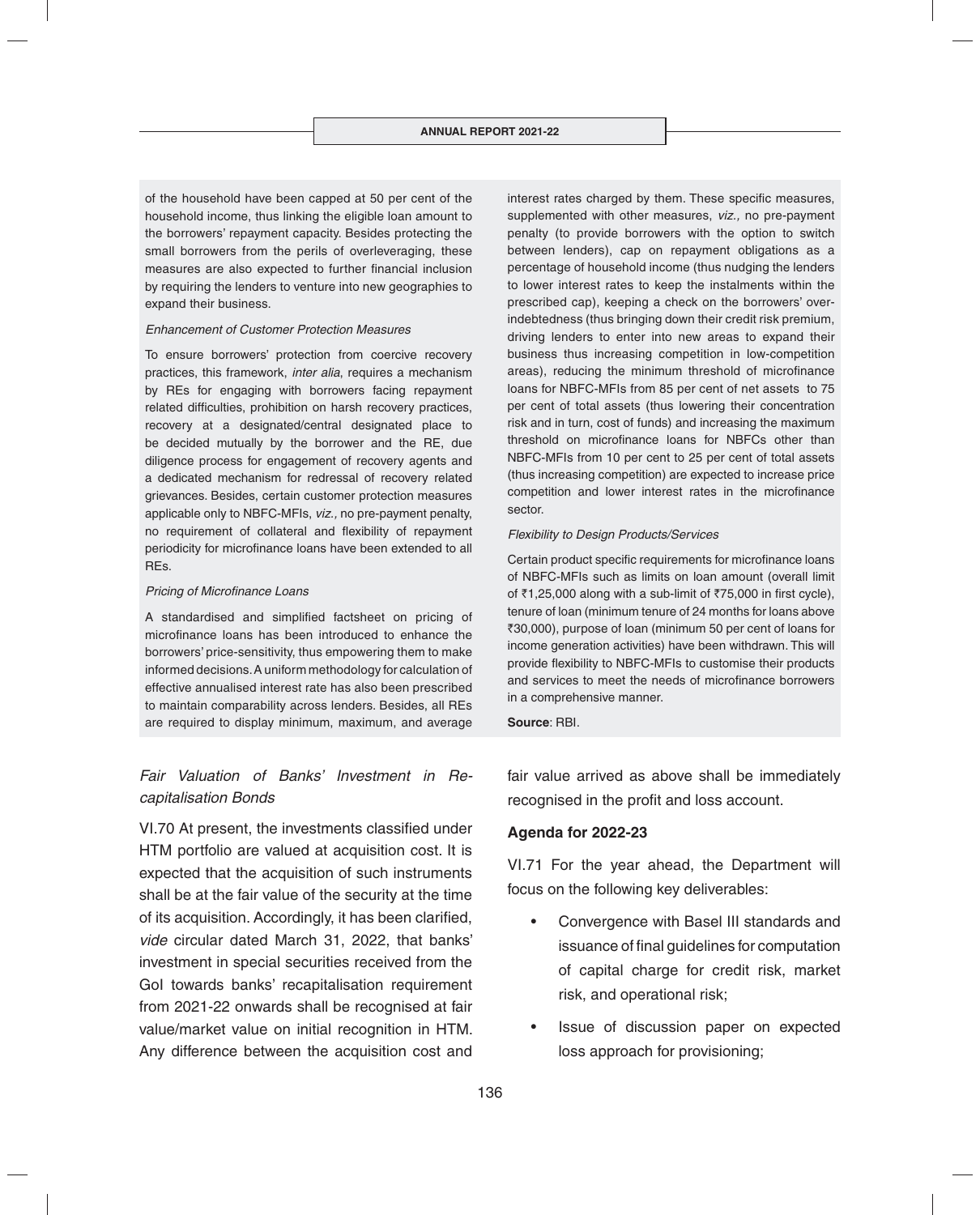- Issuance of guidelines on securitisation of non-performing assets;
- Issue of discussion paper on climate risk and sustainable finance:
- Issuance of guidelines on prudential and conduct issues associated with digital lending;
- Issuance of guidelines on financial statements - presentation and disclosure for rural cooperative banks;
- Issuance of part II of the guidelines on raising capital funds for primary (urban) cooperative banks;
- Guidance note on principles for sound management of operational risk and principles for operational resilience; and
- Review of the following guidelines: (a) prudential framework for resolution of stressed assets; (b) restructuring of projects under implementation by aligning it with prudential framework; (c) investment guidelines and financial statements' formats for UCBs; (d) dividend declaration policy of commercial banks; (e) liquidity management framework for commercial banks and UCBs; (f) capital adequacy framework for SFBs and Payments Banks (PBs); (g) instructions on credit and debit cards; (h) instructions on inoperative accounts, centralised hosting of data on inoperative/unclaimed deposit accounts; and (i) recommendations of the Expert Committee on the primary (urban) cooperative banks and taking steps to issue regulatory instructions based on these recommendations.

#### **FinTech Department**

VI.72 The FinTech Division<sup>2</sup>, which was operating within the Department of Payment and Settlement Systems (DPSS) since July 2020, is now made a full-fledged Department effective January 4, 2022, with a view to give further focus to the area and facilitate innovation in FinTech sector (Box VI.2). The Department will not only promote innovation in the sector, but also identify the challenges and opportunities associated with it and address them in a timely manner. The Department will also provide a framework for further research on the subject that can aid policy interventions by the Reserve Bank. Accordingly, all matters related to the facilitation of constructive innovations and incubations in the FinTech sector, which may have wider implications for the financial sector/markets and also falling under the purview of the Reserve Bank, will now be examined by the Department. Further, issues related to inter-regulatory coordination and international coordination on FinTech would also fall in its domain.

#### *Major Initiatives*

#### *Regulatory Sandbox - Cohorts (Utkarsh)*

VI.73 Under the first cohort of the Regulatory Sandbox on "Retail Payments", products and services encompassing technologies like Near Field Communication (NFC), sound waves and Interactive Voice Response (IVR) were tested. All six products were found viable within the boundary conditions defined during testing. Under the second cohort with theme 'Cross-border Payments', eight entities underwent testing. The third cohort with theme 'MSME lending' was opened in October 2021. The theme for fourth cohort - 'Prevention and

<sup>&</sup>lt;sup>2</sup> FinTech Unit was set up in the Department of Regulation (DoR) in June 2018 for acting as a central point of contact in the Reserve Bank for all activities related to FinTech.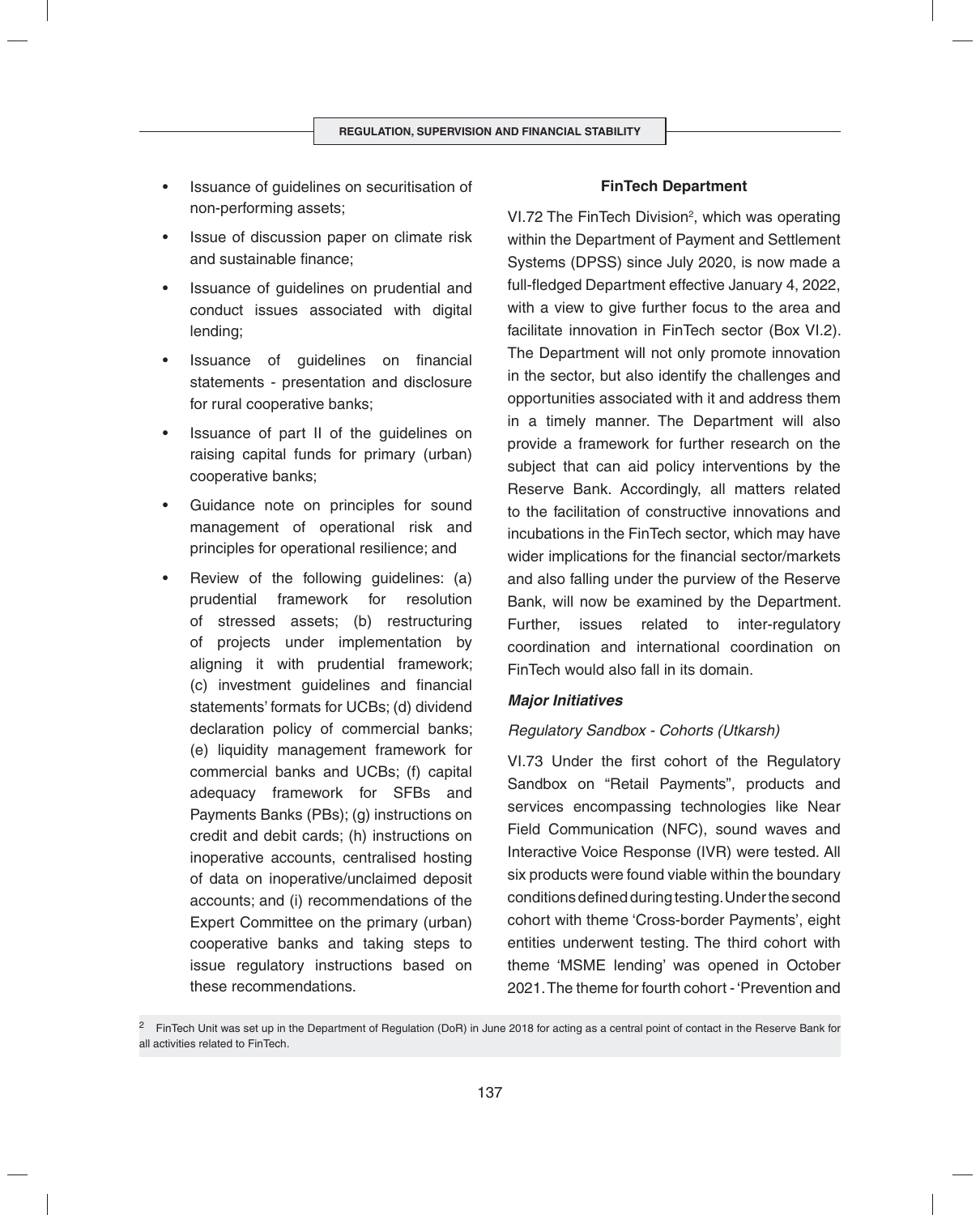#### **Box VI.2 Facilitating the FinTech Innovation: The Reserve Bank's Approach**

The traditional financial landscape has witnessed a fundamental change in its structure and way of functioning, mostly driven by the widespread adoption of technology in the last decade. FinTech has disrupted the Banking, Financial Services, and Insurance (BFSI) segment in its way of product structuring, back-end analytics, delivery of services, *etc*. As expected, such innovation first disrupts the market and once it establishes its constructive role, the regulators and authorities step in to regulate the space to nurture the innovation in a sustainable manner and to also mitigate any associated risks. Even though innovations claim to thrive best when free of regulations, regulations/ legislations are needed for sustainable growth of a sector.

With increasing impact of the FinTech segment on both macro (financial stability and cyber security) and micro levels (consumer protection and financial inclusion), it becomes pertinent to keep facilitating innovation while also bringing regulatory order in the FinTech space. Balancing such innovation with regulation has been the Reserve Bank's nuanced approach that has been dynamically evolving along with market developments.

To deal with the unique developments in the sector, the Reserve Bank has also made conscious efforts to reinvent its primary role as innovation facilitator. Some of the examples of direct FinTech regulation by the Reserve Bank have been in the form of regulations for Non-Banking Financial Company – Peer to Peer (NBFC-P2P) platforms, Account Aggregators, Trade Receivables Discounting System (TReDS) platforms, *etc*. The latest Report of the

Mitigation of Financial Frauds' - was announced. 'On Tap' application facility for themes of closed cohort was also enabled.

#### *Central Bank Digital Currency (CBDC)*

VI.74 The Reserve Bank has been exploring the pros and cons of introduction of CBDC in India. The design of CBDC needs to be in conformity with the stated objectives of monetary policy, financial stability and efficient operations of currency and payment systems. Accordingly, the appropriate design elements of CBDCs that could be implemented with little, or no disruption are Working Group on Digital Lending (November 18, 2021) is another exercise to enable the creation of a comprehensive regulatory framework for the digital space.

The Reserve Bank has also assumed non-conventional central banking role through its initiatives such as regulatory sandbox, establishment of the Reserve Bank Innovation Hub, conducting hackathon, *etc*. With a view to give focused attention to its initiatives and to deal with emerging issues in the dynamically changing financial landscape, the Reserve Bank has set up a FinTech Department. Having a single touchpoint for all issues related to facilitation of constructive innovations and incubations in the FinTech sector will certainly bring the required convergence needed to have a unified approach regarding the sector.

In parallel, the central bank, while encouraging innovation, is also factoring in the emerging risks in the FinTech segment. Greater use of technology accentuates the concerns related to cyber security. Further, the involvement of BigTechs in the BFSI segment also brings along the systemic risks. All of the above have implications for financial stability and it is the endeavour of the Reserve Bank to mitigate such risks through careful choice of technology and frameworks, while providing an impetus to the FinTech in a wide array of useful applications in the financial service industry.

To handle the above issues, the Reserve Bank's approach will have to balance innovation with regulation, without compromising on any of the principles of risk management.

**Source**: RBI.

under examination. The introduction of CBDC has been announced in the Union Budget 2022-23 and an appropriate amendment to the RBI Act, 1934 has been included in the Finance Bill, 2022. The Finance Bill, 2022 has been enacted, providing a legal framework for the launch of CBDC.

#### *HARBINGER 2021*

VI.75 The Reserve Bank launched its first global hackathon 'HARBINGER 2021 - Innovation for Transformation' in November 2021, with the following four problem statements: (a) innovative, easy-to-use, non-mobile digital payment solutions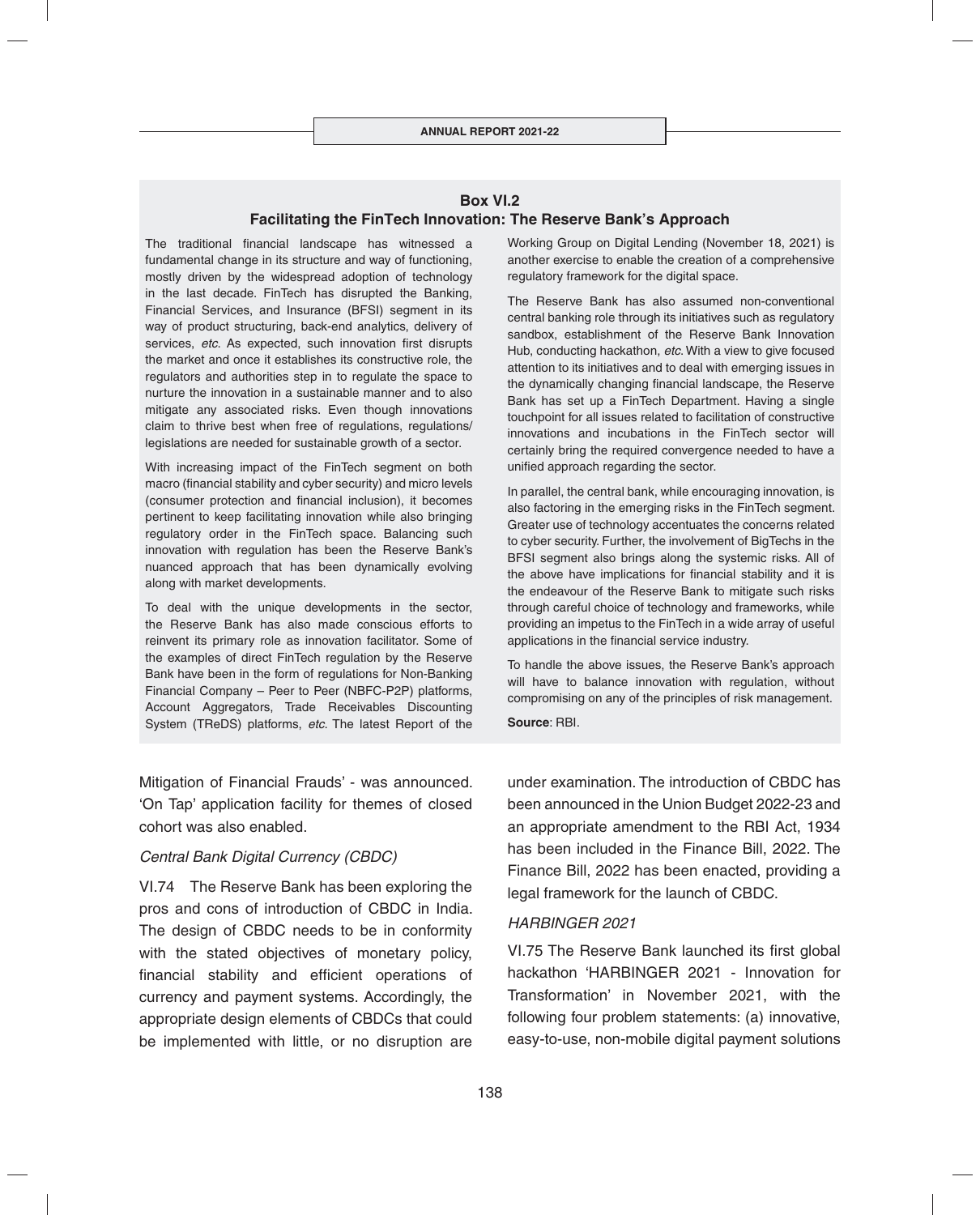for converting small-ticket cash transactions to digital mode; (b) context-based retail payments to remove the physical act of payment from payment experience; (c) alternate authentication mechanism for digital payments; and (d) social media analysis monitoring tool for detection of digital payment fraud and disruption. The hackathon has received encouraging response from domestic and international contestants.

## *Reserve Bank Innovation Hub*

VI.76 To foster innovation in a sustainable manner and through an institutional set-up, the Reserve Bank Innovation Hub (RBIH) was set-up as a wholly owned subsidiary of the Reserve Bank. The Hub has an independent Board with eminent members from industry and academia and has its headquarters in Bengaluru.

VI.77 The Hub will collaborate with financial sector institutions, technology, industry and academic institutions and will coordinate efforts for exchange of ideas and development of prototypes related to financial innovations for creating an eco-system that would focus on promoting access to financial services and products and would further financial inclusion. It would also develop the required internal infrastructure to promote FinTech research and facilitate engagement with innovators and start-ups.

## **Agenda for 2022-23**

VI.78 In 2022-23, the Department will focus on the following goals:

- Implementation of the roadmap laid down by 'Vision and Strategy Document on FinTech' *(Utkarsh)*;
- Exploring policy framework for digital banking, FinTech and BigTechs;
- Phased introduction of CBDC *(Utkarsh)*;
- Facilitating setting up of 75 digital banking units in 75 districts of the country; and
- Ensuring execution of key projects of importance through the Reserve Bank Innovation Hub.

# **4. SUPERVISION OF FINANCIAL INTERMEDIARIES**

## **Department of Supervision (DoS)**

VI.79 The Department of Supervision (DoS) is entrusted with the responsibility of supervising all SCBs [excluding regional rural banks (RRBs)], Local Area Banks (LABs), Payments Banks (PBs), SFBs, CICs, AIFIs, UCBs, NBFCs [excluding Housing Finance Companies (HFCs)] and ARCs.

## **Commercial Banks**

VI.80 The Department took a number of measures to further strengthen both on-site and off-site supervision of the SCBs (excluding RRBs), LABs, PBs, SFBs, CICs and AIFIs during the year.

## **Agenda for 2021-22**

VI.81 The Department had set out the following goals for supervision of SCBs during the year:

- Strengthening the on-site assessment of oversight and assurance functions, including risk and compliance culture, as also business strategy/model *(Utkarsh)*  [Paragraph VI.82];
- Adoption of innovative and scalable SupTech to enhance the efficiency and efficacy of supervisory processes by modifying its capacity and capability *(Utkarsh)* [Paragraph VI.83];
- Streamlining the process of data collection from all banks and their off-site assessment and on-site supervision of select banks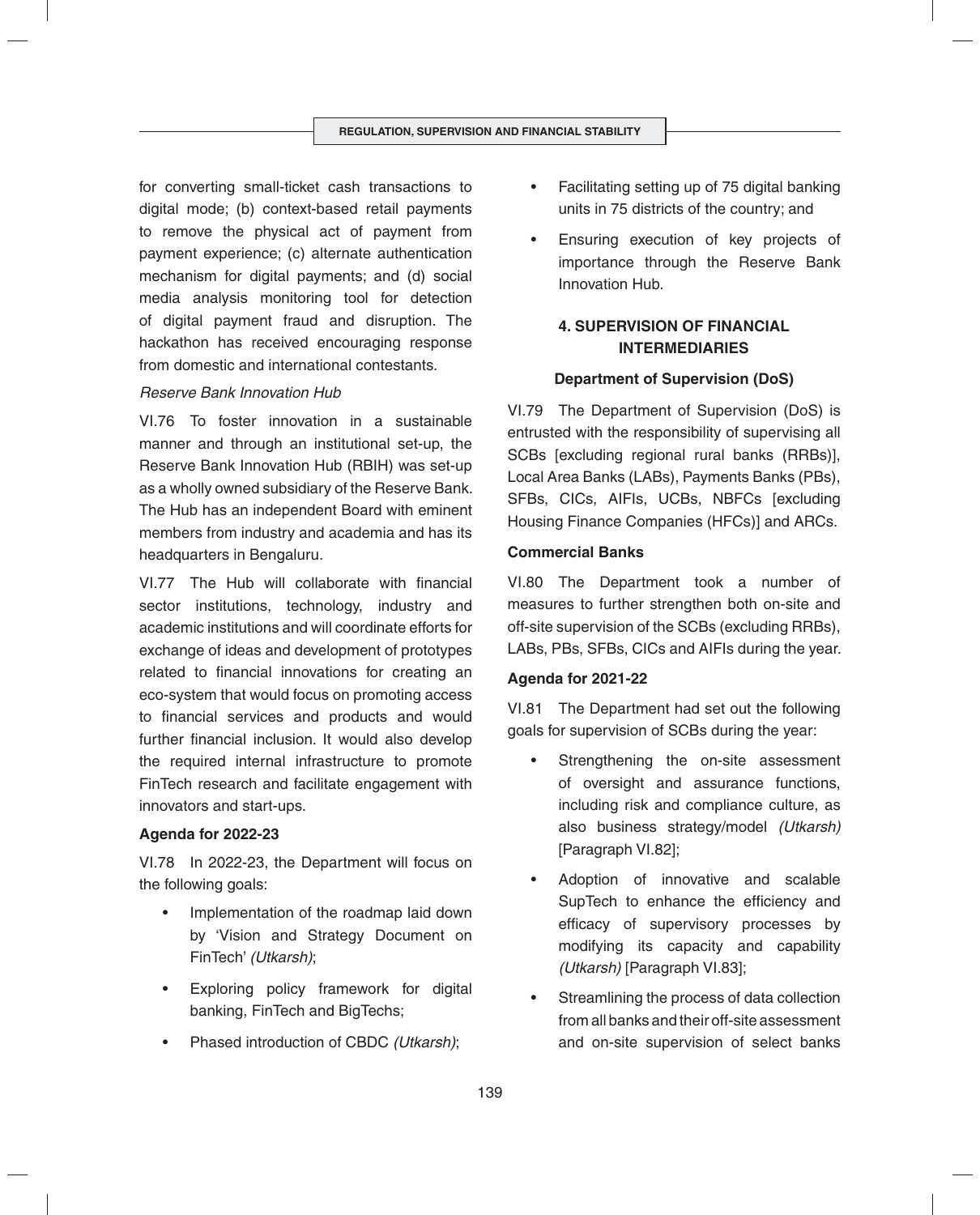based on the outcome of risk-based model developed for KYC/anti money laundering (AML) supervision (Paragraph VI.84); and

• Enhancement of Fraud Risk Management System, including improving efficacy of EWS Framework, strengthening fraud governance and response system, augmenting the data analysis for monitoring of transactions, introduction of dedicated Market Intelligence (MI) Unit for frauds and implementation of automated unique system generated number for each fraud (Paragraph VI.85 - VI.86).

#### *Implementation Status*

#### *Oversight and Assurance Functions in Banks*

VI.82 Assessment of oversight, assurance functions and business model/strategy continue to be the core areas of focus in supervision. Recognising the primacy of good governance and robust internal controls in the functioning of sound financial entities, the Reserve Bank now accords greater weight to the quality of governance and assurance functions in its supervisory assessment. The Reserve Bank's guidelines in the areas of risk management, compliance, internal audit and statutory audit aim to impart greater independence and efficacy to the various wings of assurance function in supervised entities (SEs).

#### *SupTech*

VI.83 An integrated supervisory data structure for the entities supervised by the Reserve Bank has been developed by consolidating and optimising the present framework of returns. Data collection from the banks is being further rationalised as part of Centralised Information Management System (CIMS). While technology has been leveraged in strengthening and expanding the scope of offsite analytics, market intelligence and off-site

surveillance have been made more structured and are being continuously refined.

#### *Supervising KYC/AML Compliance*

VI.84 An analytical model has been developed for risk scoring and profiling of banks based on the KYC/AML data submitted by them. The risk scores arrived at through the model form the basis for off-site and on-site assessment of banks and are provided as an input for risk-based supervision (RBS) of them.

#### *Strengthening Fraud Risk Management*

VI.85 During 2021-22, the Reserve Bank carried out a study on the implementation of EWS framework in select SCBs, in collaboration with Reserve Bank Information Technology Private Limited (ReBIT). Further, the effectiveness of EWS was assessed in select banks by using Machine Learning (ML) algorithms.

VI.86 In order to make the analysis of fraud data more effective and result oriented, several improvements like unified fraud reporting system for all SEs, generation of data dashboards and system generated unique identity number for frauds reported by SEs are being implemented under the CIMS project. Further, the revised Central Fraud Registry (CFR) under the CIMS is slated to have enhanced search capabilities and will provide Application Programming Interface (API) capabilities for seamless fraud related data transfers from/to reporting entities.

#### **Other Initiatives**

#### *Fraud Analysis*

VI.87 An assessment of bank group-wise fraud cases over the last three years indicates that while private sector banks reported maximum number of frauds, public sector banks contributed maximum to the fraud amount (Table VI.1). Frauds have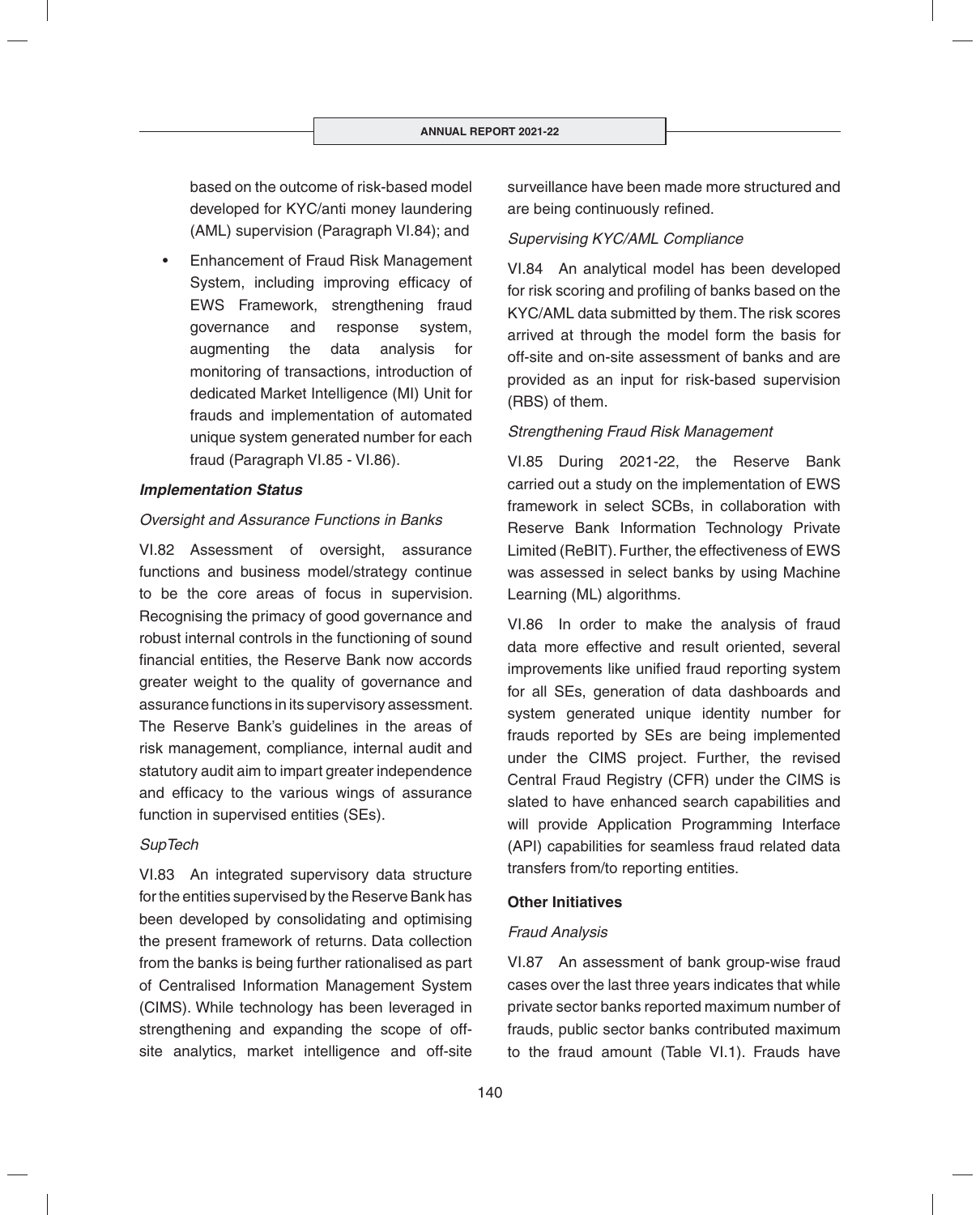| <b>Bank Group/Institution</b> | 2019-20          |                     | 2020-21          |                     | 2021-22                                                                                            |                   |
|-------------------------------|------------------|---------------------|------------------|---------------------|----------------------------------------------------------------------------------------------------|-------------------|
|                               |                  |                     |                  |                     | Number of Frauds Amount Involved Number of Frauds Amount Involved Number of Frauds Amount Involved |                   |
|                               | $\overline{2}$   | 3                   | 4                | 5                   | 6                                                                                                  |                   |
| <b>Public Sector Banks</b>    | 4,410<br>(50.7)  | 1,48,224<br>(79.9)  | 2,901<br>(39.4)  | 81,901<br>(59.2)    | 3,078<br>(33.8)                                                                                    | 40,282<br>(66.7)  |
| <b>Private Sector Banks</b>   | 3,065<br>(35.2)  | 34,211<br>(18.5)    | 3,710<br>(50.4)  | 46,335<br>(33.5)    | 5,334<br>(58.6)                                                                                    | 17,588<br>(29.1)  |
| Foreign Banks                 | 1,026<br>(11.8)  | 972<br>(0.5)        | 520<br>(7.1)     | 3,280<br>(2.4)      | 494<br>(5.5)                                                                                       | 1,206<br>(2.0)    |
| <b>Financial Institutions</b> | 15<br>(0.2)      | 2,048<br>(1.1)      | 24<br>(0.3)      | 6,663<br>(4.9)      | 10<br>(0.1)                                                                                        | 1,305<br>(2.2)    |
| <b>Small Finance Banks</b>    | 147<br>(1.7)     | 11                  | 114<br>(1.6)     | 30                  | 155<br>(1.7)                                                                                       | 30                |
| <b>Payments Banks</b>         | 38<br>(0.4)      | $\overline{2}$      | 88<br>(1.2)      | 2                   | 30<br>(0.3)                                                                                        |                   |
| Local Area Banks              | $\overline{2}$   |                     | 2                |                     | 2                                                                                                  | $\overline{2}$    |
| <b>Total</b>                  | 8,703<br>(100.0) | 1,85,468<br>(100.0) | 7,359<br>(100.0) | 1,38,211<br>(100.0) | 9,103<br>(100.0)                                                                                   | 60,414<br>(100.0) |

#### **Table VI.1: Fraud Cases – Bank Group-wise**

-: Nil/negligible.

**Note:** 1. Figures in parentheses represent the percentage share of the total.

2. The above data is in respect of frauds of  $\bar{\tau}$ 1 lakh and above reported during the period.

3. The figures reported by banks & FIs are subject to change based on revisions filed by them.

4. Frauds reported in a year could have occurred several years prior to the year of reporting.

 5. Amounts involved reported do not reflect the amount of loss incurred. Depending on recoveries, the loss incurred gets reduced. Further, the entire amount involved is not necessarily diverted.

**Source:** RBI Supervisory Returns.

been occurring predominantly in the loan portfolio (advances category), both in terms of number and value (Table VI.2). While the number of frauds reported by private sector banks were mainly on account of small value card/internet frauds, the fraud amount reported by public sector banks was mainly in loan portfolio.

VI.88 An analysis of the vintage of frauds reported during  $2020-21$  and  $2021-22$  shows a significant time-lag between the date of occurrence of a fraud and its detection (Table VI.3). 93.73 per cent of the frauds in 2021-22 by value occurred in previous financial years as against 91.71 per cent recorded in 2020-21.

#### *Prompt Recognition of Impaired Assets*

VI.89 The Reserve Bank continues to remain engaged with the SCBs in implementing system driven NPA identification, with a view to ensuring prompt and error-free recognition of asset impairment.

(Amount in  $\bar{\tau}$  crore)

#### **Agenda for 2022-23**

VI.90 The Department has identified the following goals for supervision of SCBs/AIFIs in 2022-23:

- Generate supervisory dashboards for senior management of the Reserve Bank *(Utkarsh)*;
- Back-testing of Early Warning Indicator (EWI) model to assess its predictive power/creating a new EWI framework for SCBs; and
- Undertaking process audit of SCBs to identify weaknesses and initiate remedial measures.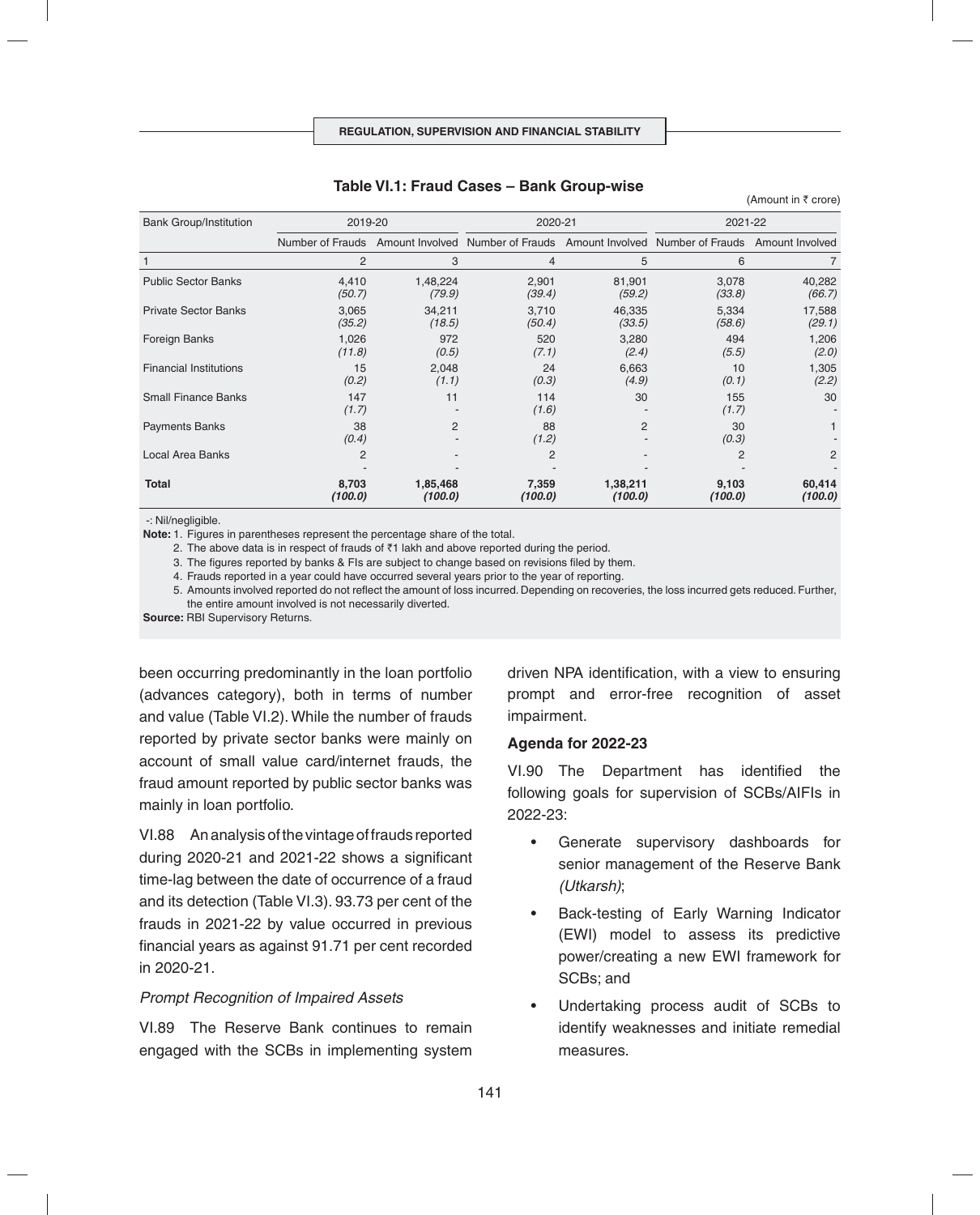| Area of Operation         | 2019-20         |                    | 2020-21         |                    | 2021-22                                                                                            |                  |
|---------------------------|-----------------|--------------------|-----------------|--------------------|----------------------------------------------------------------------------------------------------|------------------|
|                           |                 |                    |                 |                    | Number of Frauds Amount Involved Number of Frauds Amount Involved Number of Frauds Amount Involved |                  |
|                           | 2               | 3                  | $\overline{4}$  | 5                  | 6                                                                                                  |                  |
| Advances                  | 4,608<br>(52.9) | 1,81,942<br>(98.1) | 3,497<br>(47.5) | 1,36,812<br>(99.0) | 3,839<br>(42.2)                                                                                    | 58,328<br>(96.5) |
| Off-balance Sheet         | 34<br>(0.4)     | 2,445<br>(1.4)     | 23<br>(0.3)     | 535<br>(0.4)       | 21<br>(0.2)                                                                                        | 1077<br>(1.8)    |
| <b>Forex Transactions</b> | 8<br>(0.1)      | 54                 | (0.1)           | 129<br>(0.1)       | (0.1)                                                                                              |                  |
| Card/Internet             | 2,677<br>(30.7) | 129<br>(0.1)       | 2,545<br>(34.6) | 119<br>(0.1)       | 3,596<br>(39.5)                                                                                    | 155<br>(0.2)     |
| Deposits                  | 530<br>(6.1)    | 616<br>(0.3)       | 504<br>(6.8)    | 434<br>(0.3)       | 471<br>(5.2)                                                                                       | 493<br>(0.8)     |
| Inter-Branch Accounts     | 2               |                    | 2               |                    | 3                                                                                                  | $\overline{2}$   |
| Cash                      | 371<br>(4.3)    | 63                 | 329<br>(4.5)    | 39                 | 649<br>(7.1)                                                                                       | 93<br>(0.2)      |
| Cheques/DDs, etc.         | 201<br>(2.3)    | 39                 | 163<br>(2.2)    | 85<br>(0.1)        | 201<br>(2.2)                                                                                       | 158<br>(0.3)     |
| <b>Clearing Accounts</b>  | 22<br>(0.3)     |                    | 14<br>(0.2)     |                    | 16<br>(0.2)                                                                                        |                  |
| <b>Others</b>             | 250<br>(2.9)    | 173<br>(0.1)       | 278<br>(3.8)    | 54                 | 300<br>(3.3)                                                                                       | 100<br>(0.2)     |
| Total                     | 8,703           | 1,85,468           | 7,359           | 1,38,211           | 9,103                                                                                              | 60,414           |

#### **Table VI.2: Frauds Cases- Area of Operations**

(Amount in  $\bar{\tau}$  crore)

-: Nil/negligible.

**Note:** 1. Figures in parentheses represent the percentage share of the total.

2. Refer to footnotes 2-5 of Table VI.1.

**Source:** RBI Supervisory Returns.

#### **Table VI.3: Vintage of Frauds Reported in 2020-21 and 2021-22**

(Amount involved  $\geq$   $\overline{\xi}$ 1 lakh)

| 2020-21                |                                 | 2021-22                |   |                                 |
|------------------------|---------------------------------|------------------------|---|---------------------------------|
| Occurrence of<br>Fraud | Amount<br>Involved<br>(₹ crore) | Occurrence of<br>Fraud |   | Amount<br>Involved<br>(₹ crore) |
| 1                      | 2                               |                        | 3 | 4                               |
| Before 2011-12         | 6,371                           | Before 2012-13         |   | 10,930                          |
| 2011-12                | 4,365                           | 2012-13                |   | 3,272                           |
| 2012-13                | 5,016                           | 2013-14                |   | 7,270                           |
| 2013-14                | 16,143                          | 2014-15                |   | 3,451                           |
| 2014-15                | 14,635                          | 2015-16                |   | 4,661                           |
| 2015-16                | 14,167                          | 2016-17                |   | 5,620                           |
| 2016-17                | 14,486                          | 2017-18                |   | 7,346                           |
| 2017-18                | 17,293                          | 2018-19                |   | 5,448                           |
| 2018-19                | 12,851                          | 2019-20                |   | 4,912                           |
| 2019-20                | 21,432                          | 2020-21                |   | 3,719                           |
| 2020-21                | 11,452                          | 2021-22                |   | 3,785                           |
| <b>Total</b>           | 1,38,211                        | <b>Total</b>           |   | 60,414                          |

**Note:** Refer to footnotes 3 and 5 of Table VI.1. **Source: RBI Supervisory Returns.** 

#### **Urban Cooperative Banks (UCBs)**

VI.91 The Department undertook continuous monitoring of the UCBs during the year to ensure the development of a safe and well-managed cooperative banking sector.

#### **Agenda for 2021-22**

*(100.0) (100.0) (100.0) (100.0) (100.0) (100.0)*

VI.92 The Department had set out the following goals for supervision of UCBs in 2021-22:

- Conduct information technology (IT)/cyber security examination of select scheduled UCBs *(Utkarsh)* [Paragraph VI.93 - VI.95];
- Developing the risk-based approach for KYC/AML supervision of select UCBs (Paragraph VI.96); and
- Strengthening EWS and stress testing framework for UCBs (Paragraph VI.97).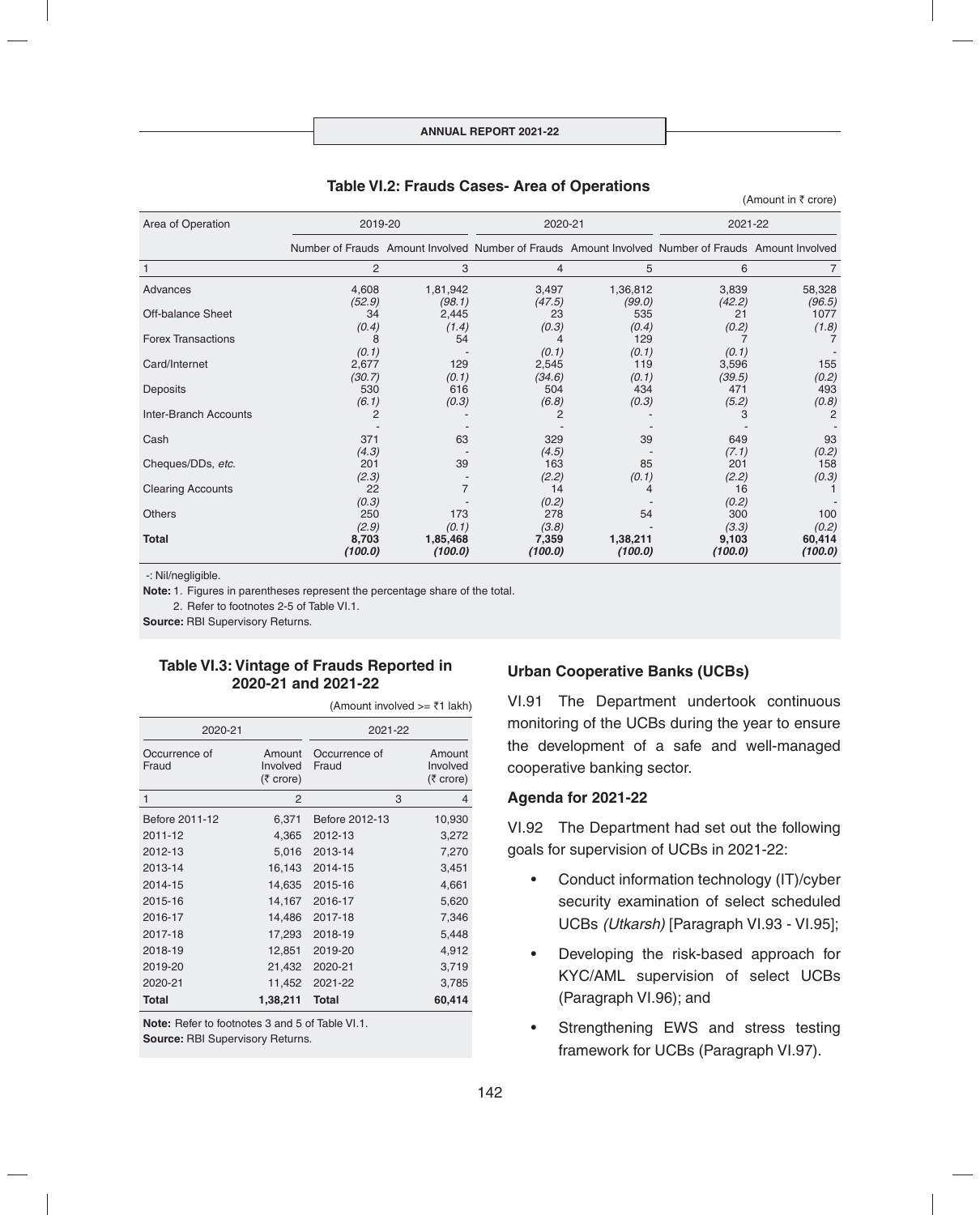## *Implementation Status*

#### *Cyber Security and IT Examination of UCBs*

VI.93 The technology vision document for cyber security, which was released for UCBs on September 24, 2020, envisages achieving its objective through a five-pillared strategic approach named as **GUARD**, *viz.,* **G**overnance Oversight, **U**tile Technology Investment, **A**ppropriate Regulation and Supervision, **R**obust Collaboration, and **D**eveloping necessary IT and cyber security skills set.

VI.94 During the year, initiatives were taken to enhance the monitoring of cyber security resilience of UCBs, including completion of cyber security examination of select scheduled UCBs. An exercise for ascertaining the implementation of mandatory Society for Worldwide Interbank Financial Telecommunications (SWIFT) system related controls was conducted for applicable UCBs. As an outcome of the exercise, UCBs concerned were advised to plug in the gaps observed on a priority basis.

VI.95 To address risks emanating from IT and cyber-related issues in UCBs, a system for their IT examination has been introduced in collaboration with ReBIT, that complements the regular inspection process. During 2021-22, the Reserve Bank conducted IT examination of all nine UCBs with asset size of  $\text{\textdegree{5}}5,000$  crore and above.

#### *KYC/AML Supervision of UCBs*

VI.96 In 2021-22, data templates were designed and shared with select UCBs (having asset size of ₹1,000 crore and above) for data collection. This shall be utilised for generating the risk scores and risk profiling of UCBs.

# *Early Warning System and Stress Testing Framework*

VI.97 As part of the forward-looking assessment of stress, various supervisory tools were designed during the year to identify vulnerabilities. An EWS and a stress testing framework have been developed to capture and analyse the early indicators of stress in the UCB segment.

#### **Agenda for 2022-23**

VI.98 The Department has identified the following goals for supervision of UCBs in 2022- 23:

- Roll out of Key Risk Indicators (KRIs) for UCBs to assess the cyber security risk profile;
- Extending IT Examination progressively to UCBs with asset size below ₹5,000 crore or mandating external IT reviews; and
- Analysing inter-connectedness of UCBs with companies from directorship perspective.

## **Non-Banking Financial Companies (NBFCs)**

VI.99 The Department continued to effectively monitor the NBFCs (excluding HFCs) and ARCs registered with the Reserve Bank, with the objective to protect the interests of depositors and customers, while ensuring financial stability.

#### **Agenda for 2021-22**

VI.100 The Department had identified the following goals for supervision of NBFCs in 2021-22*:*

- Designing supervisory reporting system under Indian Accounting Standards (Ind-AS) *[Utkarsh]* (Paragraph VI.101);
- Implementation of Central Fraud Registry (CFR) for NBFCs (*Utkarsh*) [Paragraph VI.102];
- Strengthening market intelligence (MI) and off-site supervisory assessment of NBFCs (Paragraph VI.103 - VI.104);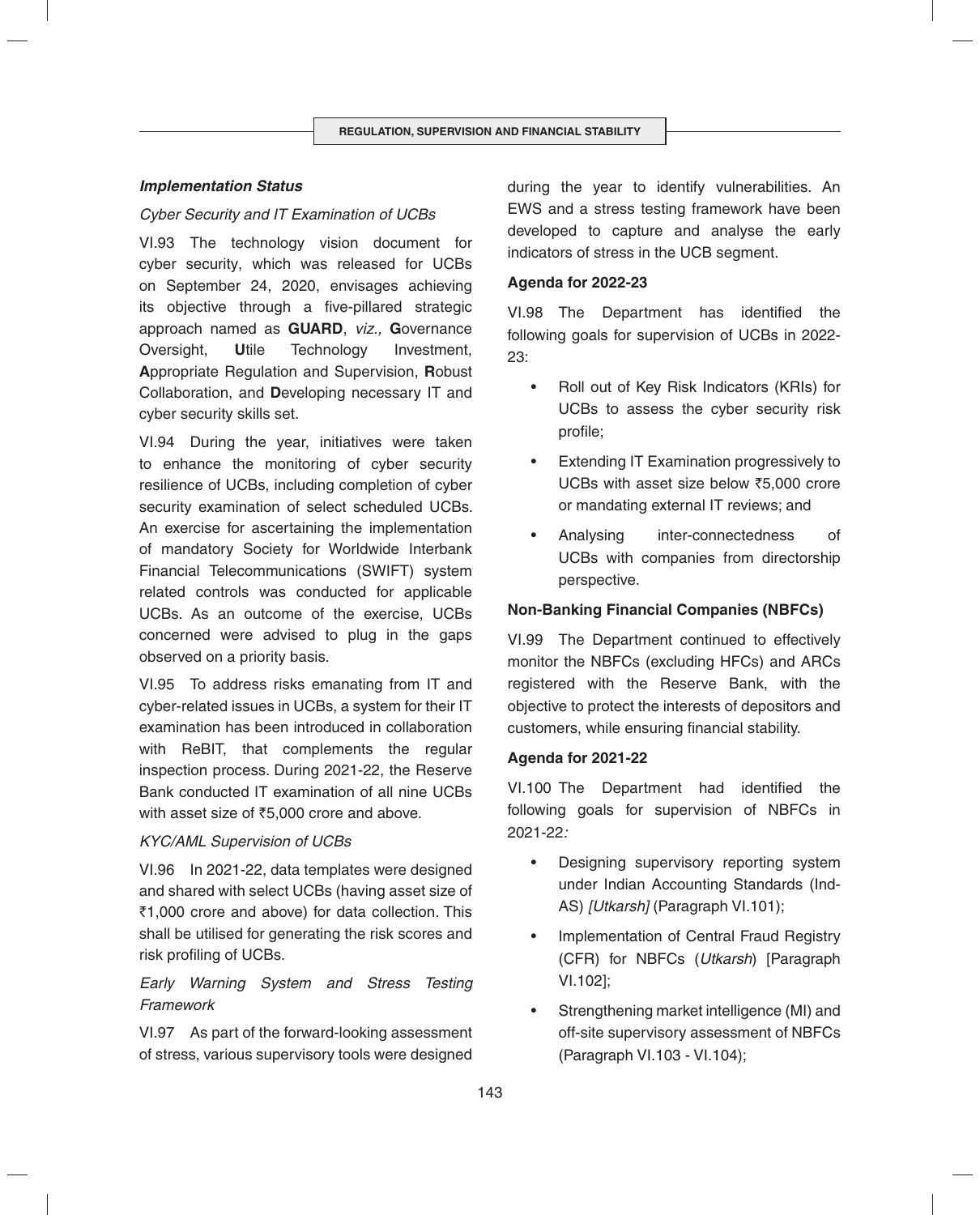- Developing the risk-based approach for KYC/AML supervision of select NBFCs (Paragraph VI.105); and
- Monitoring effectiveness of customer service provided by NBFCs (Paragraph VI.106).

## *Implementation Status*

## *Rationalisation of Supervisory Reporting System*

VI.101 In order to enhance the effectiveness of off-site assessment and the quality of data collection of NBFCs, COSMOS returns of NBFCs have been rationalised and redesigned in the new XBRL system. Also, the NBFC returns have been redesigned to align with Ind-AS accounting norms and the same will be implemented in the CIMS portal. Further, differentiated MIS reports have been designed for off-site surveillance of NBFCs on an ongoing basis in the CIMS portal.

## *Central Fraud Registry (CFR) for NBFCs*

VI.102 An XBRL based platform has been developed during the year for online reporting of frauds by NBFCs. Meanwhile, the development of unified fraud reporting format for all SEs (including NBFCs) under CIMS project has commenced. The unified fraud reporting format hosts an automated system of assigning unique ID for all individual accounts, which have been reported as frauds.

## *Enhanced Supervisory Assessment*

VI.103 The Reserve Bank has set-up a centralised supervisory intelligence cell which prepares a monthly MI report for SEs (including NBFCs) by consolidating information from various external sources (brokers reports, rating downgrades and negative news mapped with internal CRILC data), internal sources (*Sachet* portal and monthly complaint analysis) and inputs received from other sources.

VI.104 Systemically important NBFCs as well as deposit taking NBFCs are closely monitored for any incipient signs of weakness and wherever required, the Reserve Bank undertakes on-site examination/scrutiny to assess their position. Weakness/deficiencies observed are immediately taken up with the management of the NBFCs for time-bound corrective action. The Reserve Bank also maintains oversight on the corrective actions taken by the companies.

## *KYC/AML Supervision of NBFCs*

VI.105 Data templates were designed and shared with select NBFCs for data collection in 2021-22. These data will be utilised for generating the risk scores and risk profiling of NBFCs.

## *Customer Service by NBFCs*

VI.106 The compliance with prescribed guidelines is checked during onsite assessment on sample basis and non-compliances, if any, are brought out in inspection reports of respective NBFCs. Adherence to Fair Practices Code and quality of customer services were also scrutinised for digital lending NBFCs and NBFCs attached to digital lenders having substantial customer interface, on a sample basis.

## **Agenda for 2022-23**

VI.107 The Department has identified the following goals for supervision of NBFCs in 2022-23*:*

- Review the supervisory framework and the return format for NBFCs under Ind-AS based on the regulatory guidance in the matter *(Utkarsh)*;
- Make changes in sectoral assessment in the context of recently released scalebased regulatory framework for NBFCs;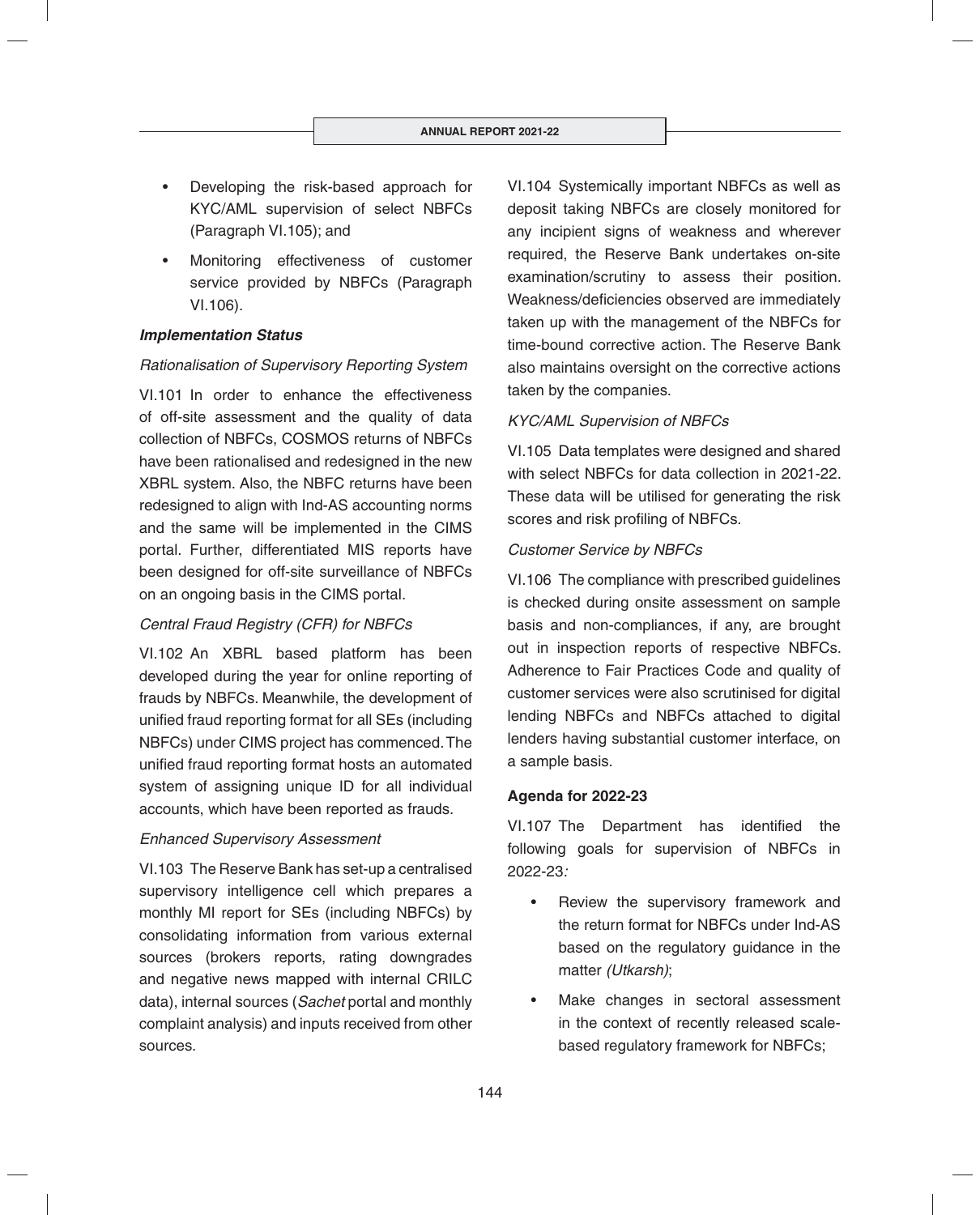- Roll out KRIs for NBFCs to assess their cyber security risk profile through off-site design of KRIs; and
- Roll out of IT examination for select NBFCs.

# **Supervisory Measures for All Supervised Entities (SEs)**

VI.108 A unified DoS has been operationalised in which the supervision of banks, UCBs and NBFCs is being undertaken in a holistic manner under one umbrella Department. This will improve handling of issues arising from regulatory/supervisory arbitrage, interconnectedness and information asymmetry.

## **Agenda for 2021-22**

VI.109 The Department had set out the following supervisory goals for all SEs in 2021-22:

- Strengthening cyber security monitoring mechanism for SEs (*Utkarsh*) [Paragraph VI.110 - VI.111];
- Issuing of guidelines on IT governance, risk, controls and assurance practices (Paragraph VI.110 - VI.111);
- Integrate supervisory data structure for the Reserve Bank's REs by reviewing and consolidating the present framework of returns (*Utkarsh*) [Paragraph VI.112];
- Introduce supervisory data analytics with the capability for market surveillance, misconduct analysis, micro/macro prudential analysis (*Utkarsh*) [Paragraph VI.113]; and
- The CoS, under the guidance of Academic Advisory Council (AAC), will plan and develop curricula of all programmes based on identified areas where skill building/

up-skilling are required, benchmark the programmes with international standards/ best practices, and develop appropriate teaching methods (Paragraph VI.114)*.*

#### *Implementation Status*

## *IT and Cyber Security Related Developments*

VI.110 The Reserve Bank has advised all SCBs (excluding foreign banks and RRBs) to identify critical infrastructure as per the National Critical Information Infrastructure Protection Centre (NCIIPC) guidelines issued in 2019. Cyber KRI return has been revised to capture cyber risks faced by banks in a better manner.

VI.111 The Reserve Bank has taken several steps to enhance monitoring of cyber security preparedness of SEs. Master Directions on Digital Payment Security Controls have been issued. Guidelines on usage of new technology, *i.e.,* cloud services and security, and information technology governance, risk, controls and assurance practices are being drafted for placing on the Reserve Bank's website for public comments. Further, the Reserve Bank conducted a phishing simulation exercise for select SEs to assess email security and cyber security preparedness. Based on the exercise, the SEs whose systems needed attention, were advised to implement a definitive action plan with specific timelines.

#### *Supervisory Data Analytics*

VI.112 The offsite supervisory data are currently used in a variety of ways to aid policy formulation, identify incipient stress, ascertain status of borrowers across lenders, and check compliance to regulatory stipulations, among others. In addition to CRILC and CFR, the data capabilities of the Reserve Bank are being further upgraded through the revamped data warehouse, *viz.,*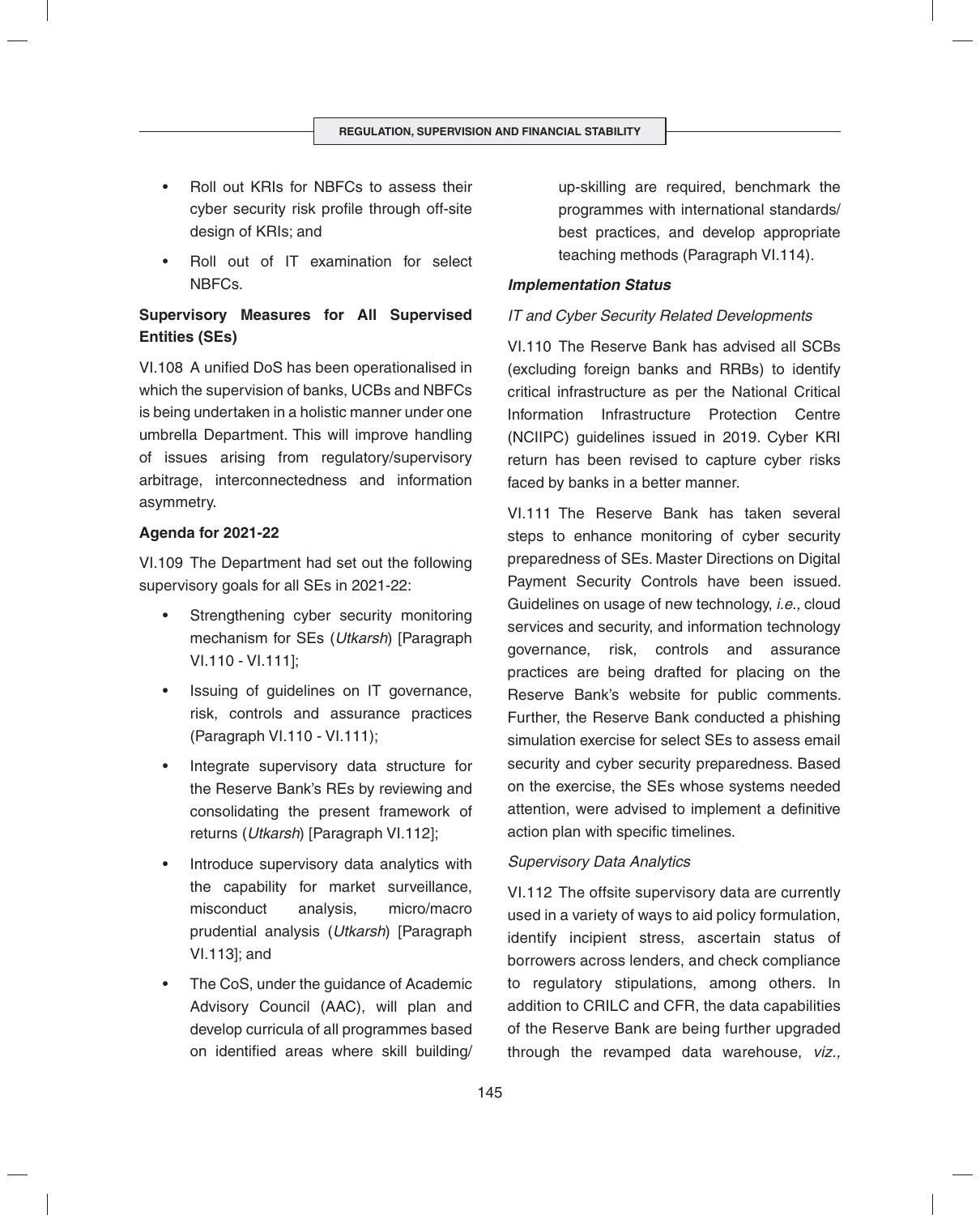CIMS. New integrated return formats have been developed after thorough review and rationalisation of the extant return formats.

VI.113 The Reserve Bank has developed a system for early identification of vulnerabilities to take timely and proactive action. It has been deploying data analytics to the quarterly offsite returns to provide an effective and more comprehensive inputs to onsite supervisory teams. An early warning framework - which tracks macroeconomic variables, and market and banking indicators - complements the analysis. Bank-wise as well as system-wide supervisory stress testing adds a forward-looking dimension for identification of vulnerable areas. During the year, a microprudential analytical study as an input to the RBS model along with macro-prudential analysis was conducted for identification of stressed sectors. Market surveillance and misconduct analysis are also being undertaken on an ongoing basis.

#### *College of Supervisors (CoS)*

VI.114 In order to enhance the skill set of supervisory and regulatory personnel, the College of Supervisors was set up in May 2020. During the year, a total of 43 training programmes were conducted by CoS (Box VI.3).

## **Box VI.3 Supervisory Skilling and Empowerment**

After the creation of the unified Department of Supervision (DoS) and the unified Department of Regulation (DoR), various initiatives were taken to enable supervisors to undertake ongoing surveillance of the financial system by creating the enabling framework, internal processes, work environment and the right skill sets in sync with the growing complexities in the financial business.

The Reserve Bank has set up a College of Supervisors (CoS) to augment and reinforce supervisory skills among its regulatory and supervisory personnel, both at entry level and on a continuous basis. Initially promulgated in virtual mode in May 2020, the college has been formally operationalised with effect from January 2021. The college is headed by a full-time Director, who is supported by a six-member Academic Advisory Council (AAC), which guides in identifying areas where skill building/up-skilling is required, plans and develops curricula for all programmes, benchmarks the programmes with international standards/ best practices, develops appropriate learning methods, *etc*.

CoS has conducted programmes, workshops and seminars on a wide range of topics relevant for the officers dealing with its regulatory, supervisory, enforcement and financial stability functions at the Reserve Bank and at a few other jurisdictions and to those in the functions of risk, compliance and audit in the Reserve Bank regulated entities. These include programmes on: nuanced techniques of on-site supervision, off-site surveillance of financial entities for smelling "distress" early, digital business models, use of analytics for supervision and regulation, technological foundations and building blocks of FinTech, RegTech & SupTech, leadership, team building & communication skills in supervisory processes, *etc*. During 2021-22, more than 1,700 participants benefitted through 43 training programmes. The focus of CoS is also to upskill the newly recruited personnel by way of foundation courses to develop them suitably and enable them to face newer complex challenges in the future. The programmes were imparted with the help of the best Indian and global faculty using an interactive, case-study based pedagogy. Further, as part of continuous learning programmes, CoS has also organised thematic webinars, topical panel discussions and fire side 'discussion with the authors'.

Going forward, CoS purports to deploy advanced learning tools and offer e-learning modules and certification courses, besides continuing to impart training in virtual and physical modes. A total of 55 programmes and 12 seminars/webinars have been planned for the year 2022-23, including select collaborative learning programmes with international institutions such as ECB, IMF, BIS, *etc*.

**Source:** RBI.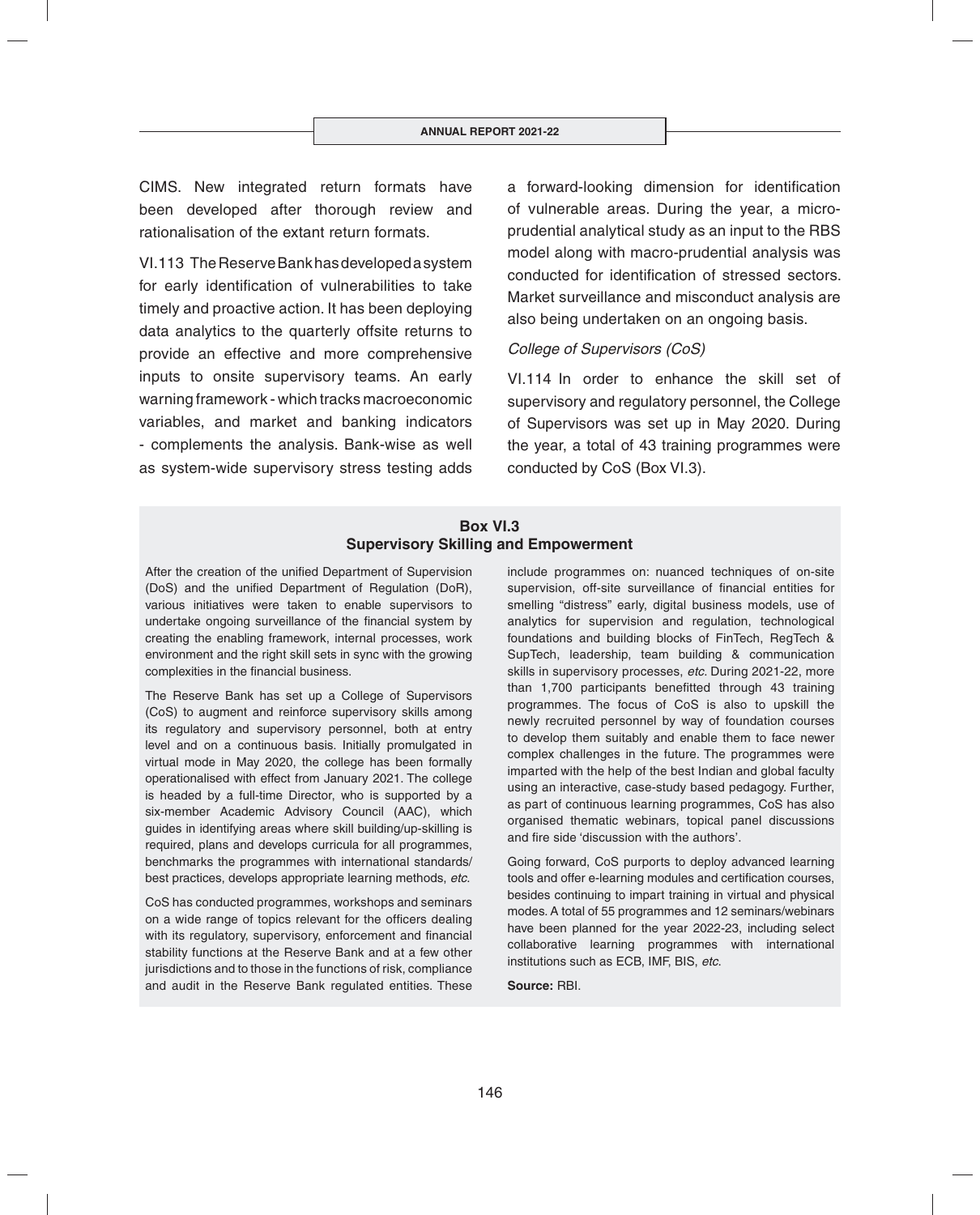## **Major Developments**

# *Conduct of KYC/AML and Fraud Governance Related Workshops*

VI.115 In order to give further impetus to strengthening the KYC/AML and Fraud Governance framework in the banks, UCBs and NBFCs, several workshops were conducted for all the banks and select UCBs/NBFCs through virtual modes in November 2021 and in February 2022. The workshops for banks were also attended by the officials of Indian Banks' Association (IBA). Further, the Reserve Bank conducted several workshops for the senior management of NBFCs and UCBs, for sensitising them on better fraud management, including monitoring and reporting.

## *Revised Prompt Corrective Action (PCA) Framework for SCBs*

VI.116 A revised PCA framework was issued with an objective to enable timely supervisory intervention and to require SEs to initiate and implement remedial measures in a judicious manner, to contain build-up of risks and to put the identified entities on a path of restoration of their financial health. The revised PCA framework is also intended to act as a tool for effective market discipline.

#### *PCA Framework for NBFCs*

VI.117 Considering the growing size of NBFCs and their substantial interconnectedness with other segments of the financial system, a PCA framework for NBFCs was introduced to further strengthen the supervisory tools applicable to them.

#### *Rationalisation of Extant Off-site Returns of UCBs*

VI.118 A Working Group (WG) has reviewed and re-designed the regulatory and supervisory returns for UCBs. The exercise, *inter alia*, included reduction in the number of returns and addition of new data items, wherever warranted, to capture the key developments related to the UCBs' major business areas. The rationalised set of returns are purported to be rolled out in the CIMS portal.

## *Strengthening Audit Mechanism for UCBs*

VI.119 Beginning with 2021-22, the Reserve Bank has prescribed additional certification/reporting requirements for the statutory auditors of UCBs. Nineteen certification/reporting requirements were prescribed for the year 2021-22. These requirements were conveyed to UCBs for their submission to the Reserve Bank.

# *Risk Based Internal Audit (RBIA) Guidelines for Select HFCs and NBFCs*

VI.120 RBIA guidelines were extended to all deposit-taking HFCs and non-deposit taking HFCs with asset size of `5,000 crore and above *vide* circular dated June 11, 2021. The circular intends, *inter alia*, to provide the essential requirements for a robust internal audit function, which includes sufficient authority, stature, independence, resources and professional competence, so as to align these requirements in larger NBFCs/UCBs with those stipulated for SCBs. It is expected that the adoption of RBIA by such entities would help to enhance the quality and effectiveness of their internal audit system.

# *Harmonised Guidelines on Appointment of Statutory Central Auditors (SCAs)/Statutory Auditors (SAs)*

VI.121 The Department issued harmonised guidelines on appointment of SCAs/SAs of commercial banks (excluding RRBs), UCBs and NBFCs (including HFCs) *vide* circular dated April 27, 2021. These guidelines provide necessary instructions regarding the number of auditors, their eligibility criteria, tenure, and rotation, while ensuring the independence of auditors. These guidelines will also ensure that the statutory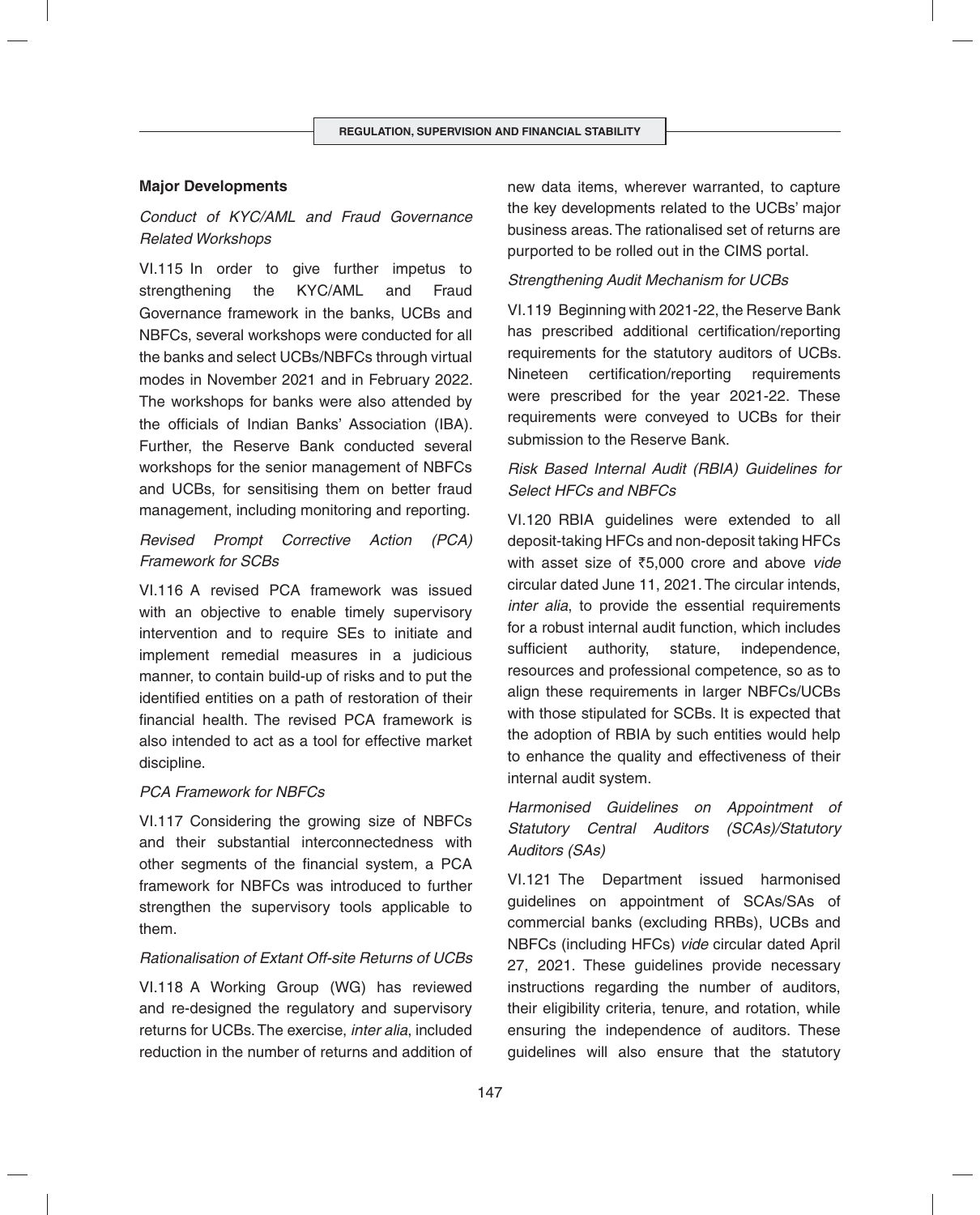auditors are appointed in a timely, transparent, and effective manner and strengthen the audit system in REs.

## *Core Financial Services Solution for NBFCs*

VI.122 During the year, the Reserve Bank mandated certain categories of NBFCs to implement 'Core Financial Services Solution (CFSS)', akin to the Core Banking Solution (CBS) adopted by banks, which shall provide for seamless customer interface in digital offerings and transactions relating to products and services with anywhere/anytime facility, enable integration of NBFCs' functions, provide centralised database and accounting records, and be able to generate suitable MIS, both for internal purposes and regulatory reporting.

## *Various Analytical Studies*

VI.123 During the year, the Department conducted various analytical studies on contemporary topics such as assessment of climate change related risks for banks, payment system data, National Automated Clearing House (NACH), Legal Entity Identifier (LEI), corporate insolvency regime, effectiveness of macroprudential policies, prediction of first time NPAs, Ind-AS accounting norms' impact on NBFCs, digitisation in UCBs, *etc*.

# *Supervisory Colleges for Internationally Active Banks*

VI.124 The Reserve Bank monitors the overseas operations of Indian banks through a system of offsite returns and teleconferences with overseas regulators. For banks that are internationally active, there is a system of supervisory colleges, which provides a forum for exchanging supervisory concerns and developments in different jurisdictions. In addition, the Department holds

workshop with overseas regulators for sharing of best practices and recent developments in supervision.

## **Agenda for 2022-23**

VI.125 The Department proposes to achieve the following goals for supervision of all SEs in 2022-23:

- Implementation of risk-based approach (RBA) for KYC/AML supervision of select UCBs and NBFCs;
- Issue of guidelines on compliance function and appointment of Chief Compliance Officers (CCOs) in NBFCs and UCBs;
- Unified fraud reporting system for all SEs;
- Undertaking cyber security enhancement measures;
- Further strengthening of audit mechanisms in SEs; and
- Scaling-up of operations of the CoS for capacity development and skill enhancement of supervisory staff.

## **Enforcement Department (EFD)**

VI.126 Enforcement Department was set up in April 2017 with a view to separate enforcement action from supervisory process and to put in place a structured, rule-based approach to identify and process the violations by the REs of the applicable statutes and the rules, regulations, guidelines and orders made, directions issued, and conditions imposed thereunder by the Reserve Bank, and enforce the same consistently across the Reserve Bank. The objective of enforcement is to ensure compliance by the REs with laws, within the overarching principle of ensuring financial stability, public interest and consumer protection.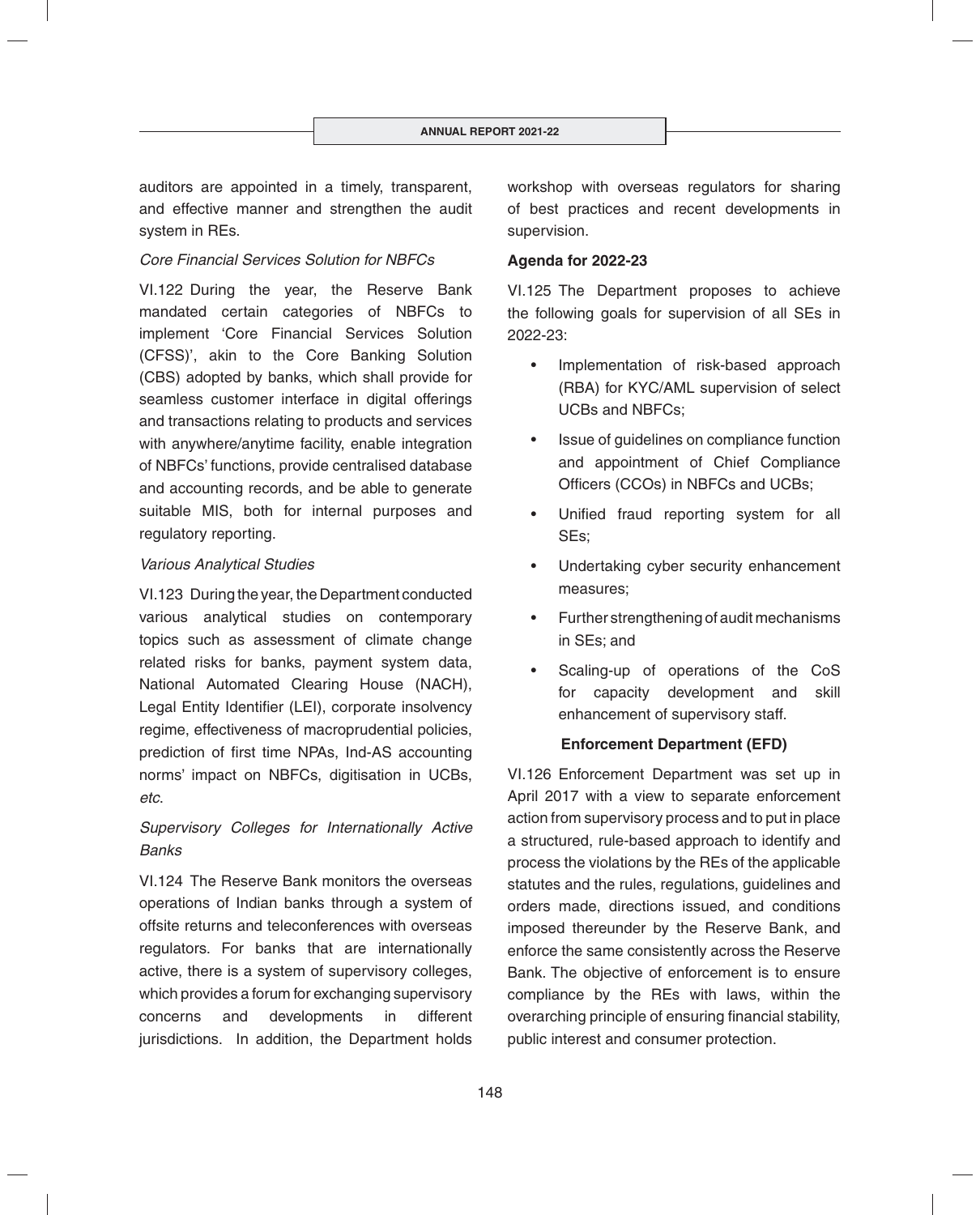## **Agenda for 2021-22**

VI.127 The Department had set out the following goals for 2021-22:

- Implementation of the EFD's business process application and database of enforcement actions *(Utkarsh)* [Paragraph VI.128];
- Review of enforcement policy and standard operating procedures (SOPs); and examining undertaking of enforcement action against credit information companies (non-bank and non-NBFC) [Paragraph VI.129];
- Review of existing practices and (business) processes to identify bottlenecks affecting timeliness in enforcement action and improving coordination with DoS and DoR, to shorten the time taken for enforcement action (Paragraph VI.130);
- Increased interaction and trainings aimed at improving consistency in decisions across regional offices (ROs) and putting in place an arrangement for sharing of information across EFD, ROs, as also with the central office (CO) [Paragraph VI.131]; and
- Improving coordination with the National Bank for Agriculture and Rural Development (NABARD) and putting in place a coordination mechanism with the National Housing Bank (NHB) to facilitate effectual undertaking of enforcement action against HFCs (Paragraph VI.132).

## *Implementation Status*

VI.128 The Department is endeavouring to implement business process application by June 2022.

VI.129 Enforcement policy and SOPs are in the process of being reviewed, based on the experience gained by the Department in the previous years, and also to include credit information companies (non-bank and non-NBFC) under the framework.

VI.130 In order to improve coordination between EFD and the regulatory and supervisory departments, the Department has put in place a mechanism for interaction on an ongoing basis and also a coordination structure at the level of Chief General Manager of the departments. Further, the Department has also designed messaging templates for sharing of information, which would obviate the need for collecting additional information from regulated entities and internal departments while processing cases.

VI.131 With a view to ensure consistency in enforcement actions, training sessions were conducted for the ROs of the Department. Additionally, an information sharing mechanism between CO and ROs was put in place for sharing of enforcement actions and best practices.

VI.132 A formal coordination mechanism with NABARD and NHB was put in place to facilitate effective undertaking of enforcement action against the REs, which were supervised by these institutions.

#### **Other Initiative**

VI.133 During April 2021-March 2022, the Department undertook enforcement action against 182 REs (189 penalties) and imposed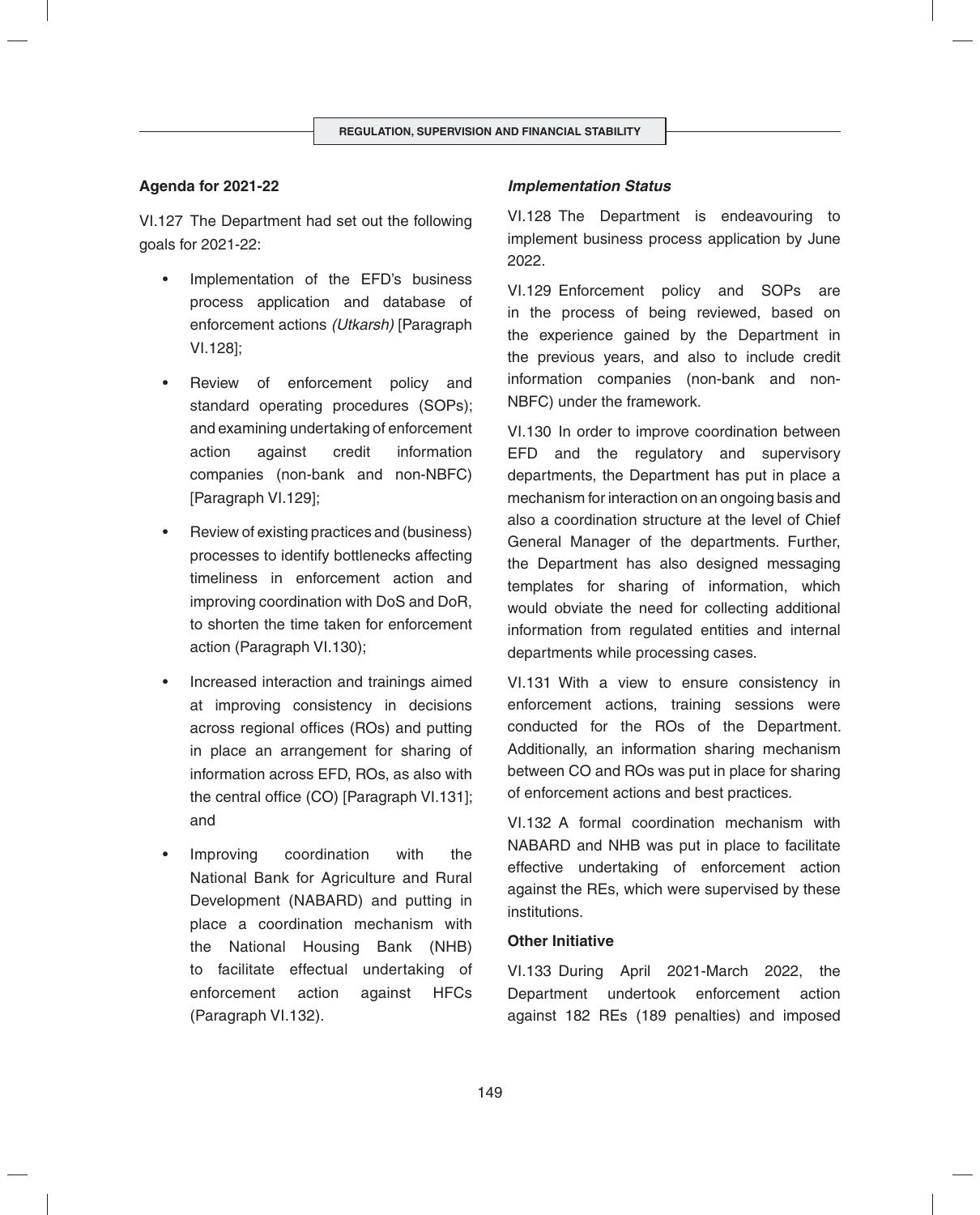an aggregate penalty of  $\overline{6}5.32$  crore for noncompliance3 with provisions/contravention of certain directions issued by the Reserve Bank from time to time through various circulars (Table VI.4).

#### **Agenda for 2022-23**

VI.134 For the year ahead, the Department proposes to achieve the following goals:

- Towards facilitating improvement in compliance culture by REs, a system of preparing report on enforcement actions at half yearly intervals for dissemination of additional information amongst REs shall be put in place;
- Seminars focused on sensitisation of compliance officers of REs shall also be organised;
- The Department will provide inputs for compliance testing of REs to DOS, NHB and NABARD for frequently observed contraventions identified using the

## **Table VI.4: Enforcement Actions (April 2021-March 2022)**

| <b>Regulated Entity</b>     | No. of Penalties | Total Penalty (₹ crore) |  |
|-----------------------------|------------------|-------------------------|--|
| 1                           | 2                | 3                       |  |
| <b>Public Sector Banks</b>  | 13               | 17.55                   |  |
| <b>Private Sector Banks</b> | 16               | 29.38                   |  |
| <b>Cooperative Banks</b>    | 145              | 12.10                   |  |
| <b>Foreign Banks</b>        | 4                | 4.25                    |  |
| <b>Payments Banks</b>       |                  |                         |  |
| <b>Small Finance Banks</b>  | 1                | 1.0                     |  |
| <b>NBFCs</b>                | 10               | 1.03                    |  |
| <b>Total</b>                | 189              | 65.32                   |  |
| $-$ : Nil.<br>Source: RBI.  |                  |                         |  |

business process application so as to improve the compliance culture in REs; and

The Department will examine the feasibility of a scale-based approach to enforcement.

## **5. CONSUMER EDUCATION AND PROTECTION**

# **Consumer Education and Protection Department (CEPD)**

VI.135 The Consumer Education and Protection Department (CEPD) frames policy guidelines for protection of the interests of customers of the Reserve Bank regulated entities; monitors the functioning of grievance redress mechanism of REs; undertakes oversight on the performance of the ombudsman offices as well as "the Reserve Bank-Integrated Ombudsman Scheme, 2021" (RB-IOS); and creates public awareness on safe banking practices, extant regulations on customer service and protection, as also the avenues for redress of customer complaints.

#### **Agenda for 2021-22**

VI.136 The Department had set out the following goals under *Utkarsh* for 2021-22:

- Formulating policy/scheme for handling complaints not covered under the ombudsman schemes (Paragraph VI.137);
- Efforts for inclusion of safe banking practices in educational curriculum (Paragraph VI.138); and

<sup>&</sup>lt;sup>3</sup> Illustratively, some of them include exposure norms and IRAC norms; Reserve Bank of India [know your customer (KYC)] Directions, 2016; Reserve Bank of India (frauds classification and reporting by commercial banks and select FIs) Directions, 2016; circulars on cyber security framework in banks; membership of credit information companies (CICs); lending to NBFCs; depositor education and awareness fund scheme, 2014; Non-Banking Financial Company Returns (Reserve Bank) Directions, 2016; and master circular on board of directors-UCBs.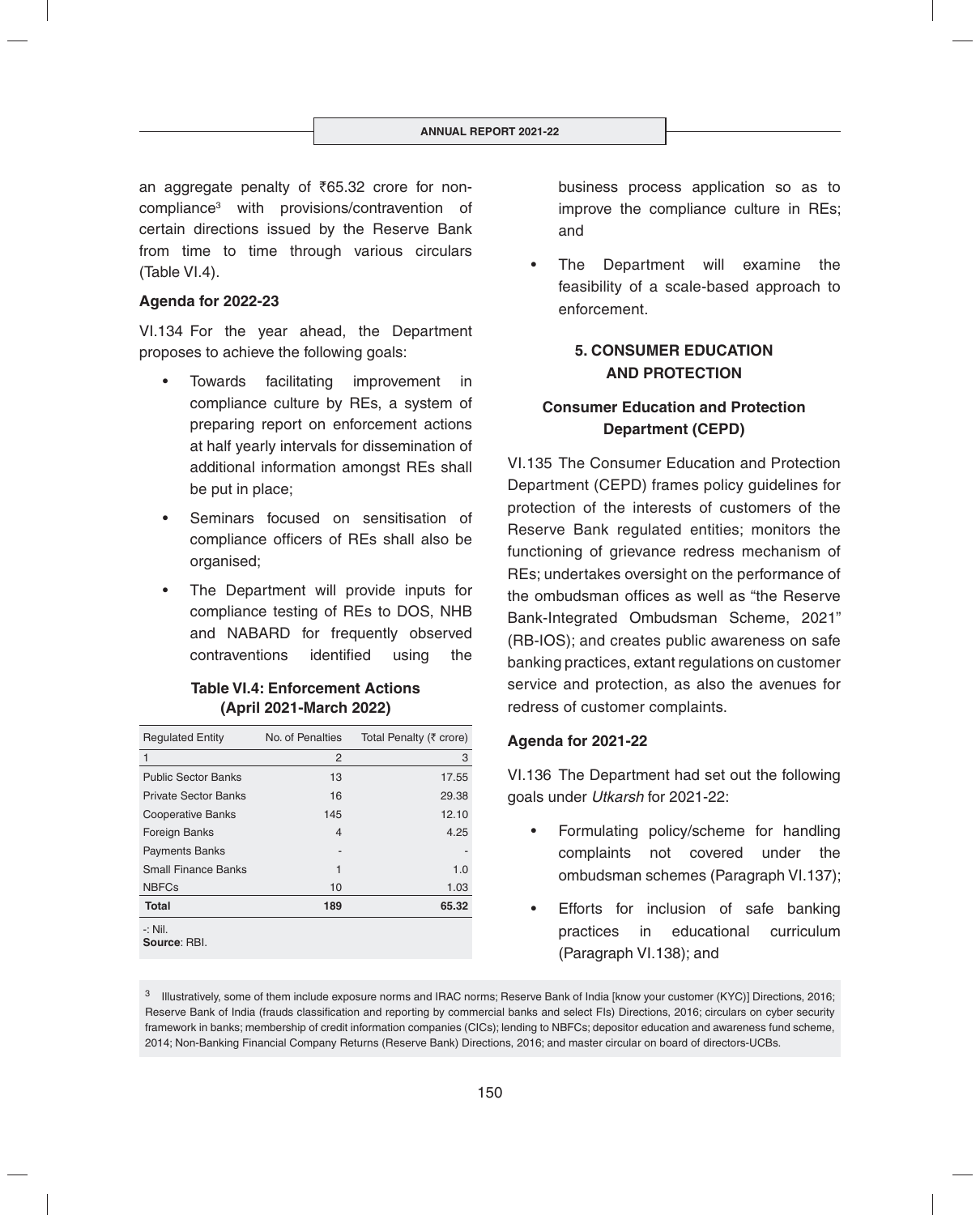• Extension of Internal Ombudsman (IO) scheme to financially sound and well managed UCBs and RRBs (Paragraph VI.139).

#### *Implementation Status*

VI.137 The erstwhile ombudsman schemes<sup>4</sup> of the Reserve Bank have been merged into RB-IOS with effect from November 12, 2021. There are two sets of complaints that do not fall under the RB-IOS: (i) complaints against entities not covered under RB-IOS (*i.e.,* non-scheduled UCBs having deposit size of less than  $\overline{50}$  crore, NBFCs with asset size below `100 crore, All India Financial Institutions, Credit Information Companies, *etc.*), which are handled by the Consumer Education and Protection Cells (CEPCs) set up at the ROs of the Reserve Bank across the country; and (ii) complaints appearing in the exclusion list of the RB-IOS (complaints against management, policy matters, *etc.*). Such complaints are forwarded to the regulatory/supervisory departments of the Reserve Bank or to the concerned regulators/ authorities, as the case may be, under advice to the complainant. Detailed guidelines for handling the complaints not covered under the RB-IOS are in place.

VI.138 The Department had formulated a detailed framework for financial education with a focus on customer protection in September 2020. Content for enhancing financial awareness and "safe banking practices", have been taken up for inclusion in the education curriculum of school students in coordination with the National Centre for Financial Education (NCFE) through the Financial Inclusion and Development Department (FIDD) of the Reserve Bank.

VI.139 The proposal to bring in select UCBs and RRBs under the ambit of IO scheme was thoroughly examined. It was decided that the volume and nature of customer complaints received against UCBs and RRBs do not warrant institutionalising an IO mechanism for these entities at present. The volume and nature of customer complaints against REs of the Reserve Bank are monitored on a regular basis and a review on the requirement for IO in UCBs and RRBs would be undertaken again, if required, at a future date.

## **Major Developments**

## *Launch of the RB-IOS, 2021*

VI.140 In terms of the recommendations of an in-house committee to review the functioning of the ombudsman schemes, the three erstwhile ombudsman schemes, namely, (i) Banking Ombudsman Scheme, 2006; (ii) Ombudsman Scheme for Non-Banking Financial Companies, 2018; and (iii) Ombudsman Scheme for Digital Transactions, 2019 were integrated into a single scheme, *viz.,* RB-IOS, 2021, which was launched on November 12, 2021 by the Hon'ble Prime Minister of India (Box VI.4). This scheme has been framed in exercise of the powers conferred upon the Reserve Bank under Section 35A of the Banking Regulation Act, 1949 (10 of 1949), Section 45L of the Reserve Bank of India Act, 1934 (2 of 1934), and Section 18 of the Payment and Settlement Systems (PSS) Act, 2007 (51 of 2007).

Refer to Paragraph VI.140.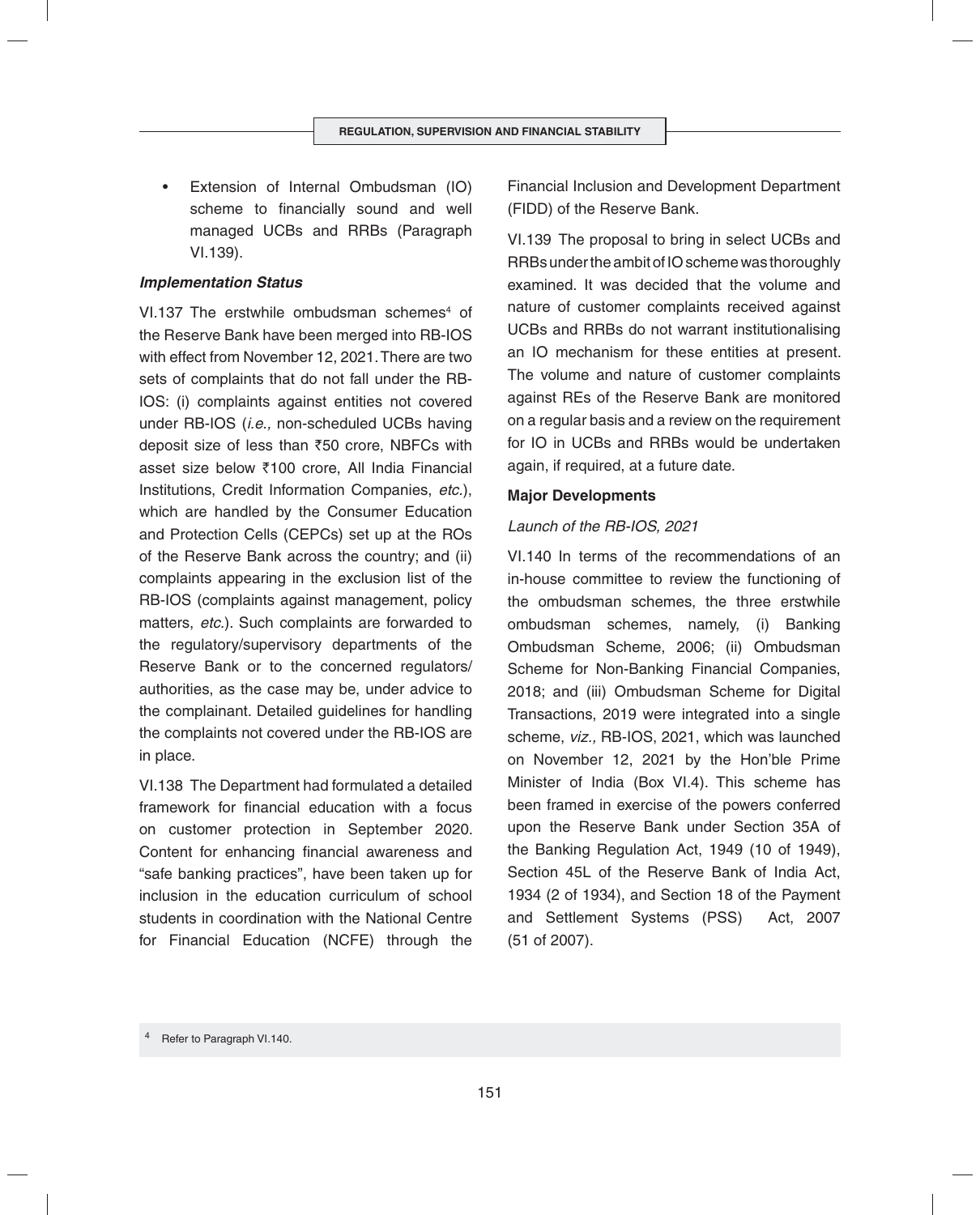## **Box VI.4 New Initiatives towards Strengthening of Grievance Redress Mechanism for Customers of Regulated Entities**

The Reserve Bank has continuously been taking steps to increase the financial ease and convenience for the common man. One important step in this direction is the adoption of 'One Nation – One Ombudsman' system under the "Reserve Bank - Integrated Ombudsman Scheme" (RB-IOS), 2021, launched by the Hon'ble Prime Minister of India on November 12, 2021. The Scheme integrates the three erstwhile ombudsman schemes of the Reserve Bank and intends to cover, in a phased manner, all REs to resolve their customers' grievances in time, without any hassle.

In the words of the Hon'ble Prime Minister, "the strength *of democracy is determined by how strong, sensitive and proactive the grievance redress system is. With the RB-IOS,*  2021, the 'depositors-first' commitment has gained strength. *Through this scheme, the account holders of 44 crore loan accounts and 220 crore deposit accounts shall get direct relief for their grievances".*

Under the new scheme, the customers of covered REs across the country can lodge, track and monitor their complaints with the Reserve Bank Ombudsman on a single online platform, *viz.,* Complaint Management System (CMS) or through a single physical/email address at the Centralised Receipt and Processing Centre (CRPC) in Chandigarh. Further, all complaints on grounds of "deficiency of service"

#### *Extension of the IO Scheme to NBFCs*

VI.141 Deposit-taking NBFCs (NBFCs-D) with 10 or more branches and Non-Deposit taking NBFCs (NBFCs-ND) with asset size of  $\overline{55,000}$ crore and above, having public customer interface were directed in November 2021 to appoint an IO at the apex of their internal grievance redress mechanism within a period of six months from the date of issue of the direction. Select categories of NBFCs not having public customer interface have been exempted. The IO mechanism was mandated earlier for banks in the year 2018 and non-bank payment system participants in 2019. The direction covers, *inter alia*, the appointment/ against these REs are now admissible as against a specific list of grounds under the erstwhile schemes.

A facility for attending conciliation meetings on virtual mode has also been enabled to aid complainants to present themselves from any remote location. The new scheme has delegated powers to the newly introduced position of Deputy Ombudsman for resolution of certain types of complaints in order to improve the turn-around time for redress.

A Contact Centre with a toll-free number (14448) has been operationalised at the CRPC to assist complainants in lodging complaints and providing information pertaining to their complaints/grievance redress mechanism of the Reserve Bank, in nine regional languages, apart from Hindi and English.

Further initiatives, to strengthen the grievance redress mechanism include (i) the formulation of a comprehensive framework for strengthening the internal grievance redress machineries in banks, put in place *vide* circular dated January 27, 2021; and (ii) extension of the IO scheme, in line with that of banks and non-bank system participants, to select NBFCs. Action for usage of advanced technological tools for quicker redress and efficient complaint management is also underway.

**Source**: RBI.

tenure, role and responsibilities, procedural guidelines, and oversight mechanism for the IO. All complaints that are wholly or partially rejected by the internal grievance mechanism of the RE, except on aspects related to frauds, and complaints involving commercial decisions, internal administration, pay and emoluments of staff, sub-judice matters, *etc*., are required to be reviewed by the IO before a final decision is conveyed to the complainant. The objective of the IO scheme is to enable satisfactory resolution of complaints at the end of the REs themselves so as to minimise the need for the customer to approach other fora for redress.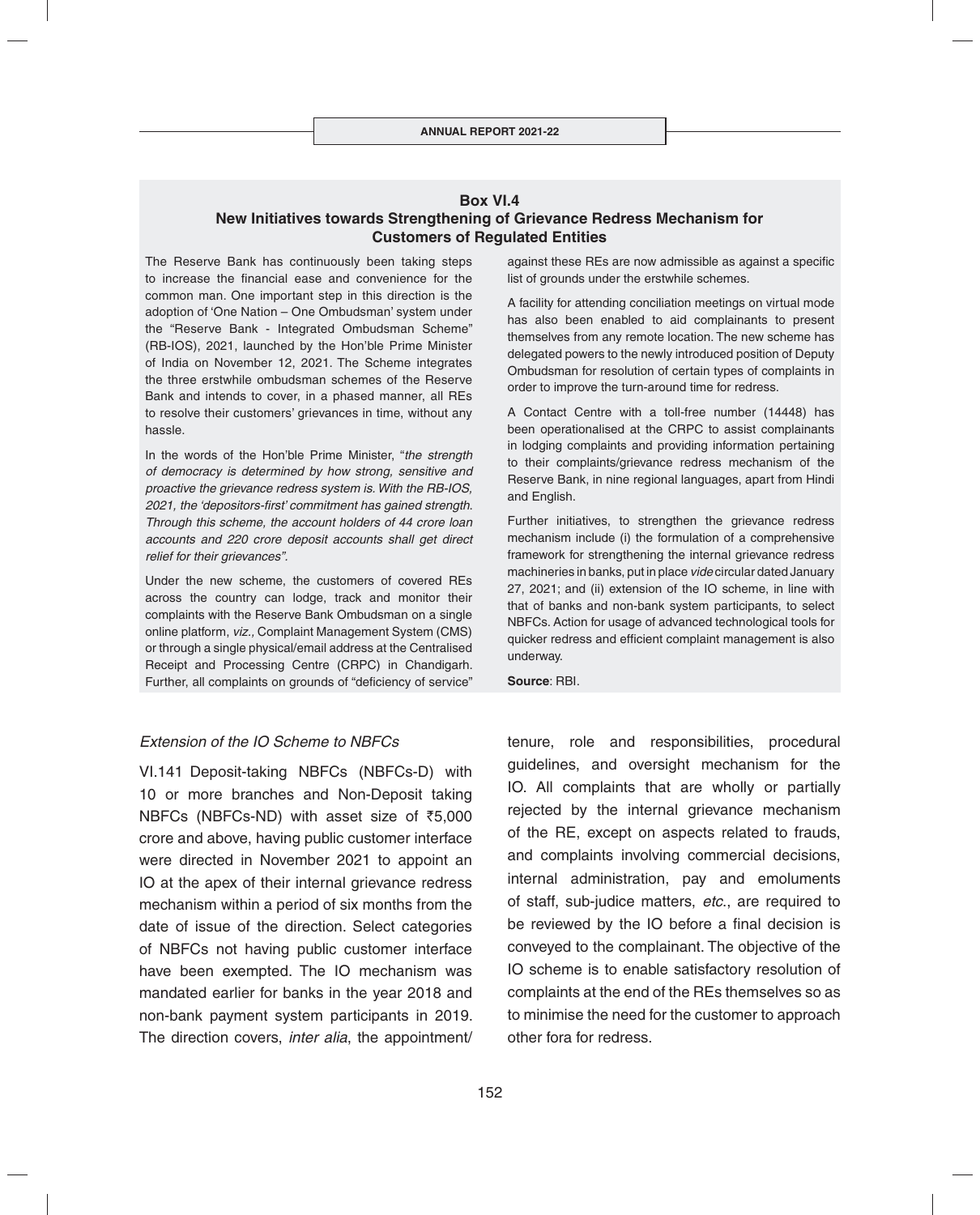# *Returns from Banks on Complaints Received from Customers*

VI.142 In terms of the recommendation by the Committee on 'Medium-term Path on Financial Inclusion' (Chairman: Shri Deepak Mohanty), constituted by the Reserve Bank, "*Banks may be required to submit the consolidated status of number of complaints received and disposed off under broad heads to the CEPD, and the Reserve Bank, in turn, can release an annual bank-wise status in the public domain".* The CEPD developed an XBRL returns format for banks to submit, on quarterly basis, consolidated and comprehensive information on complaints received and disposed off by them. Data on complaints received and handled by banks shall thereafter be analysed at CEPD, and also published in an appropriate form.

#### *Efforts towards Customer Awareness (Utkarsh)*

VI.143 The Department conducted multi-media campaigns on the ombudsman schemes, basic savings bank deposit accounts, safe digital banking practices, and facilities for senior citizens and differently abled persons, etc. The Offices of the Reserve Bank of India Ombudsman (ORBIOs) conducted town hall events wherein ombudsman schemes and important customer service issues were discussed with members of public and REs. Additionally, awareness programmes were also conducted by the ORBIOs with a focus on specific groups such as servicemen, school/ college students, customer groups, *etc*. Messages relating to safe banking practices, cyber frauds, ombudsman schemes, and CMS were also hosted on the Reserve Bank's website, '*RBI Kehta Hai*' and CMS webpages. The Reserve Bank published on its website,  $BE(A)WARE - a$  booklet on the common *modus operandi* used by fraudsters and precautions to be taken while carrying out various financial transactions. On the World Consumer Rights Day on March 15, 2022, an "Ombudsman

Speak" programme was conducted in regional multi-media channels across the country to sensitise consumers/customers in the remotest areas on the RBI grievance redress mechanism as also on safeguards for protection against digital and electronic frauds.

# *Strengthening the Internal Grievance Redress Mechanism of Banks*

VI.144 A framework for strengthening the internal grievance redress mechanism of banks was implemented and the four pillars of the framework, *viz.,* enhanced disclosures; recovery of cost from banks for redressal of complaints by ombudsman under certain conditions; intensive review of banks grievance redress mechanism; and supervisory/regulatory actions continue to be in force during the financial year.

## **Agenda for 2022-23**

VI.145 The Department proposes the following agenda under *Utkarsh* for 2022-23:

- Enhanced nation-wide awareness drive for protecting customers from financial frauds;
- Harnessing advanced technological tools for strengthening customer protection and improving expediency of grievance redressal by the Reserve Bank;
- Broadbase and upgrade the Reserve Bank Contact Centre at Chandigarh to include disaster recovery and business continuity solutions;
- Set up a committee for review of the customer service standards and practices in REs and the Reserve Bank guidelines in the matter;
- Construction and dissemination of a Consumer Protection Index (CoPI); and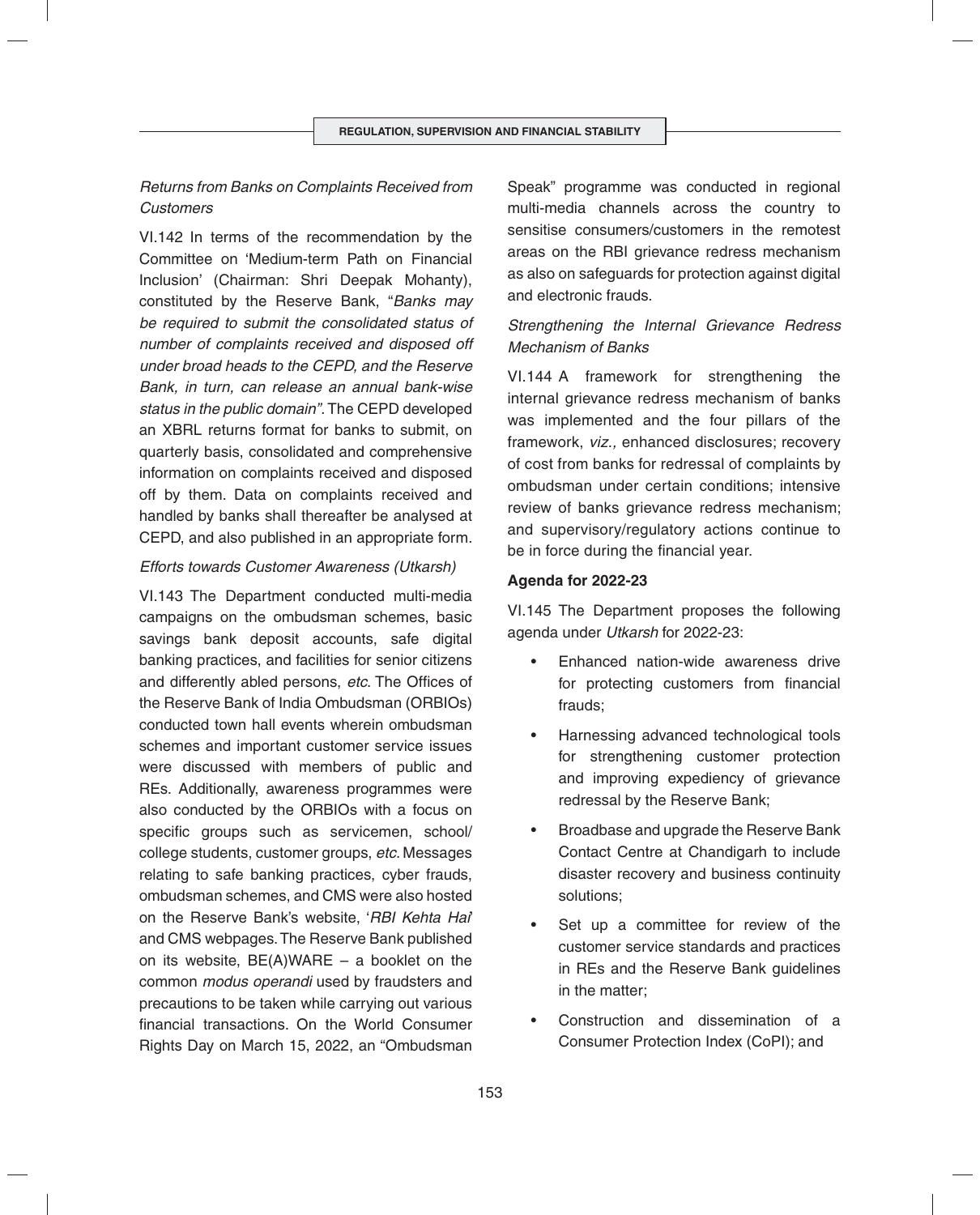• Review of the framework for "Strengthening of Grievance Redress Mechanism in Banks".

# **Deposit Insurance and Credit Guarantee Corporation (DICGC)**

VI.146 Deposit insurance plays an important role in maintaining the stability of the financial system, particularly in assuring the protection of interests of small depositors and thereby ensuring public confidence. The DICGC is wholly owned by the Reserve Bank of India and is constituted under the DICGC Act, 1961. The deposit insurance extended by the DICGC covers all commercial banks including local area banks (LABs), PBs, SFBs, RRBs and cooperative banks. The number of registered insured banks as on March 31, 2022 stood at 2,043, comprising 141 commercial banks (including 43 RRBs, 2 LABs, 6 PBs and 12 SFBs) and 1,902 cooperative banks (33 StCBs, 352 DCCBs, and 1,517 UCBs).

VI.147 With the current limit of deposit insurance in India at  $\bar{z}5$  lakh, the number of fully protected accounts (256.7 crore) at end-March 2022 constituted 97.9 per cent of the total number of accounts (262.2 crore), as against the international benchmark of 80 per cent. In terms of amount, the total insured deposits of  $\bar{z}81,10,431$  crore as at end-March 2022 constituted 49.0 per cent of assessable deposits of  $\overline{51,65,49,630}$  crore, as against the international benchmark<sup>5</sup> of 20 to 30 per cent. At the current level, insurance cover would be over 3.3 times per capita income in 2021-22.

VI.148 The DICGC builds up its Deposit Insurance Fund (DIF) through transfer of its surplus, *i.e.,* excess of income (mainly comprising premium received from insured banks, interest income from investments, and cash recovery out of assets of failed banks) over expenditure (payment of claims of depositors and related expenses) each year, net of taxes. This fund is available for settlement of claims of depositors of banks taken into liquidation/ amalgamation and banks under the Reserve Bank's 'All Inclusive Direction' (AID). During the period April 2021 to March 2022, the Corporation has settled five main claims of liquidated banks for an amount aggregating to  $\overline{51,124.1}$  crore and 12 supplementary claims of liquidated banks aggregating to  $\overline{\xi}$ 101.0 crore. The aggregate of main claims and supplementary claims in respect of nine urban co-operative banks amounted to `1,225.1 crore under Section 17 (1) of the DICGC Act 1961. In addition to the claims settled as mentioned above, an amount of  $\overline{3}3,791.6$  crore was provided to Unity Small Finance Bank (USFB) for making payment to the depositors of erstwhile Punjab and Maharashtra Co-operative Bank Ltd (PMCBL), pursuant to the merger of PMCBL with USFB with effect from January 25, 2022 under Section 16 (2) of the DICGC Act, 1961. Thus, the total claims settled on account of liquidated banks/ merger scheme amounted to ₹5,059.2 crore<sup>6</sup>.

VI.149 A major event during 2021-22 was the amendment to the DICGC Act, 1961. The mandate given by the GoI through this amendment (interim payments) is not commonly known in other jurisdictions (Box VI.5). The claims settled under this channel in the case of 22 urban co-operative banks under AID amounted to  $\bar{z}3.457.4$  crore as on March 31, 2022. Overall, the Corporation has settled aggregate claims of  $\bar{z}8,516.6$  crore under

<sup>5</sup> IADI (2013), Enhanced Guidance for Effective Deposit Insurance Systems: Deposit Insurance Coverage, Guidance Paper, March, available at www.iadi.org.

 $6$  Inclusive of main claims settled under the expeditious claims settlement policy of the Corporation for an amount of  $742.6$  crore in case of three co-operative banks.